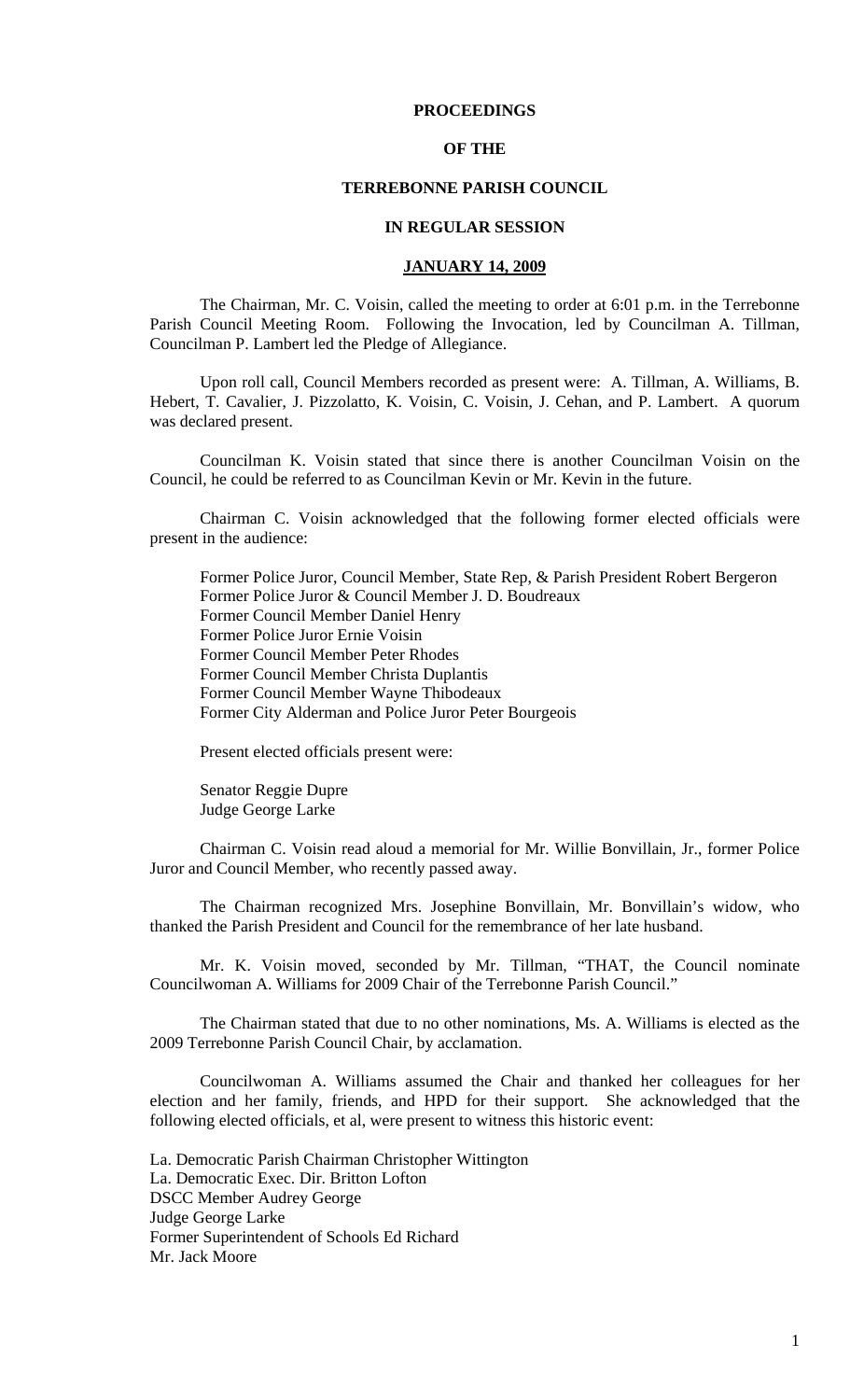Ms. T. Cavalier moved, seconded by Mr. A. Tillman, "THAT, the Council nominate Councilman J. Pizzolatto for 2009 Vice-Chair of the Terrebonne Parish Council."

The Chairwoman stated that due to no other nominations, Councilman J. Pizzolatto is elected as the 2009 Vice-Chair of the Terrebonne Parish Council, by acclamation.

Vice-Chair J. Pizzolatto thanked his colleagues for the confidence in electting him as Vice-Chair.

Chairwoman A. Williams announced that tonight's election of Chair and Vice-Chair marks the 25 anniversary of the Terrebonne Parish Consolidated Government and gave a brief history of the transition from Police Jury and Mayor and Board of Alderman. She acknowledged the following former Terrebonne Parish Council Chairmen who were present and asked them to say a few words:

Former Police Juror & Council Member J. D. Boudreaux – present Former Council Member Robert Hale – not present

Former Police Juror, Council Member, State Rep, & Parish Pres. Robert Bergeron present

Former Council Member Reggie Dupre – present Former Council Member J. B. Breaux – not present Former Council Member Daniel Henry - present Former Council Member Ray Boudreaux, Jr. – not present Present Council Member Clayton J. Voisin, Sr. - present Former Council Member Peter Rhodes - present

Present Council Member Alvin Tillman – not present at this time

Mr. J. Cehan moved, seconded by Mr. B. Hebert, "THAT, the Council recess for ten minutes to allow photographs of the past Terrebonne Parish Council Chairmen and also the Council with newly elected Council Member K. Voisin to be taken."

The Chairwoman called for a vote on the motion offered by Mr. J. Cehan. UPON ROLL CALL THERE WAS RECORDED: YEAS: A. Tillman, A. Williams, B. Hebert, T. Cavalier, J. Pizzolatto, K. Voisin, C. Voisin, J. Cehan, and P. Lambert NAYS: None ABSENT: None The Chairwoman declared the motion adopted.

Mr. P. Lambert moved, seconded by Ms. T. Cavalier, "THAT, the Council convene back to the regular order of business."

The Chairwoman called for a vote on the motion offered by Mr. P. Lambert. UPON ROLL CALL THERE WAS RECORDED: YEAS: A. Tillman, A. Williams, B. Hebert, T. Cavalier, J. Pizzolatto, K. Voisin, C. Voisin, J. Cehan, and P. Lambert NAYS: None ABSENT: None The Chairwoman declared the motion adopted. Mr. A. Tillman moved, seconded by Mr. B. Hebert, "THAT, the Council approve the minutes of the Regular Council Session held on 12/3/09.

The Chairwoman called for a vote on the motion offered by Mr. A. Tillman. UPON ROLL CALL THERE WAS RECORDED: YEAS: A. Tillman, A. Williams, B. Hebert, T. Cavalier, J. Pizzolatto, C. Voisin, J. Cehan, and P. Lambert NAYS: None ABSTAIN: K. Voisin ABSENT: None The Chairwoman declared the motion adopted.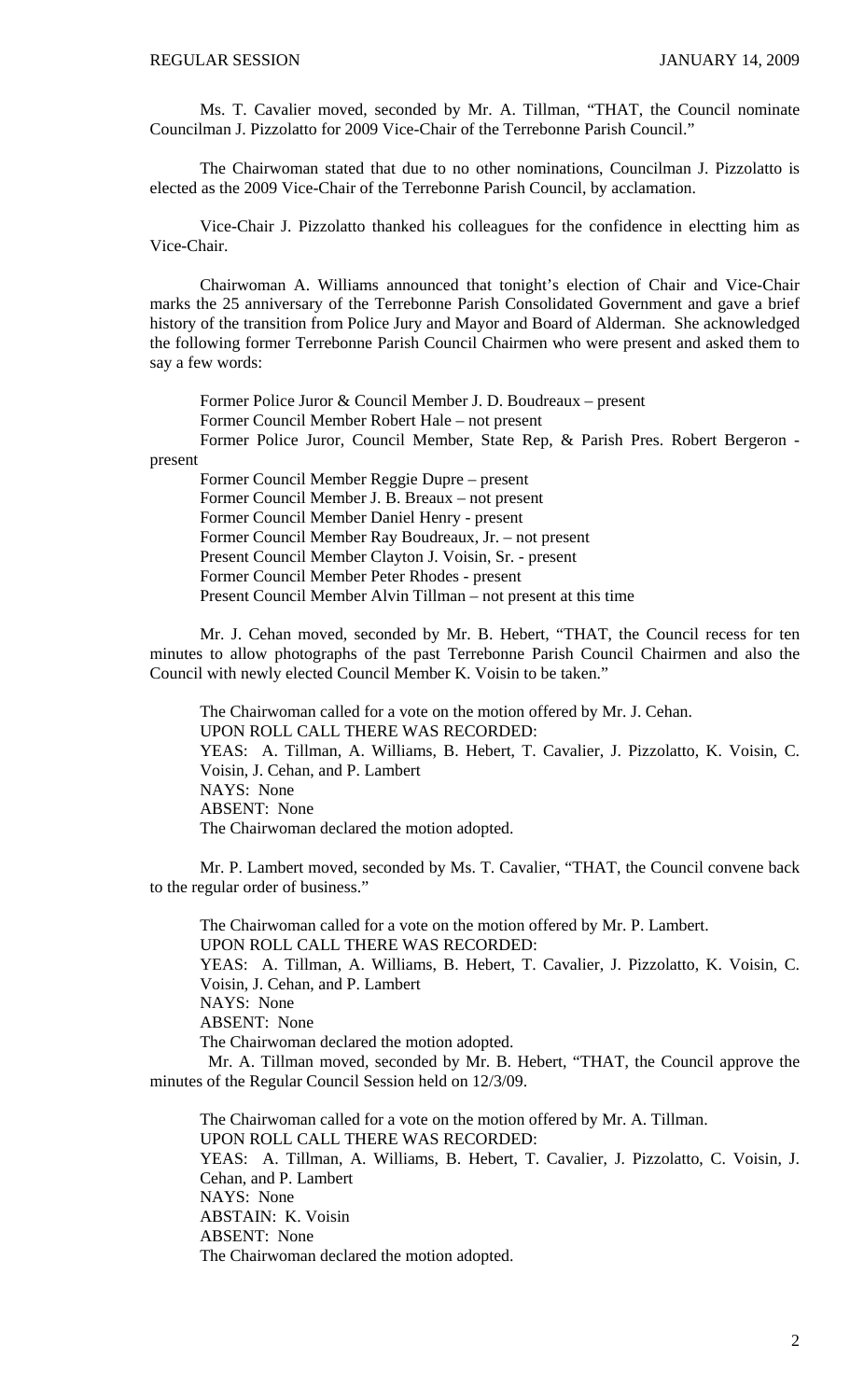Mr. A. Tillman moved, seconded by Mr. K. Voisin, "THAT, the Council approve the minutes of the Special Council Session of 12/15/09."

The Chairwoman called for a vote on the motion offered by Mr. A. Tillman. UPON ROLL CALL THERE WAS RECORDED: YEAS: A. Tillman, A. Williams, B. Hebert, T. Cavalier, J. Pizzolatto, K. Voisin, C. Voisin, J. Cehan, and P. Lambert NAYS: None ABSENT: None The Chairwoman declared the motion adopted.

Mr. A. Tillman moved, seconded by Mr. J. Cehan, "THAT, the Council approve the Parish Bill List dated December 24, 2008."

The Chairwoman called for a vote on the motion offered by Mr. A. Tillman. UPON ROLL CALL THERE WAS RECORDED: YEAS: A. Tillman, A. Williams, B. Hebert, T. Cavalier, J. Pizzolatto, K. Voisin, C. Voisin, J. Cehan, and P. Lambert NAYS: None ABSENT: None The Chairwoman declared the motion adopted.

Mr. C. Voisin moved, seconded by Mr. J. Cehan, "THAT, the Council extend the time to open public hearings until after the Parish Bill List items are addressed."

The Chairwoman called for a vote on the motion offered by Mr. C. Voisin. UPON ROLL CALL THERE WAS RECORDED: YEAS: A. Tillman, A. Williams, B. Hebert, T. Cavalier, J. Pizzolatto, K. Voisin, C. Voisin, J. Cehan, and P. Lambert NAYS: None ABSENT: None The Chairwoman declared the motion adopted.

Mr. A. Tillman moved, seconded by Mr. J. Cehan and Mr. P. Lambert, "THAT, the Council approve the Parish Bill List dated December 31, 2008."

The Chairwoman called for a vote on the motion offered by Mr. A. Tillman. UPON ROLL CALL THERE WAS RECORDED: YEAS: A. Tillman, A. Williams, B. Hebert, T. Cavalier, J. Pizzolatto, K. Voisin, C. Voisin, J. Cehan, and P. Lambert NAYS: None ABSENT: None The Chairwoman declared the motion adopted.

Mr. A. Tillman moved, seconded by Mr. K. Voisin, "THAT, the Council approve the Parish Accounts Payable Bill List dated January 14, 2009."

The Chairwoman called for a vote on the motion offered by Mr. A. Tillman. UPON ROLL CALL THERE WAS RECORDED: YEAS: A. Tillman, A. Williams, B. Hebert, T. Cavalier, J. Pizzolatto, K. Voisin, C. Voisin, J. Cehan, and P. Lambert NAYS: None ABSENT: None The Chairwoman declared the motion adopted.

 Mr. P. Lambert moved, seconded by Mr. B. Hebert, "THAT, it now being 6:53 p.m., the Council open public hearings at this time."

 The Chairwoman called for a vote on the motion offered by Mr. P. Lambert. UPON ROLL CALL THERE WAS RECORDED: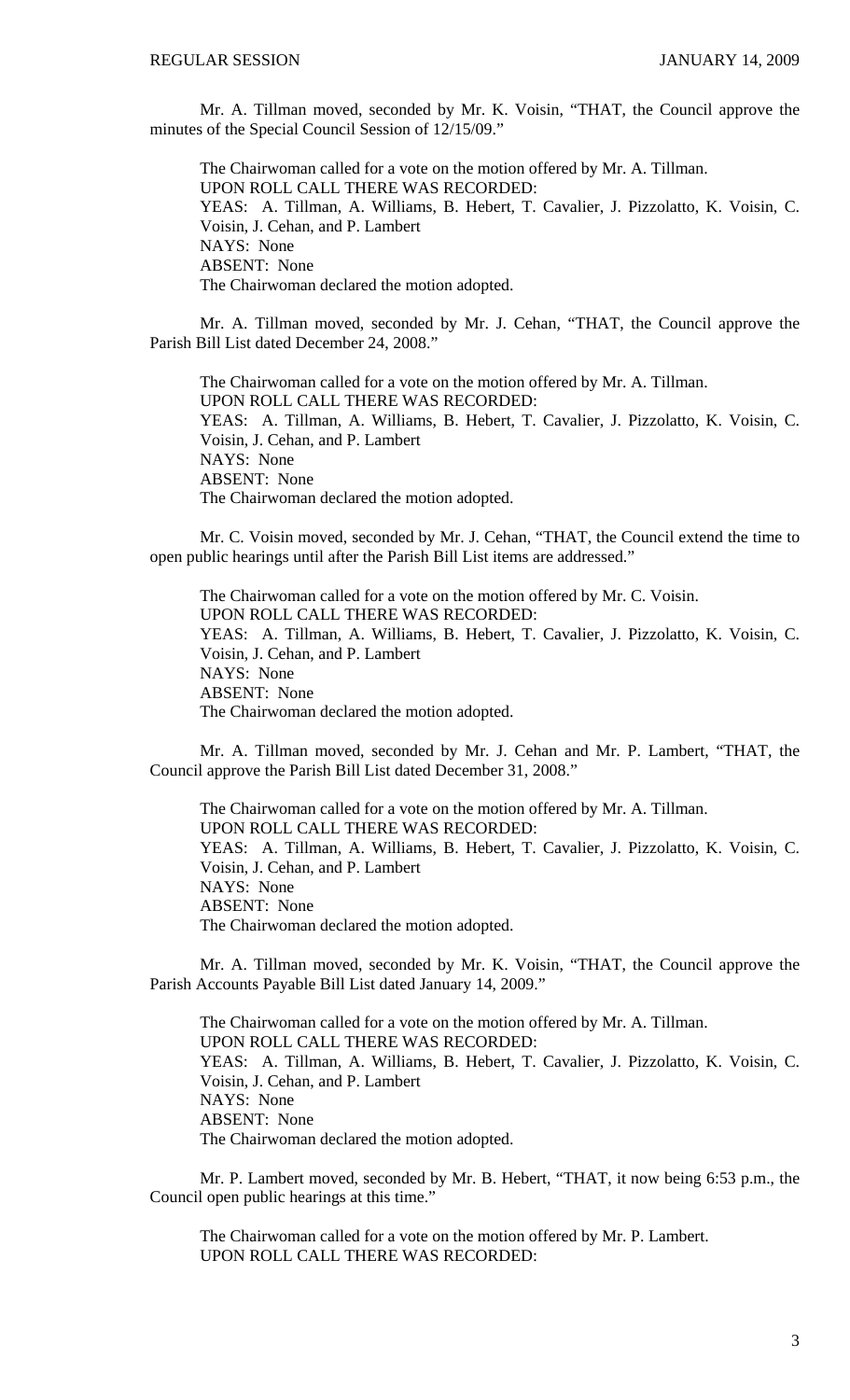YEAS: A. Tillman, A. Williams, B. Hebert, T. Cavalier, J. Pizzolatto, K. Voisin, C. Voisin, J. Cehan, and P. Lambert NAYS: None ABSENT: None The Chairwoman declared the motion adopted.

The Chairwoman recognized the public for comments on the following:

A. A proposed ordinance that will reduce the speed limit on Evest Street off Grand Caillou Road from 25 mph to 15 mph

There were no comments from the public on the proposed ordinance.

 Mr. C. Voisin moved, seconded by Mr. P. Lambert, "THAT, the Council close the aforementioned public hearing."

 The Chairwoman called for a vote on the motion offered by Mr. C. Voisin. UPON ROLL CALL THERE WAS RECORDED: YEAS: A. Tillman, A. Williams, B. Hebert, T. Cavalier, J. Pizzolatto, K. Voisin, C. Voisin, J. Cehan, and P. Lambert NAYS: None ABSENT: None The Chairwoman declared the motion adopted.

OFFERED BY: Mr. C. Voisin. SECONDED BY: Mr. A. Tillman.

ORDINANCE NO. 7582

AN ORDINANCE AMENDING THE PARISH CODE OF TERREBONNE PARISH, CHAPTER 18, ARTICLE IV. OPERATION OF VEHICLES, DIVISION 2. PARISH, SECTION 18-91(B) (A) TO REDUCE THE SPEED LIMIT ON EVEST STREET FROM 25 MPH TO 15 MPH; AND TO ADDRESS OTHER MATTERS RELATIVE THERETO.

# SECTION I

BE IT ORDAINED by the Terrebonne Parish Council, in regular session convened, acting pursuant to the authority invested in it by the Constitution and laws of the State of Louisiana, the Home Rule Charter for a Consolidated Government for Terrebonne Parish, and including, but not limited to, LSA R.S. 33:1368 and other statutes of the State of Louisiana, to amend the Parish Code of Terrebonne Parish, Chapter 18, Article IV, Section18.91(b)(1) to reduce the speed limit on Evest Street in Dulac from 25 MPH to 15 MPH (per the recommendation of the Parish Planning Department), as follows:

CHAPTER 18, Motor Vehicles and Traffic

ARTICLE IV, Operation of Vehicles DIVISION II, Parish SECTION 18-91 (b)(1), "15 mph Speed Limit"

 The entirety of Evest Street in Dulac is hereby established as a 15 MPH Speed Limit zone and that the appropriate "15 MPH Speed Limit" signs shall be installed and maintained on said roadway. Any vehicle traveling on Evest Street shall adhere to the provisions of this ordinance.

# SECTION II

If any word, clause, phrase, section or other portion of this ordinance shall be declared null, void, invalid, illegal, or unconstitutional, the remaining words, clauses, phrases, sections or other portions of this ordinance shall remain in full force and effect, the provisions of this section hereby being declared to be severable.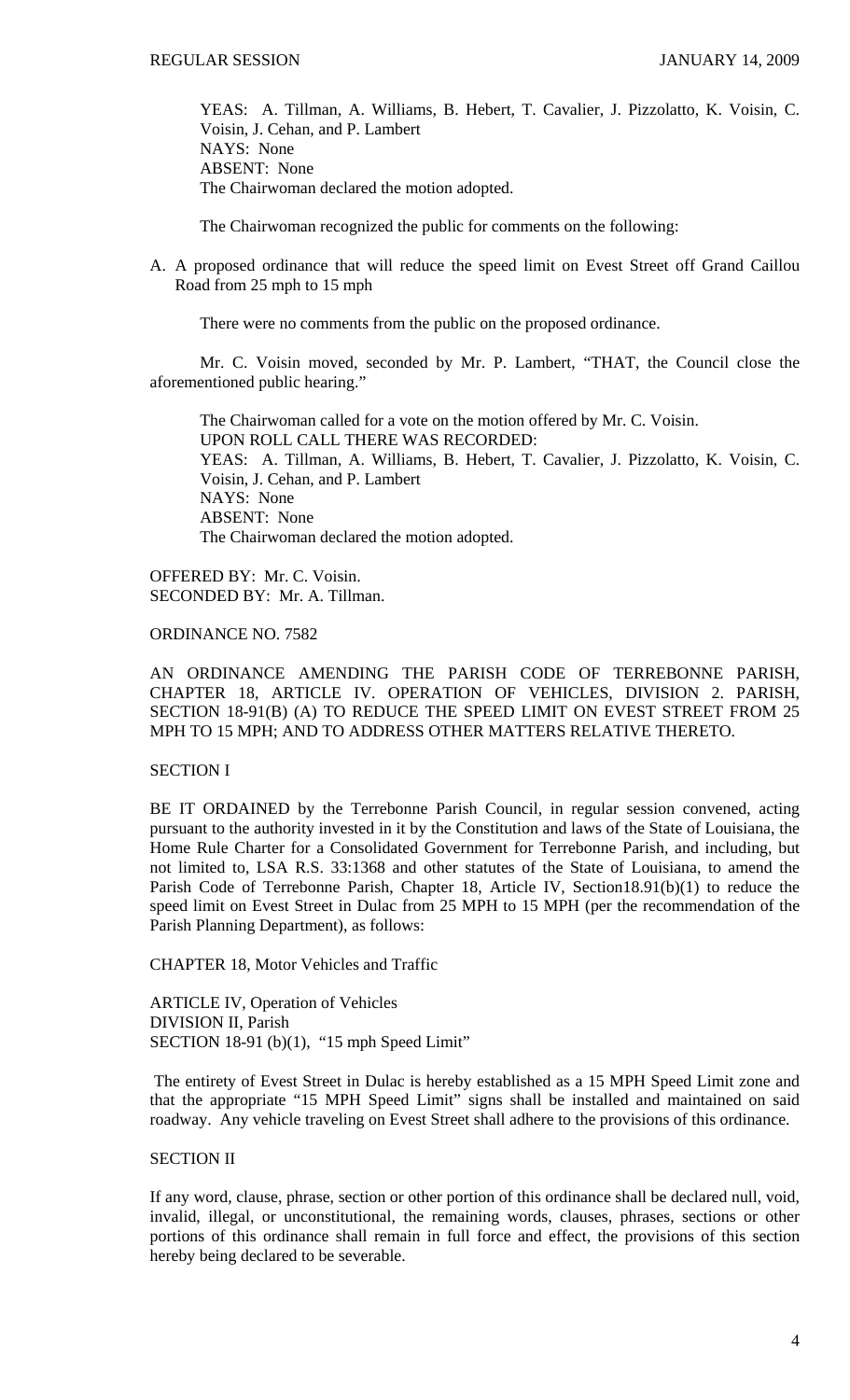### SECTION III

Any ordinance or part thereof in conflict herewith is hereby repealed.

# SECTION IV

This ordinance shall become effective upon approval by the Parish President or as otherwise provided in Section 2-13 (b) of the Home Rule Charter for Consolidated Government for Terrebonne Parish, whichever occurs sooner.

This ordinance, having been introduced and laid on the table for at least two weeks, was voted upon as follows: THERE WAS RECORDED: YEAS: A. Tillman, A. Williams, B. Hebert, T. Cavalier, J. Pizzolatto, K. Voisin, C. Voisin, J. Cehan and P. Lambert. NAYS: None. ABSTAINING: None. ABSENT: None. The Chairwoman declared the ordinance adopted on this, the  $14<sup>th</sup>$  day of January, 2009.

\* \* \* \* \* \* \* \* \*

The Chairwoman recognized the public for comments on the following:

B. A proposed ordinance to approve the issuance of a Certificate of Public Convenience and Necessity to A-Any Cab Company, LLC

There were no comments from the public on the proposed ordinance.

 Mr. C. Voisin moved, seconded by Mr. B. Hebert, "THAT, the Council close the aforementioned public hearing."

 The Chairwoman called for a vote on the motion offered by UPON ROLL CALL THERE WAS RECORDED: YEAS: A. Tillman, A. Williams, B. Hebert, T. Cavalier, J. Pizzolatto, K. Voisin, C. Voisin, J. Cehan, and P. Lambert NAYS: None ABSENT: None The Chairwoman declared the motion adopted.

OFFERED BY: Mr. C. Voisin. SECONDED BY: Mr. K. Voisin.

### ORDINANCE NO. 7583

An Ordinance for the issuance of a Certificate of Public Convenience and Necessity to Aany Cab Company L.L.C., and to address other matters relative thereto.

#### SECTION I

BE IT ORDAINED, that the Terrebonne Parish Council, on behalf of Terrebonne Parish Consolidated Government, approves the issuance of a Certificate of Public Convenience and Necessity to Aany Cab Company L.L.C.

#### SECTION II

If any word, clause, phrase, section or other portion of this ordinance shall be declared null, void, invalid, illegal, or unconstitutional, the remaining words, clauses, phrases, sections and other portions of this ordinance shall remain in full force and effect, the provisions of this ordinance hereby being declared to be severable.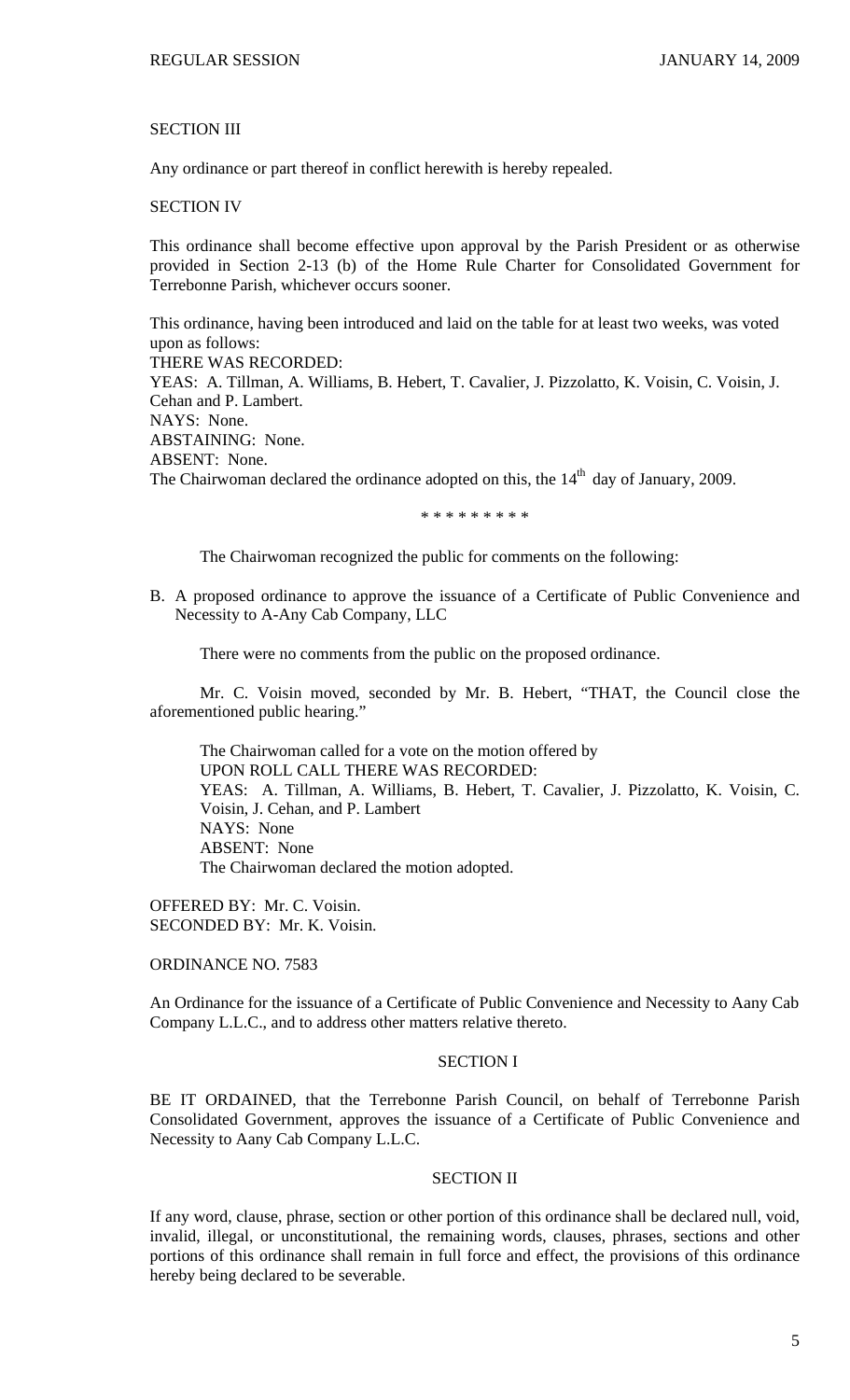#### SECTION III

This ordinance shall become effective upon approval by the Parish President or as otherwise provided in Section 2-13(b) of the Home Rule Charter for a Consolidated Government for Terrebonne Parish, whichever occurs sooner.

This ordinance, having been introduced and laid on the table for at least two weeks, was voted upon as follows: THERE WAS RECORDED: YEAS: A. Tillman, A. Williams, B. Hebert, T. Cavalier, J. Pizzolatto, K. Voisin, C. Voisin, J. Cehan and P. Lambert. NAYS: None. ABSTAINING: None. ABSENT: None. The Chairwoman declared the ordinance adopted on this, the  $14<sup>th</sup>$  day of January, 2009.

#### \* \* \* \* \* \* \* \* \*

 The Chairwoman acknowledged that New Orleans Clerk of Criminal Court Arthur Marrell was present in the audience.

The Chairwoman recognized the public for comments on the following:

C. A proposed ordinance to authorize the Parish President to negotiate and to execute a third amendment to the lease agreement with Chase Bank

There were no comments from the public on the proposed ordinance.

 Mr. A. Tillman moved, seconded by Mr. C. Voisin, "THAT, the Council close the aforementioned public hearing."

 The Chairwoman called for a vote on the motion offered by Mr. A. Tillman. UPON ROLL CALL THERE WAS RECORDED: YEAS: A. Tillman, A. Williams, B. Hebert, T. Cavalier, J. Pizzolatto, K. Voisin, C. Voisin, J. Cehan, and P. Lambert NAYS: None ABSENT: None The Chairwoman declared the motion adopted.

OFFERED BY: Mr. A. Tillman. SECONDED BY: Mr. C. Voisin and Mr. K. Voisin.

ORDINANCE NO. 7584

# AN ORDINANCE TO AUTHORIZE THE PARISH PRESIDENT TO NEGOTIATE AND TO EXECUTE A THIRD AMENDMENT TO THE LEASE AGREEMENT WITH CHASE BANK AND ANY RELATED DOCUMENTS; AND TO PROVIDE FOR RELATED MATTERS

WHEREAS, Section 2-11(11) of the Terrebonne Parish Charter requires an ordinance to convey or lease or authorize the conveyance or lease of any lands or property of the parish government on behalf of the Parish Government; and

WHEREAS, Terrebonne Parish Consolidated Government purchased the building and parking structure located at 8026 Main Street, Houma, Louisiana 70360 subject to a lease with JP Morgan Chase, N.A.; and

WHEREAS, the original lease term expires on December 31, 2008; and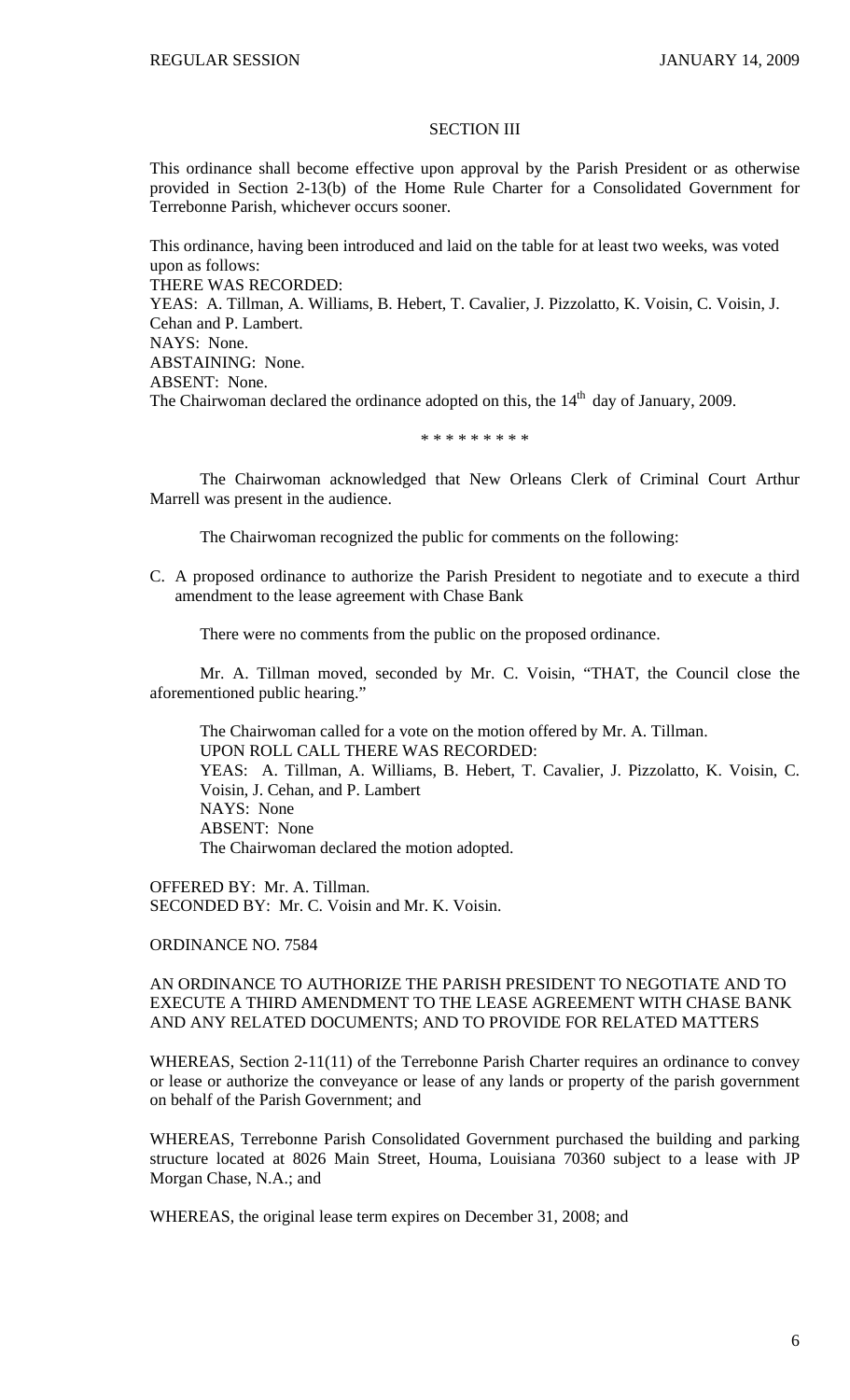WHEREAS, pursuant to Exhibit B ("Renewal Option") of the Lease Agreement, Chase Bank has the option to renew the Lease, as to all or part of the premises, for two (2) successive ten (10) year renewal terms subject to a renegotiated base rent; and

WHEREAS, after negotiations and agreement upon a Fair Market Value Rate for base rent for the first renewal period of Twenty (\$20.00) Dollars per net rentable square foot on the first floor of the building and Sixteen (\$16.00) Dollars per net rentable square foot on the second floor of the building, Chase Bank has elected to renew the Lease Agreement for the first ten (10) year renewal period beginning on January 1, 2009 and ending on December 31, 2018; and

WHEREAS, the parties desire to enter into this Third Amendment in order to memorialize the rental that will be payable during such extension term and to memorialize the reduction of square footage of the premises that the tenant will maintain; and

NOW, THEREFORE BE IT ORDAINED by the Terrebonne Parish Council, on behalf of the Terrebonne Parish Consolidated Government, that:

## SECTION 1

The Parish President be and is hereby authorized to negotiate the terms in the best interest of the Parish as he deems appropriate and to execute the Third Amendment to Lease Agreement and any other necessary legal documents.

# SECTION 2

If any word, clause, phrase, section or other portion of this ordinance shall be declared null, void, invalid, illegal or unconstitutional, the remaining words, clauses, phrases, sections and other portions of this ordinance shall remain in full force and effect, the provisions of this ordinance hereby being declared to be severable.

### SECTION 3

This ordinance shall become effective upon signing by the Parish President or, if not signed by the Parish President, in accordance with Sections 2-12, 2-13 and 2-14 of the Terrebonne Parish Home Rule Charter.

This ordinance, having been introduced and laid on the table for at least two weeks, was voted upon as follows: THERE WAS RECORDED: YEAS: A. Tillman, A. Williams, B. Hebert, T. Cavalier, J. Pizzolatto, K. Voisin, C. Voisin, J. Cehan and P. Lambert. NAYS: None. ABSTAINING: None. ABSENT: None. The Chairwoman declared the ordinance adopted on this, the  $14<sup>th</sup>$  day of January, 2009.

\* \* \* \* \* \* \* \* \*

The Chairwoman recognized the public for comments on the following:

D. A proposed ordinance to amend the 2009 Adopted Budget to recognize additional funding for the Bayouside Drive Bridge Project

 The Chairwoman recognized Mr. Herdis Neil, Montegut resident, who expressed his opposition to the proposed project because he feels it will not save motorists any travel time and it will connect a state highway to a subdivision.

There were no further comments from the public on the proposed ordinance.

 Mr. J. Cehan moved, seconded by Mr. C. Voisin and Mr. P. Lambert, "THAT, the Council close the aforementioned public hearing."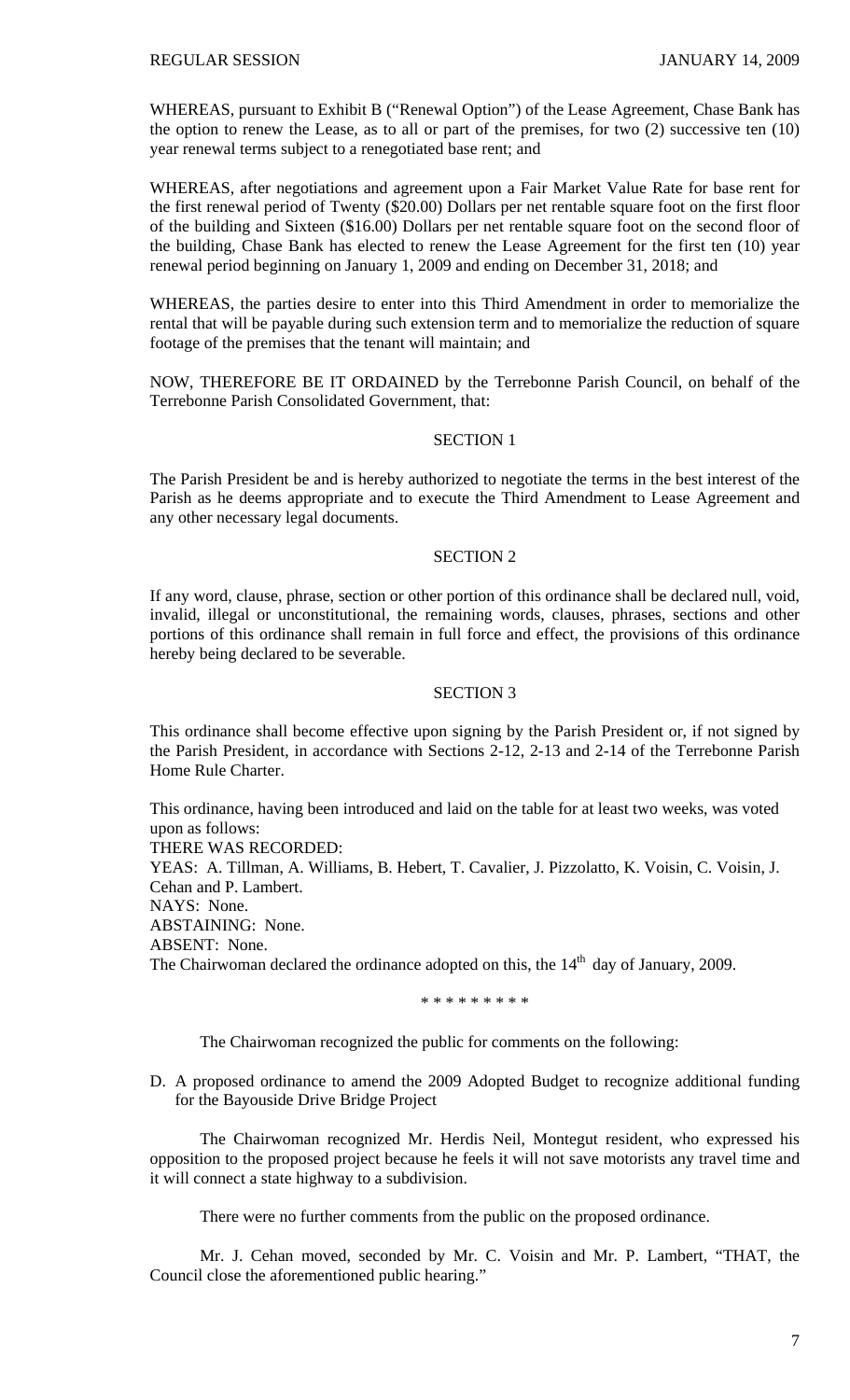The Chairwoman called for a vote on the motion offered by Mr. J. Cehan. UPON ROLL CALL THERE WAS RECORDED: YEAS: A. Tillman, A. Williams, B. Hebert, T. Cavalier, J. Pizzolatto, K. Voisin, C. Voisin, J. Cehan, and P. Lambert NAYS: None ABSENT: None The Chairwoman declared the motion adopted.

OFFERED BY: Mr. J. Cehan. SECONDED BY: Mr. C. Voisin and Mr. P. Lambert.

## ORDINANCE NO. 7585

AN ORDINANCE TO AMEND THE 2009 ADOPTED BUDGET AND FIVE-YEAR CAPITAL OUTLAY FOR THE ADDITIONAL FUNDING OF BAYOUSIDE DRIVE BRIDGE PROJECT.

### SECTION I

WHEREAS, Bayouside Drive Bridge Project Budget exceeds the current Parish budget by \$1,435,481, and

WHEREAS, Construction estimate is \$4,804,298, Construction Administration and Project Inspection estimate is \$500,000, and 5% contingency is \$240,246, for a total of \$5,544,545, and

WHEREAS, Administration recommends the following funding:

- o 2009 \$644,145 from the Sales Tax Revenue Fund
- o 2009 \$147,192 from Bayouside Drive Elevation Project
- o 2010 \$644,145 additional funding from the Sales Tax Revenue Fund

NOW, THEREFORE BE IT ORDAINED, by the Terrebonne Parish Council, on behalf of the Terrebonne Parish Consolidated Government, that the 2009 Adopted Budget and the 5 Year Capital Outlay of the Terrebonne Parish Consolidated Government be amended to provide additional funding for the Bayouside Drive Bridge Project. (See Attachment A)

This ordinance, having been introduced and laid on the table for at least two weeks, was voted upon as follows: THERE WAS RECORDED: YEAS: A. Tillman, A. Williams, B. Hebert, T. Cavalier, J. Pizzolatto, K. Voisin, C. Voisin, J. Cehan and P. Lambert. NAYS: None. ABSTAINING: None. ABSENT: None. The Chairwoman declared the ordinance adopted on this, the  $14<sup>th</sup>$  day of January, 2009. \* \* \* \* \* \* \* \* \*

# **AMENDMENT A - BAYOUSIDE DRIVE BRIDGE**

|                                             | 2008       |            |            |
|---------------------------------------------|------------|------------|------------|
|                                             | Adopted    | Change     | Amended    |
| <b>Bayouside Drive Bridge</b>               | 1,260,950  | 791,337    | 2,052,287  |
| <b>Transfer from Sales Tax Fund</b>         |            | (644, 145) | (644, 145) |
| <b>Transfer from Road Construction Fund</b> |            | (147, 192) | (147, 192) |
| Transfer to 1998 Public Impr. Constr. Fund  |            | 644,145    | 644,145    |
| Fund Balance (Decrease)                     | (644, 145) |            |            |
| Transfer to 1998 Public Impr. Constr. Fund  |            | 147,192    | 147,192    |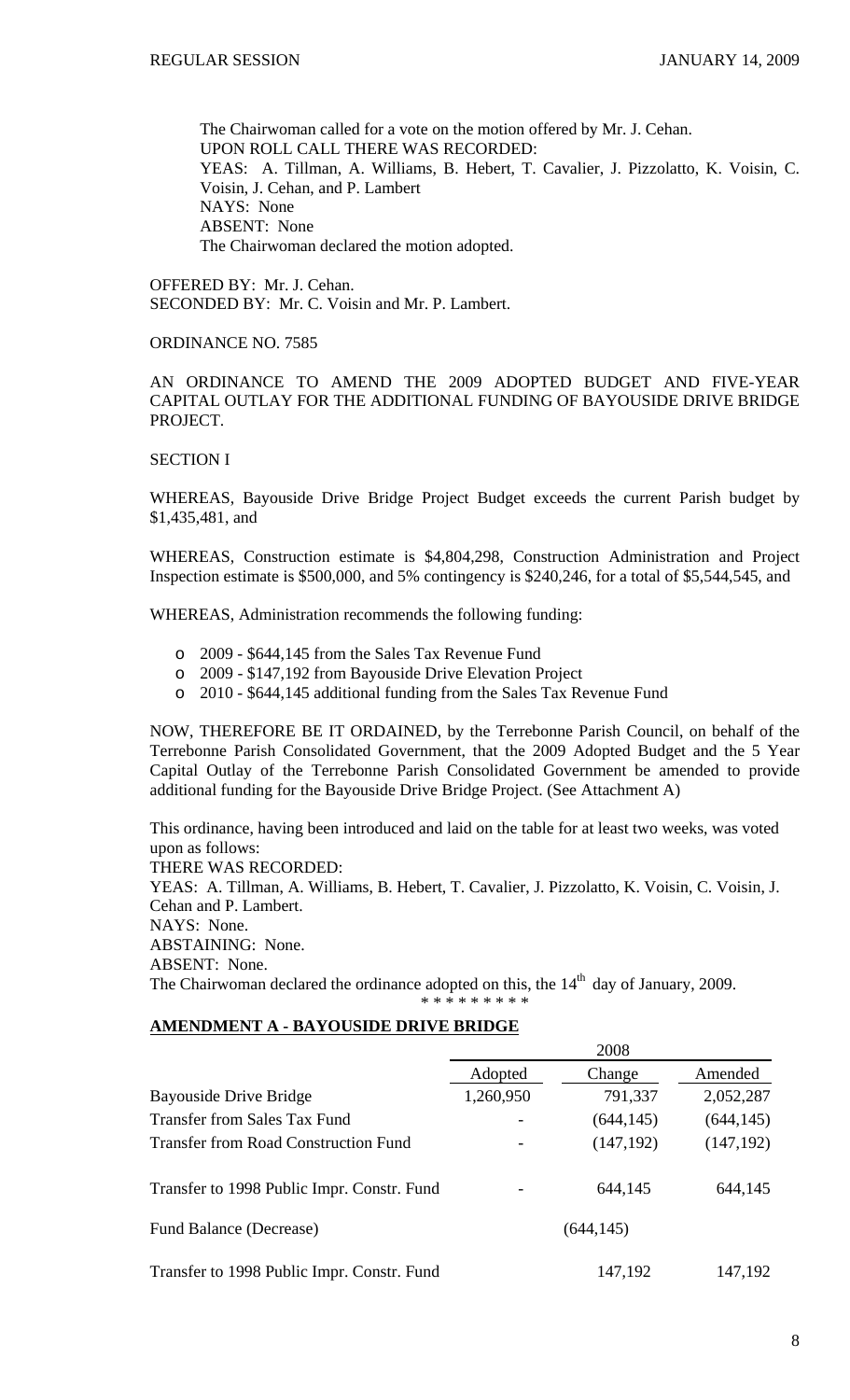Bayouside Drive Elevation 147,192  $(147,192)$  0 The Chairwoman recognized the public for comments on the following:

E. A proposed ordinance to amend the 2009 Adopted Budget to recognize funds from various grants from the Governor's Office of Homeland Security and Emergency Preparedness for the purchase of various equipment

There were no comments from the public on the proposed ordinance.

 Mr. A. Tillman moved, seconded by Mr. C. Voisin and Mr. B. Hebert, "THAT, the Council close the aforementioned public hearing."

 The Chairwoman called for a vote on the motion offered by Mr. A. Tillman. UPON ROLL CALL THERE WAS RECORDED: YEAS: A. Tillman, A. Williams, B. Hebert, T. Cavalier, J. Pizzolatto, K. Voisin, C. Voisin, J. Cehan, and P. Lambert NAYS: None ABSENT: None The Chairwoman declared the motion adopted.

OFFERED BY: Mr. K. Voisin. SECONDED BY: Mr. A. Tillman.

# ORDINANCE NO. 7586

AN ORDINANCE TO AMEND THE 2009 ADOPTED BUDGET SO AS TO RECOGNIZE THE VARIOUS GRANTS WITH GOVERNOR'S OFFICE OF HOMELAND SECURITY AND EMERGENCY PREPAREDNESS (GOHSEP) FOR PURCHASES OF VARIOUS EQUIPMENT; AND TO ADDRESS OTHER MATTERS RELATIVE THERETO.

| $\mathbf{I}$ . | Interoperable Communications       | \$19,122  |
|----------------|------------------------------------|-----------|
|                | II. P25 Compliant Subscriber Units | \$128,365 |
|                | III. Statewide Radio System        | \$71,941  |

# SECTION I

WHEREAS, the Parish has received a grant from the Governor's Office of Homeland Security and Emergency Preparedness in the amount of \$19,122, which the period of this grant expires August 30, 2010, and

WHEREAS, the purpose of this grant is for the enhancement of common interoperable communications governance, plans procedures, and assessments, and

WHEREAS, attendance of workshops is a requirement of this grant to increase the skills and capabilities of first responders on statewide system policies, protocols, procedures, plans and interoperable communications equipment resources.

BE IT ORDAINED, by the Terrebonne Parish Council, on behalf of the Terrebonne Parish Consolidated Government, that the 2009 Adopted Budget of the Terrebonne Parish Consolidated Government be amended to reflect the grant award from Governor's Office of Homeland Security and Emergency Preparedness. (Attachment A)

# SECTION II

WHEREAS, the Parish has received a grant from the Governor's Office of Homeland Security and Emergency Preparedness in the amount of \$128,365, which the period of this grant expires August 15, 2010 and

WHEREAS, the purpose of this grant is for the procurement of P25 compliant subscriber unit radios, and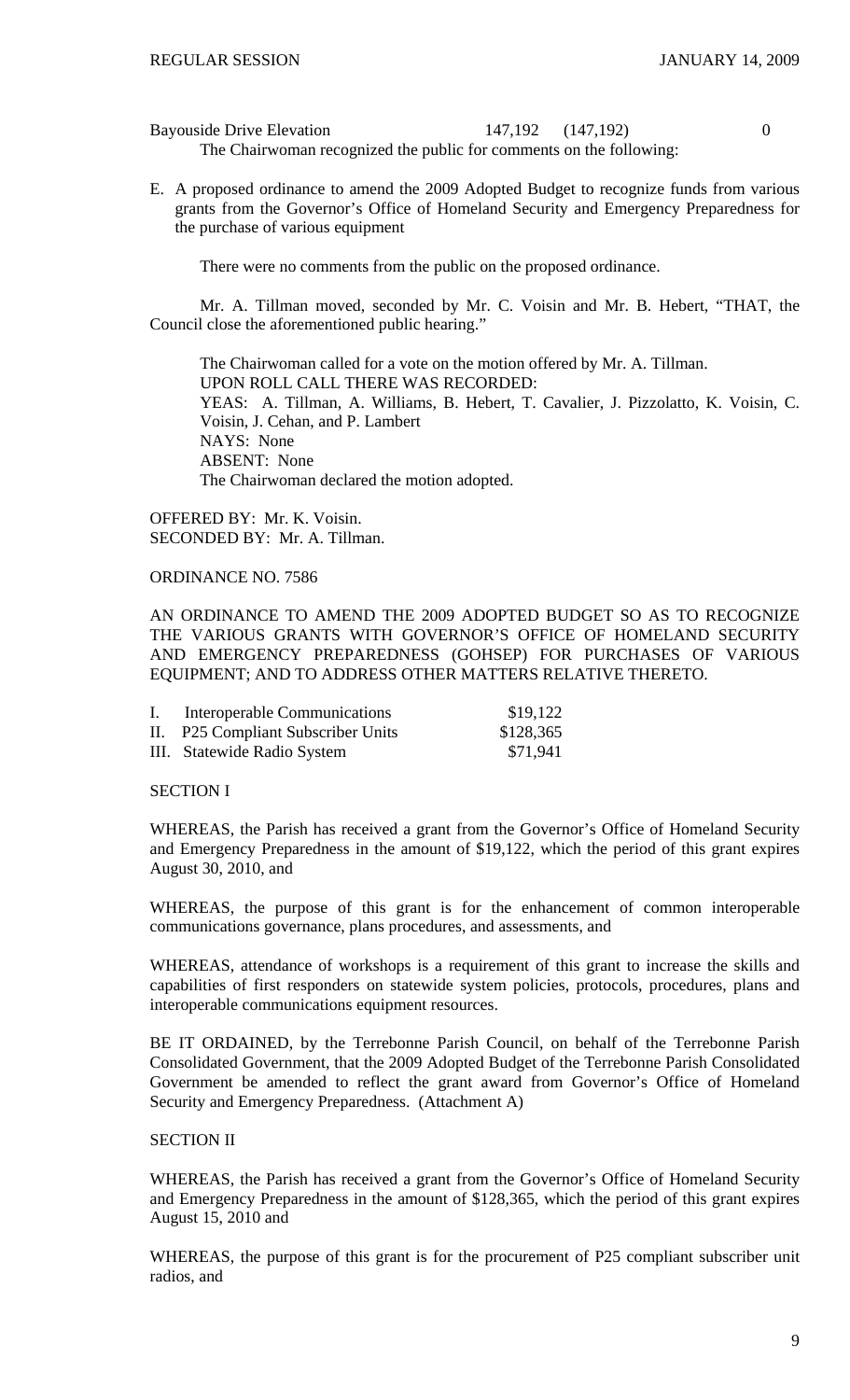WHEREAS, the Parish may also elect to purchase IP based dispatch consoles.

BE IT FURTHER ORDAINED, by the Terrebonne Parish Council, on behalf of the Terrebonne Parish Consolidated Government, that the 2009 Adopted Budget of the Terrebonne Parish Consolidated Government be amended to reflect the grant award from Governor's Office of Homeland Security and Emergency Preparedness. (Attachment A)

# SECTION III

WHEREAS, the Parish has received a grant from the Governor's Office of Homeland Security and Emergency Preparedness in the amount of \$71,941, which the period of this grant expires June 30, 2009, and

WHEREAS, the purpose of this grant is for the procurement of subscriber unit radio units and/or consoles that will be compatible with the statewide 700/800 MHz radio system, and

WHEREAS, the State and Parish desire to improve the capability and coordination of the state of Louisiana and its local and regional agencies of government to respond to emergencies and disasters.

BE IT FURTHER ORDAINED, by the Terrebonne Parish Council, on behalf of the Terrebonne Parish Consolidated Government, that the 2009 Adopted Budget of the Terrebonne Parish Consolidated Government be amended to reflect the grant award from Governor's Office of Homeland Security and Emergency Preparedness. (Attachment A)

This ordinance, having been introduced and laid on the table for at least two weeks, was voted upon as follows: THERE WAS RECORDED: YEAS: A. Tillman, A. Williams, B. Hebert, T. Cavalier, J. Pizzolatto, K. Voisin, C. Voisin, J. Cehan and P. Lambert.

NAYS: None.

ABSTAINING: None.

ABSENT: None.

The Chairwoman declared the ordinance adopted on this, the  $14<sup>th</sup>$  day of January, 2009.

\* \* \* \* \* \* \* \* \*

# **ATTACHMENT A - Various OEP Grants**

|                                   |                | 2008          |            |
|-----------------------------------|----------------|---------------|------------|
|                                   | <b>Adopted</b> | <b>Change</b> | Amended    |
| <b>Communication Equipment</b>    |                | 219,428       | 219,428    |
| GOHSEP Grant 2008-IO-TB-0011      |                | (19, 122)     | (19, 122)  |
| GOHSEP Grant 2007-GS-H7-0014      |                | (128, 365)    | (128, 365) |
| <b>State OEP Subscriber Units</b> |                | (71.941)      | (71, 941)  |

\*\*\*\*\*\*\*\*\*\*

The Chairwoman recognized the public for comments on the following:

F. A proposed ordinance to approve and authorize the Parish President to enter into a lease agreement in the Country Club and Munson Drive area for oil, gas, and other liquid or gaseous minerals, and to provide for related matters

There were no comments from the public on the proposed ordinance.

 Mr. C. Voisin moved, seconded by Mr. J. Cehan, "THAT, the Council close the aforementioned public hearing."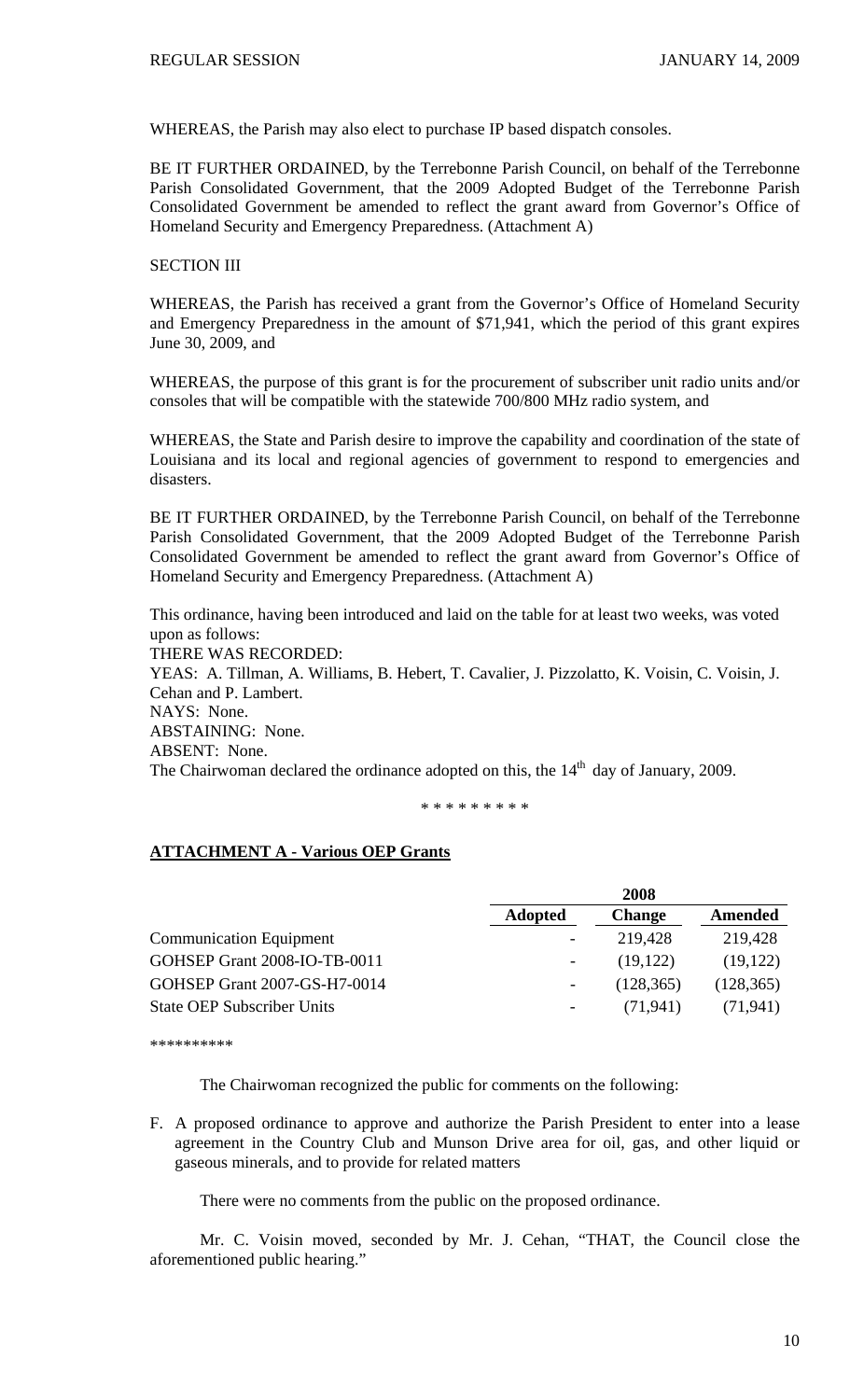The Chairwoman called for a vote on the motion offered by Mr. C. Voisin. UPON ROLL CALL THERE WAS RECORDED: YEAS: A. Tillman, A. Williams, B. Hebert, T. Cavalier, J. Pizzolatto, K. Voisin, C. Voisin, J. Cehan, and P. Lambert NAYS: None ABSENT: None The Chairwoman declared the motion adopted.

OFFERED BY: Mr. C. Voisin. SECONDED BY: Mr. J. Cehan.

### ORDINANCE NO. 7587

AN ORDINANCE TO APPROVE AND AUTHORIZE THE PARISH PRESIDENT TO ENTER INTO A LEASE AGREEMENT IN THE COUNTRY CLUB & MUNSON DR. AREA FOR OIL, GAS AND OTHER LIQUID OR GASEOUS MINERALS WITH SOUTH COAST PRODUCTION COMPANY, LTD, LAFAYETTE, LOUISIANA IN ACCORDANCE WITH THE TERREBONNE PARISH CONSOLIDATED GOVERNMENT AND LOUISIANA STATE MINERAL BOARD; TO AUTHORIZE THE PARISH PRESIDENT TO EXECUTE THE NECESSARY LEGAL DOCUMENTS WITH RESPECT THERETO; TO SUBMIT THE LEASE TO THE STATE MINERAL BOARD FOR APPROVAL AND TO ADDRESS OTHER MATTERS RELATIVE THERETO.

### SECTION I

WHEREAS, the Budget and Finance Committee on August 11, 2008 and subsequently ratified by the Assembled Council in Regular Session on August 13, 2008 at which meeting a quorum was present, authorized advertisement for bids for mineral lease in the Country Club & Munson Dr. Area, Resolution No. 08-326, and

WHEREAS, on November 11, 2008, the Terrebonne Parish Consolidated Government opened bids for oil, gas and/or mineral leases on property owned by the Parish Government and further described as follows:

 That certain tract or parcel of land containing 29.81 acres, more or less, situated in Section 102 of T17S, R17E of Terrebonne Parish, Louisiana, forming part of the Crescent Plantation, and being more fully described as Lot Nos. 59, 60, 62, 45, 46 and those portions of Lot Nos. 121 and 122 lying West of the Intracoastal Canal Right of Way and North of an Easterly extension of the division line between Lot Nos. 45 and 120; and also that strip measuring a width of fifty (50) feet and a length of eight hundred sixty (860) feet, and having as its southern boundary line an extension easterly of the division line between Lot Nos. 45 and 120; all lots described forming part of the subdivision of the Crescent Plantation, a plan of said subdivision, made by J.C. Waties, C.E. is on file in the records of Terrebonne Parish, Louisiana.

WHEREAS, the sole bid of \$15,054.05 cash payment, or approximately \$505.00 per acre, annual rental of \$7,527.03, three year primary term 25% royalty, was received from South Coast Production Co., LTD, P. O. Box 52917, 1030 East St. Mary Blvd., Lafayette, La. 70505, represented by P. J. Voorhies, III, and

WHEREAS, the documents were received and reviewed by the Finance and Legal Departments and found to be in order.

NOW THEREFORE BE IT ORDAINED by the Terrebonne Parish Council, on behalf of the Terrebonne Parish Consolidated Government, that the bid of South Coast Production Company, LTD, for an oil, gas & mineral lease in the Country Club & Munson Dr. Area be approved and accepted, and that the Parish President be authorized to sign the necessary documents relative thereto and to authorize the submission of said application to the State of La. Mineral Board for approval.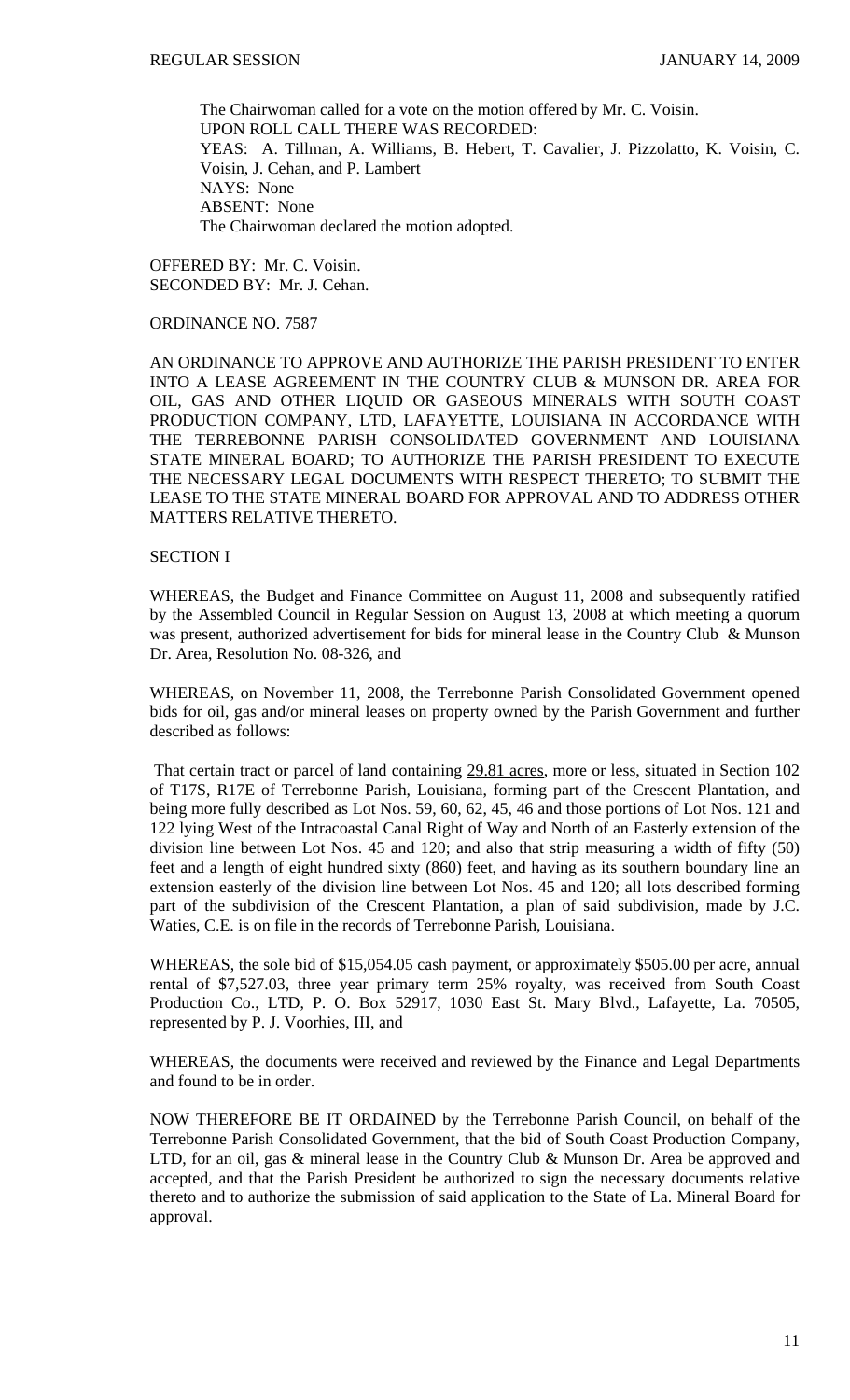### SECTION II

If any word, clause, phrase, section or other portion of this ordinance shall be declared null, void, invalid, illegal, or unconstitutional, the remaining words, clauses, phrases, sections and other portions of this ordinance shall remain in full force and effect, the provisions of this ordinance hereby being declared to be severable.

This ordinance, having been introduced and laid on the table for at least two weeks, was voted upon as follows:

### THERE WAS RECORDED:

YEAS: A. Tillman, A. Williams, B. Hebert, T. Cavalier, J. Pizzolatto, K. Voisin, C. Voisin, J. Cehan and P. Lambert. NAYS: None. ABSTAINING: None. ABSENT: None. The Chairwoman declared the ordinance adopted on this, the  $14<sup>th</sup>$  day of January, 2009.

\* \* \* \* \* \* \* \* \*

The Chairwoman recognized the public for comments on the following:

G. A proposed ordinance to approve and authorize the Parish President to enter into a lease agreement in the Donner/Deadwood area for oil, gas, and other liquid or gaseous minerals, and to provide for related matters

There were no comments from the public on the proposed ordinance.

 Ms. T. Cavalier moved, seconded by Mr. K. Voisin, "THAT, the Council close the aforementioned public hearing."

 The Chairwoman called for a vote on the motion offered by Ms. T. Cavalier. UPON ROLL CALL THERE WAS RECORDED: YEAS: A. Tillman, A. Williams, B. Hebert, T. Cavalier, J. Pizzolatto, K. Voisin, C. Voisin, J. Cehan, and P. Lambert NAYS: None ABSENT: None The Chairwoman declared the motion adopted.

OFFERED BY: Ms. T. Cavalier. SECONDED BY: Mr. K. Voisin.

### ORDINANCE NO. 7588

AN ORDINANCE TO APPROVE AND AUTHORIZE THE PARISH PRESIDENT TO ENTER INTO A LEASE AGREEMENT IN THE DONNER/DEADWOOD AREA FOR OIL, GAS AND OTHER LIQUID OR GASEOUS MINERALS WITH SULPHUR RIVER EXPLORATION, INC, DALLAS, TEXAS IN ACCORDANCE WITH THE TERREBONNE PARISH CONSOLIDATED GOVERNMENT AND LOUISIANA STATE MINERAL BOARD; TO AUTHORIZE THE PARISH PRESIDENT TO EXECUTE THE NECESSARY LEGAL DOCUMENTS WITH RESPECT THERETO; TO SUBMIT THE LEASE TO THE STATE MINERAL BOARD FOR APPROVAL AND TO ADDRESS OTHER MATTERS RELATIVE THERETO.

### SECTION I

WHEREAS, the Budget and Finance Committee on May 27, 2008 and subsequently ratified by the Assembled Council in Regular Session on May 28, 2008 at which meeting a quorum was present, authorized advertisement for bids for mineral lease in the Donner/Deadwood Area, Resolution No. 08-239, and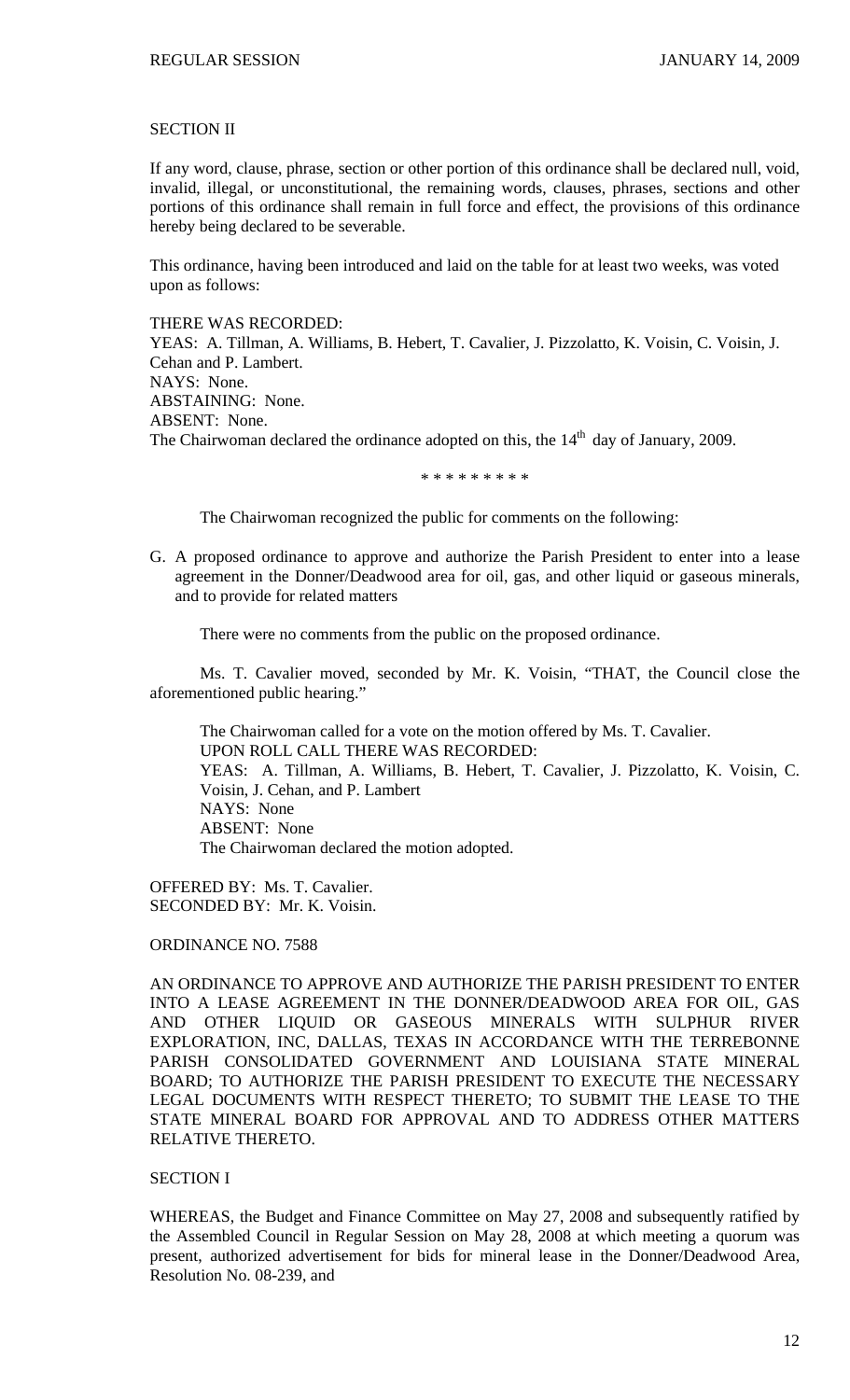WHEREAS, on November 11, 2008, the Terrebonne Parish Consolidated Government opened bids for oil, gas and/or mineral leases on property owned by the Parish Government and further described as follows:

That certain tract or parcel of land containing 6.00 acres, more or less, being situated in Section 62, Township 16 South, Range 14 East, Terrebonne Parish, Louisiana and being bounded by lands owned now or formerly as follows: North by Lutcher-Moore Lumber Company, et al; East by the Geeseco, Inc.; South by Marie Louise Sick Couget; and West by Rose Hill Baptist Church. Said tract being further described as Lot 12 on a plan of subdivision of the fractional South Half (S/2) of Section 62, Township 16 South, Range 14 East, Terrebonne Parish, Louisiana, dated March 17, 1988, by C.L. Brown, Surveyor, and recorded in Book KK, Folio 750 of the records of Terrebonne Parish, Louisiana.

WHEREAS, the sole bid of \$2,256.00 cash payment, or approximately \$376.00 per acre, annual rental of \$1,128.00, three year primary term 25% royalty, was received from Sulphur River Exploration, Inc., 5949 Sherry Lane Suite 755, Dallas, Texas 77525, represented by Thomas P. Mouton, Pride Oil & Gas Properties, Inc., P. O. Box 51777 Lafayette, La. 70505, and

WHEREAS, the documents were received and reviewed by the Finance and Legal Departments and found to be in order.

NOW THEREFORE BE IT ORDAINED by the Terrebonne Parish Council, on behalf of the Terrebonne Parish Consolidated Government, that the bid of Sulphur River Exploration, Inc., for an oil, gas & mineral lease in the Donner/Deadwood Area be approved and accepted, and that the Parish President be authorized to sign the necessary documents relative thereto and to authorize the submission of said application to the State of La. Mineral Board for approval.

## SECTION II

If any word, clause, phrase, section or other portion of this ordinance shall be declared null, void, invalid, illegal, or unconstitutional, the remaining words, clauses, phrases, sections and other portions of this ordinance shall remain in full force and effect, the provisions of this ordinance hereby being declared to be severable.

This ordinance, having been introduced and laid on the table for at least two weeks, was voted upon as follows:

THERE WAS RECORDED:

YEAS: A. Tillman, A. Williams, B. Hebert, T. Cavalier, J. Pizzolatto, K. Voisin, C. Voisin, J. Cehan and P. Lambert. NAYS: None. ABSTAINING: None. ABSENT: None. The Chairwoman declared the ordinance adopted on this, the  $14<sup>th</sup>$  day of January, 2009.

\* \* \* \* \* \* \* \* \*

The Chairwoman recognized the public for comments on the following:

H. A proposed ordinance to declare vehicles and motorcycles from the Houma Police Department as surplus and authorize the disposal of same

There were no comments from the public on the proposed ordinance.

 Ms. T. Cavalier moved, seconded by Mr. C. Voisin, "THAT, the Council close the aforementioned public hearing."

 The Chairwoman called for a vote on the motion offered by Ms. T. Cavalier. UPON ROLL CALL THERE WAS RECORDED:

YEAS: A. Tillman, A. Williams, B. Hebert, T. Cavalier, J. Pizzolatto, K. Voisin, C. Voisin, J. Cehan, and P. Lambert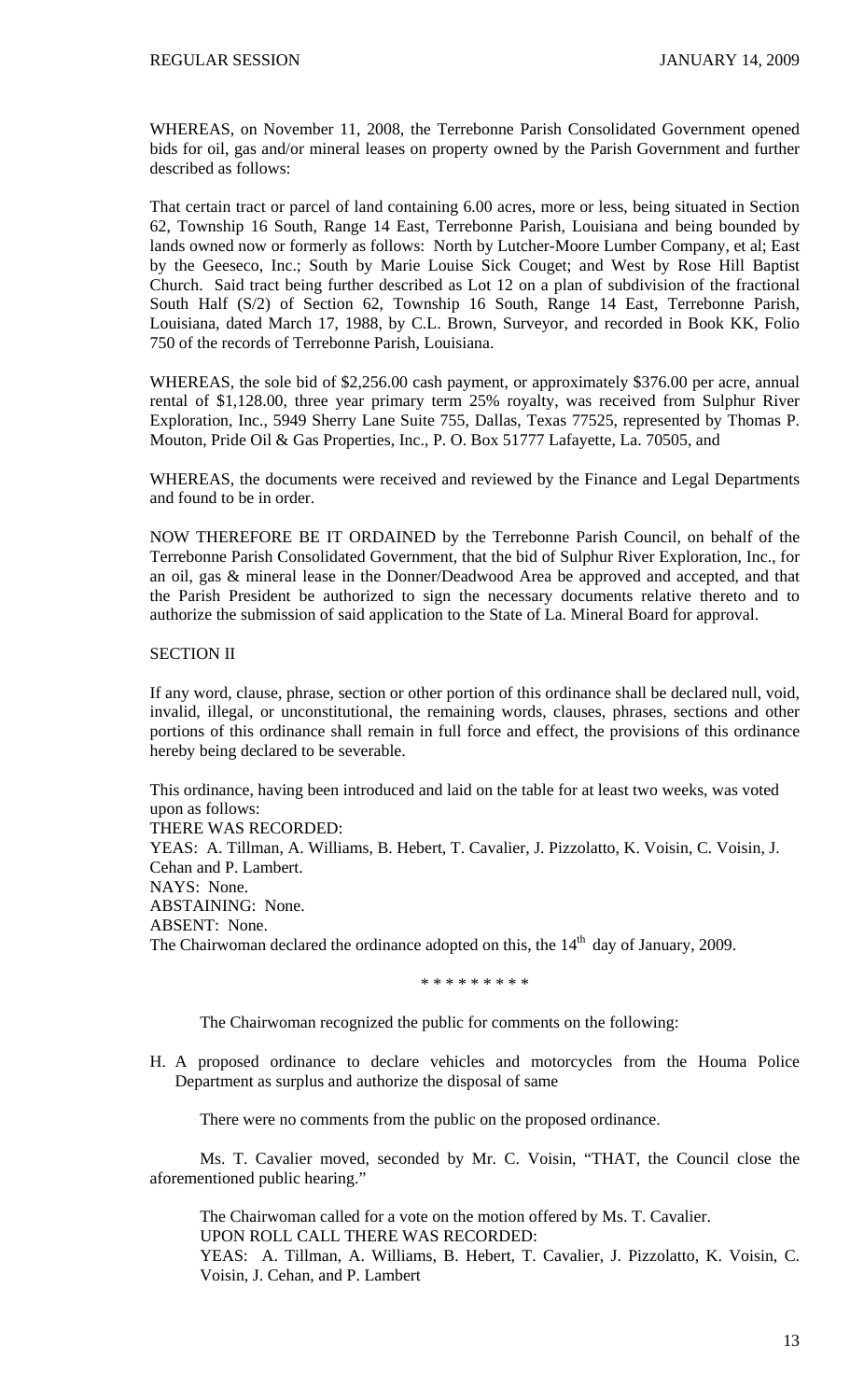NAYS: None ABSENT: None The Chairwoman declared the motion adopted.

 Mr. C. Voisin moved, seconded by Mr. J. Cehan, "THAT, the Council adopt the ordinance declaring vehicles and motorcycles from the Houma Police Department as surplus and authorizing the disposal of same." \*(MOTION FAILS AFTER BRIEF DISCUSSION.)

 Council Members T. Cavalier and K. Voisin expressed their opposition to surplus the Harley Davidson Motorcycles on the surplus list for the Houma Police Department because they feel they could be kept for spare parts if something happens to one of the other motorcycles.

 \*The Chairwoman called for a vote on the motion offered by Mr. C. Voisin. UPON ROLL CALL THERE WAS RECORDED: YEAS: C. Voisin and J. Cehan NAYS: A. Tillman, A. Williams, B. Hebert, T. Cavalier, J. Pizzolatto, K. Voisin, and P. Lambert NAYS: None ABSENT: None The Chairwoman declared the motion failed.

The Chairwoman recognized the public for comments on the following:

I. A proposed ordinance that will rezone property located at 2612 and 2614 Madge Street from R-1 (Single-Family Residential) to R-2 (Two-Family Residential)

There were no comments from the public on the proposed ordinance.

 Mr. A. Tillman moved, seconded by Mr. K. Voisin, "THAT, the Council close the aforementioned public hearing."

 The Chairwoman called for a vote on the motion offered by Mr. A. Tillman. UPON ROLL CALL THERE WAS RECORDED: YEAS: A. Tillman, A. Williams, B. Hebert, T. Cavalier, J. Pizzolatto, K. Voisin, C. Voisin, J. Cehan, and P. Lambert NAYS: None ABSENT: None The Chairwoman declared the motion adopted.

 Mr. A. Tillman moved, seconded by Mr. K. Voisin, "THAT, the Council concur with the Recommendation of the Houma-Terrebonne Regional Planning Commission, convened as the Zoning & Land Use Commission to deny rezoning property located at 2612 and 2614 Madge Street from R-1 (Single-Family Residential) to R-2 (Two-Family Residential)."

 The Chairwoman called for a vote on the motion offered by Mr. A. Tillman. UPON ROLL CALL THERE WAS RECORDED: YEAS: A. Tillman, A. Williams, B. Hebert, T. Cavalier, J. Pizzolatto, K. Voisin, C. Voisin, J. Cehan, and P. Lambert NAYS: None ABSENT: None The Chairwoman declared the motion adopted.

The Chairwoman recognized the public for comments on the following:

J. A proposed ordinance that will modify the current building permit fee schedule between the Terrebonne Parish Government and South Central Planning and Development **Commission** 

 The Chairwoman recognized Mr. Herdis Neil, Montegut resident, who expressed his concerns relative to any increase in permit fees or taxes due to residents still recovering from the hurricanes and not being able to afford additional expenses.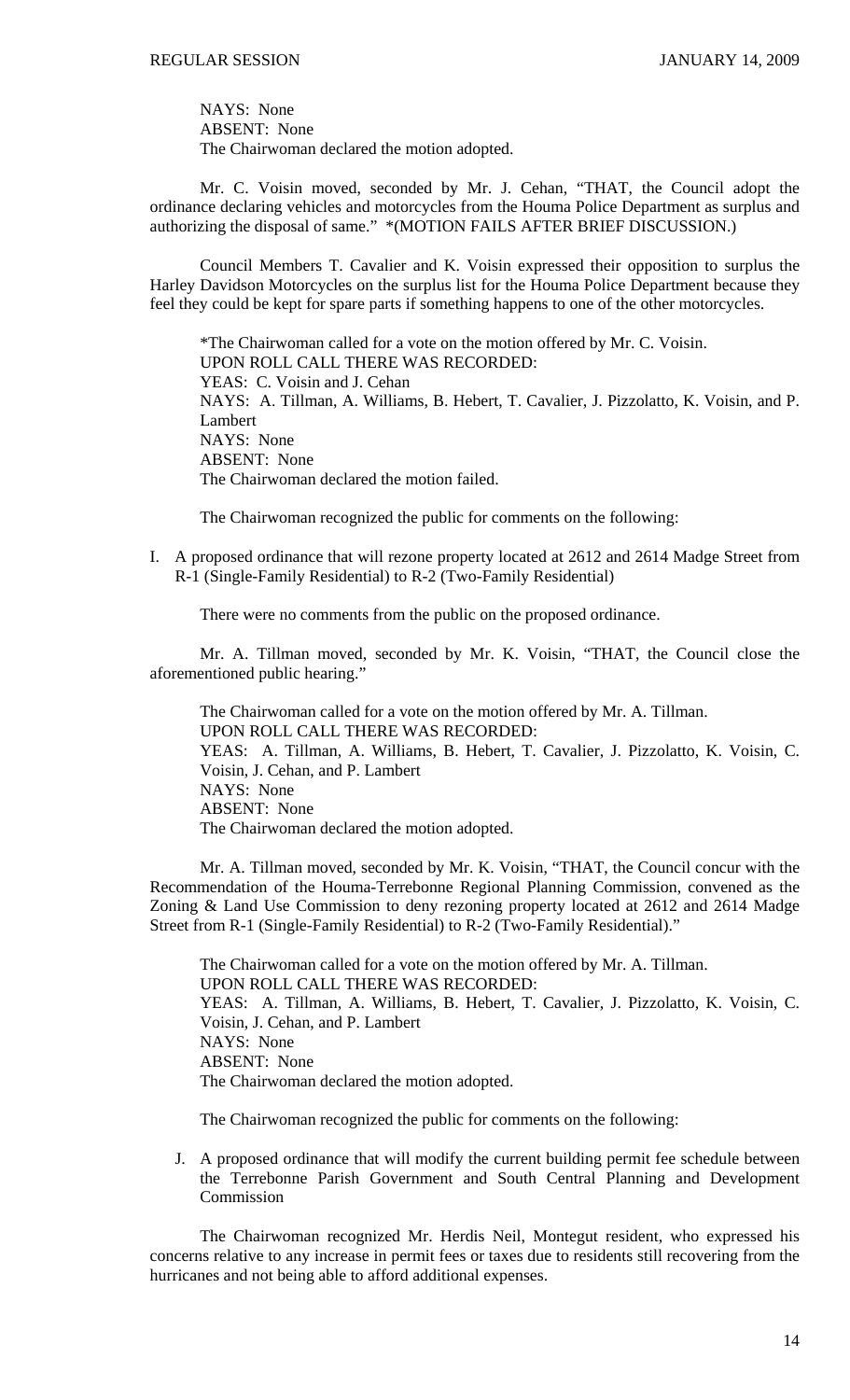Councilman C. Voisin explained that the proposed ordinance does not increase any fees.

 Interim Parish Manager P. Gordon explained that the proposed ordinance allows for a slight reduction in permit fees for new construction. He stated the South La. Code Council, of which he is Chairman, is conducting a review of the permit fees on an annual basis. He also stated that the waiver of permit fees who had damages caused by the 2008 hurricanes has been extended another ninety days.

There were no further comments from the public on the proposed ordinance.

 Mr. B. Hebert moved, seconded by Mr. K. Voisin, "THAT, the Council close the aforementioned public hearing."

The Chairwoman called for a vote on the motion offered by Mr. B. Hebert. UPON ROLL CALL THERE WAS RECORDED: YEAS: A. Tillman, A. Williams, B. Hebert, T. Cavalier, J. Pizzolatto, K. Voisin, C. Voisin, J. Cehan, and P. Lambert NAYS: None ABSENT: None The Chairwoman declared the motion adopted.

OFFERED BY: Mr. B. Hebert. SECONDED BY: Mr. C. Voisin and Mr. J. Cehan.

### ORDINANCE NO. 7589

# AN ORDINANCE APPROVING A MODIFICATION TO THE CURRENT BUILDING PERMITS FEE SCHEDULE BETWEEN THE PARISH GOVERNMENT OF TERREBONNE AND SOUTH CENTRAL PLANNING AND DEVELOPMENT COMMISSION

WHEREAS, Terrebonne Parish Government, surrounding parish governments and South Central Planning and Development Commission entered into a Cooperative Endeavor Agreement (CEA) for the implementation and enforcement of the Louisiana State Uniform Building Codes for Louisiana as promulgated by Act 12 of the Louisiana Legislature 2005,  $1<sup>st</sup>$  Extraordinary Session, by providing among other services, plan review and inspection services to the participating jurisdictions; and

WHEREAS, pursuant to the terms and conditions of the CEA Terrebonne Parish Government adopted an ordinance, which among other things, adopted the permit fee schedule specified in the CEA, said fee being divided between Terrebonne Parish Government and South Central Planning and Development Commission; and

WHEREAS, Terrebonne Parish Government and South Central Planning and Development Commission desire to modify the CEA as to the permit fee schedule, said modification being adopted and approved by the Terrebonne Parish Council and authorizes the Parish President to sign, execute and administer all related documents in order to effectuate the permit fee schedule modification, as submitted in the Fee Schedule Modification Proposal, but only in the event that all participating jurisdictions agree to the same modified fee schedule; and

WHEREAS, Terrebonne Parish Government and South Central Planning and Development Commission agree that in the event all participating jurisdictions agree the Fee Schedule Modification Proposal, said fee modification shall become enforceable on February 1, 2009; and

WHEREAS, Terrebonne Parish Government and South Central Planning and Development Commission believe that modifying the CEA will serve a valuable public purpose and produce benefit commensurate with the cost; and

NOW, THEREFORE, BE IT ORDAINED, that the Terrebonne Parish Council, convened in regular session on January 14, 2009, does hereby approve the modification to the CEA as applies to the Fee Schedule Modification Proposal only and authorizes the Parish President to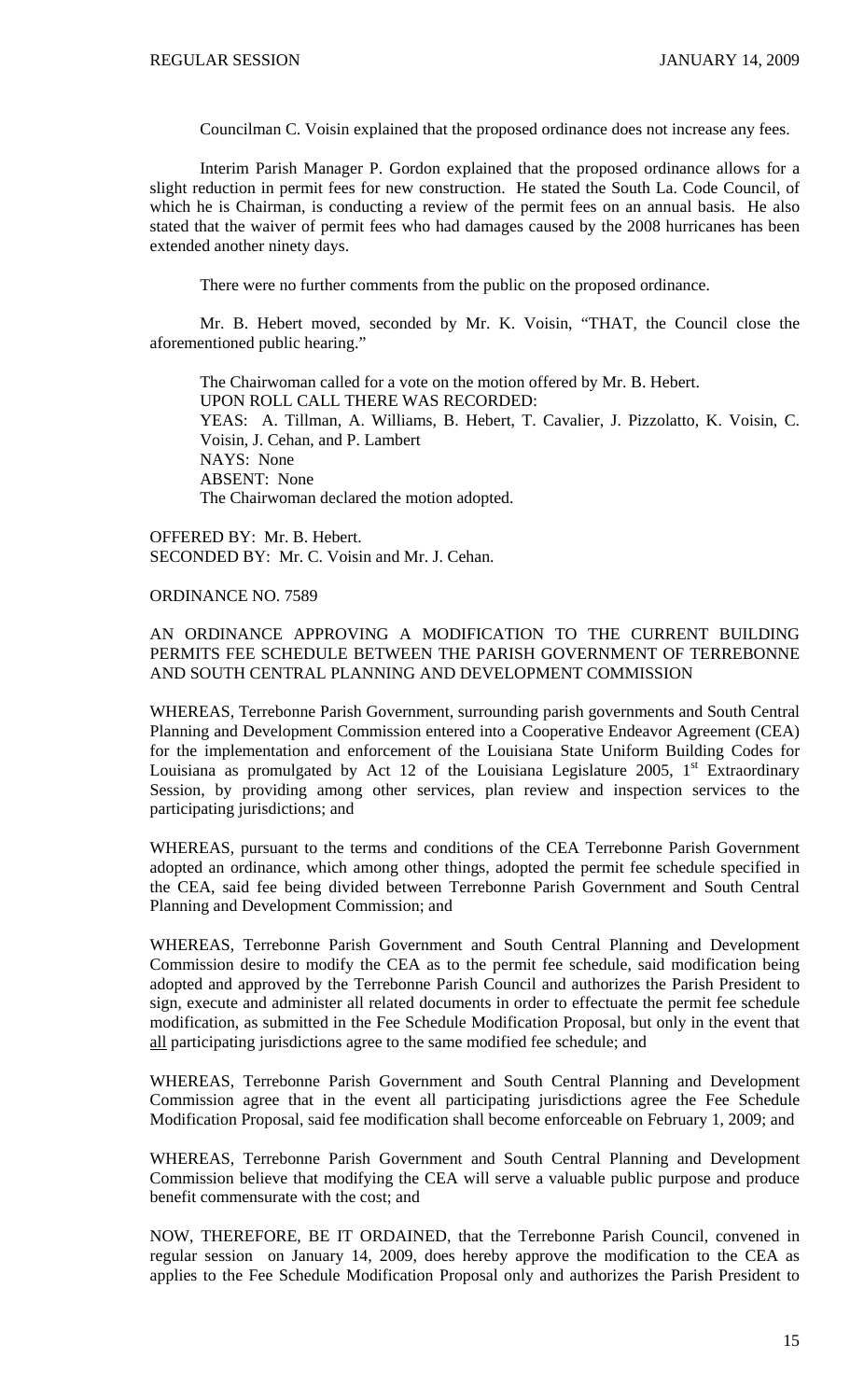sign, execute and administer all related documents in order to effectuate the Fee Schedule Modification Proposal; and

BE IT FURTHER ORDAINED, that future Fee Schedule Modification Proposals shall be approved or denied by Resolution; and

BE IT FURTHER ORDAINED, that a certified copy of this Ordinance shall be forwarded to South Central Planning and Development Commission, the Department of Public Works, Permits Office, Terrebonne Parish Finance Department and the Parish Administrator and/or other appropriate agencies of parish government.

This ordinance, having been introduced and laid on the table for at least two weeks, was voted upon as follows:

THERE WAS RECORDED:

YEAS: A. Tillman, A. Williams, B. Hebert, T. Cavalier, J. Pizzolatto, K. Voisin, C. Voisin, J. Cehan and P. Lambert. NAYS: None. ABSTAINING: None. ABSENT: None. The Chairwoman declared the ordinance adopted on this, the  $14<sup>th</sup>$  day of January, 2009.

\* \* \* \* \* \* \* \* \*

Mr. J. Pizzolatto moved, seconded by Mr. K. Voisin, "THAT, the Council continue with the regular order of business."

 The Chairwoman called for a vote on the motion offered by Mr. J. Pizzolatto. UPON ROLL CALL THERE WAS RECORDED: YEAS: A. Tillman, A. Williams, B. Hebert, T. Cavalier, J. Pizzolatto, K. Voisin, C. Voisin, J. Cehan, and P. Lambert NAYS: None ABSENT: None The Chairwoman declared the motion adopted.

 The Chairwoman recognized Mr. Ted Ponville, Point St. resident, who presented pictures of 1500 Point St. on which a company that is operating is, in his opinion, affecting the residential neighborhood in that area. He also presented and explained the property purchase that recently took place for the company and what he believes may be a possible zoning violation of how the company currently operating.

 Mr. K. Voisin moved, seconded by Mr. A. Tillman, "THAT, the Council extend Mr. Ted Ponville's time an additional two minutes."

 The Chairwoman called for a vote on the motion offered by Mr. K. Voisin. UPON ROLL CALL THERE WAS RECORDED: YEAS: A. Tillman, A. Williams, B. Hebert, T. Cavalier, J. Pizzolatto, K. Voisin, C. Voisin, J. Cehan, and P. Lambert NAYS: None ABSENT: None The Chairwoman declared the motion adopted.

 Mr. Ted Ponville requested that the Council request Administration to enforce the zoning codes relative to the business located at 1500 Point St. He requested that the Council vote on the issue, is possible.

 A discussion ensued relative to whether the Council could take any action regarding the business located at 1500 Point St. affecting the neighborhood in the area.

 Parish Attorney C. Alcock stated that she would have to take the documents Mr. Ponville provided and get with the Planning Department to review. She stated that at the last meeting she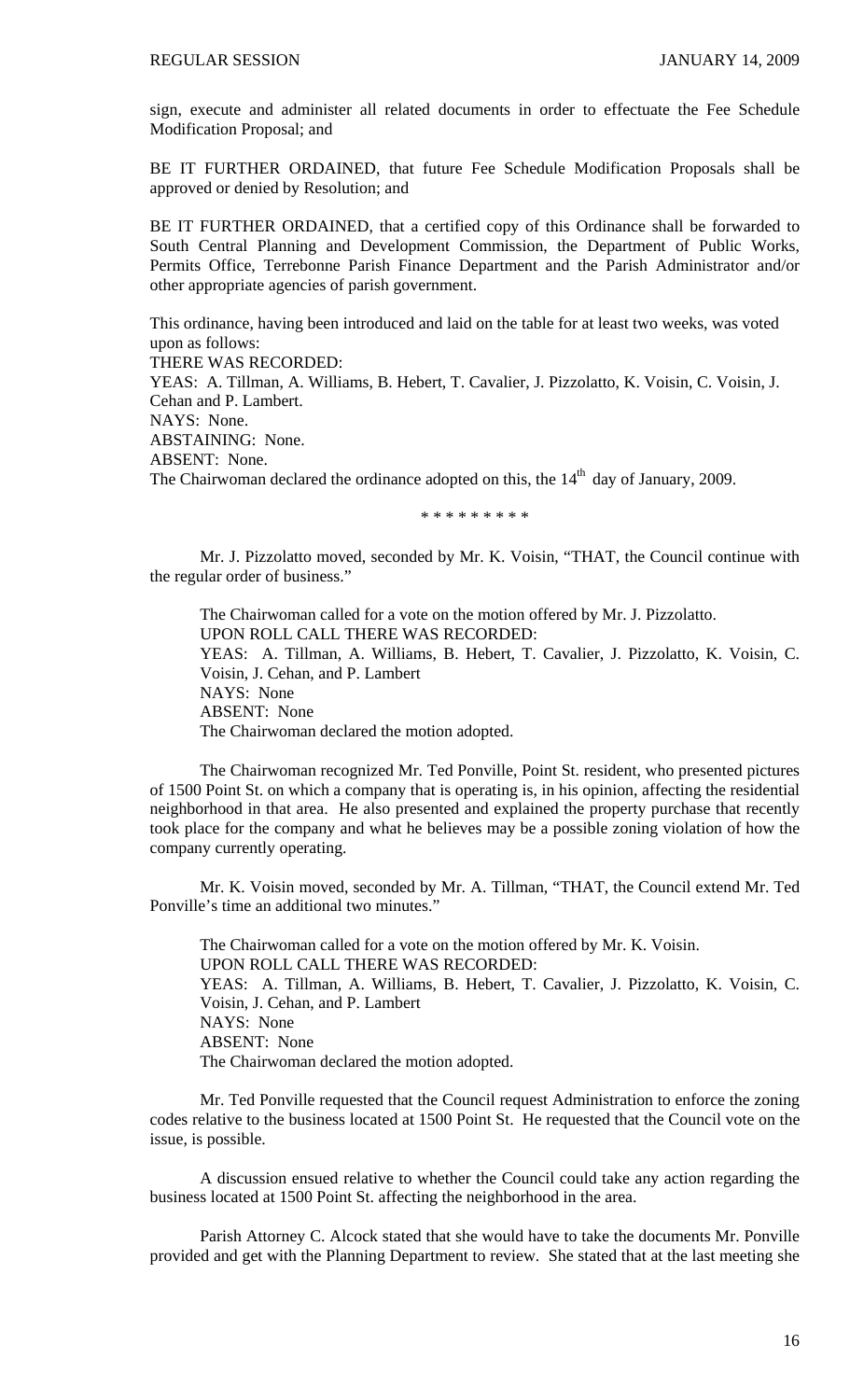placed the Council on notice that both Submar and Mr. Ponville possibly being represented by legal counsel.

 The Chairwoman recognized Ms. Janna Doiron, Highridge Dr. resident, who presented pictures of Highridge Dr. last week when there was a heavy rain of which there were homes that got water in them that have never had flooding problems before.

 The Chairwoman recognized Ms. Edwina Boudreaux, Laban Ave. resident and representing her mother who lives on Highridge Dr., just returned home because of damages to her residence from the hurricanes, got water in her house with the recent heavy rain. She stated that she believes the digging of the ditches is a problem for her mother's residence.

 Ms. Janna Doiron stated that the residents in the area believe that the drainage culverts under the highway are no longer big enough to provide adequate drainage.

 Councilman C. Voisin stated that Ms. Edwina Boudreaux had contacted him and warned him of the possibility of residents flooding on Highridge Dr. prior to them actually flooding. He stated he spoke with the Drainage Department regarding the matter. He stated that since then her mother's home did flood and this past week he had a meeting with the Parish President and the Drainage Department, who have assured him they would look into the situation.

 The Chairwoman recognized Mr. Eugene Dusenbery, Dunn St. resident, who expressed his opposition to a cement plant operating so close to his residence because of the problems it causes to the air in the area.

 The Chairwoman recognized Ms. Delores Belanger, Academy St. resident, who expressed her concerns relative to the eighteen-wheelers and parking problems cause to the nearby homes.

 The Chairwoman recognized Ms. Edith Boudreaux, Dunn St. resident, who expressed her concerns relative to the operations of the cement plant so close to her residence due to the noise and dust.

 The Chairwoman recognized Mr. Charles Cook, High St. resident, who expressed his concerns relative to the cement plant manufacturing a product that will cause a lot of dust.

 The Chairwoman recognized Mr. Alan Gibson, Dulac resident, who expressed his concerns relative to the amount of trash and garbage on the roadways and bayous on the way to Dulac because of all debris that is being brought to the Ashland dump.

 Councilman C. Voisin expressed his concerns relative to the deplorable conditions of the roadways and bayous with trash and garbage. He stated that in the past the Sheriff's maintained the inmates to pick up litter, but since the closure of the Ashland Jail the litter problem hasn't been able to be addressed. He stated he hopes the Jail will be reopened in February and the inmates will be able again to help pick up litter in the community.

 Interim Parish Manager P. Gordon stated that he was contacted by Mr. Alan Gibson regarding derelict vessels in Bayou Grand Caillou, particularly next to Buquet Bridge and he contacted the GIS Department, who is handling the matter. He stated the U.S. Coast Guard is supposed to pick up numerous vessels along Bayou Grand Caillou. He stated that additional federal funding is being sought to pick up vessels that are not on the Coast Guard's list. He stated that there is some local funding to pick up the vessels that are not covered by the federal government. He stated he would provide a report on the matter at the next set of committee meetings. He also stated that the Sheriff's Office has agreed to, once the waterways are cleared of abandoned vessels, direct their Water Patrol to regulate future sunken vessels.

 Councilman K. Voisin suggested that citizens get involved and tell people not to litter their Parish.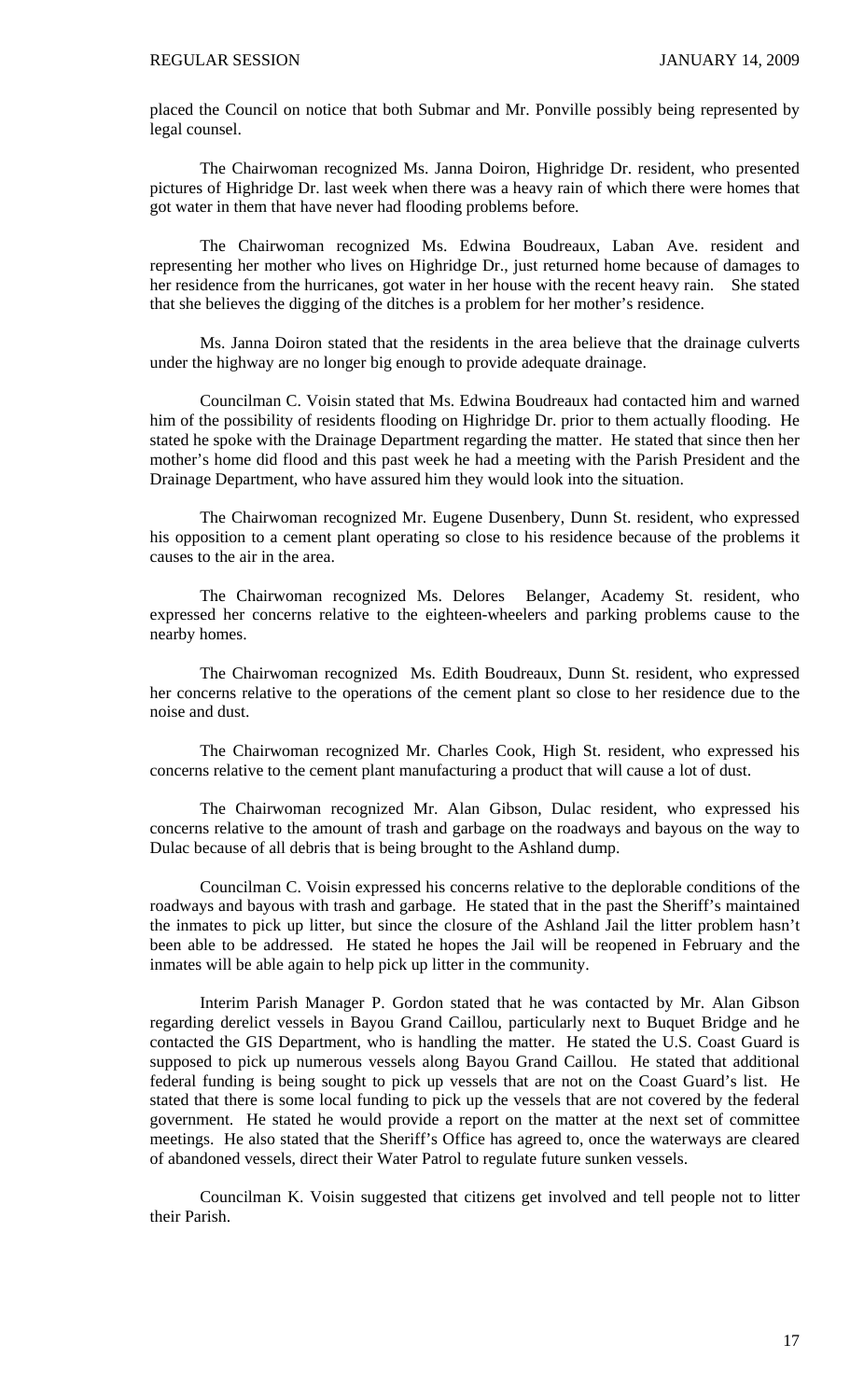Councilman J. Cehan stated that it was suggested that the garbage debris pickup contractor place netting on their trash trucks, but wasn't done. He suggested that the man-hours to pick up the debris be charged back to the contractor.

 The Chairwoman recognized Mr. Herdis Neil, who stated that 4-H members would be available to help clean ditches. He also announced that the 4-H Club will hold its sale at Civic Center on January 24, 2009 at 12:30 p.m. and encouraged citizens to attend and consider purchasing some of the animals. He expressed his gratitude for the steps being taken to address drainage problems in the Montegut area.

 The Chairwoman called for a report on the Budget & Finance Committee meeting held on 1/12/09, whereupon the Committee Chairman, noting that ratification of the minutes calls public hearings on 1/28/09, rendered the following:

# **BUDGET & FINANCE COMMITTEE**

### **JANUARY 12, 2009**

 The Chairman, Billy Hebert, called the Budget & Finance Committee meeting to order at 5:31 p.m. in the Terrebonne Parish Council Meeting Room with the Invocation led by K. Voisin and the Pledge of Allegiance led by T. Cavalier. Upon roll call, Committee Members recorded as present were: T. Cavalier, J. Cehan, B. Hebert, P. Lambert, J. Pizzolatto, A. Tillman, C. Voisin, K. Voisin, and A. Williams. A quorum was declared present.

OFFERED BY: Mr. P. Lambert. SECONDED BY: Ms. A. Williams.

RESOLUTION NO. 09-001

A Resolution awarding Bid No. 08-1/9-48, Purchase of New and Unused Electrical Supplies to H D Supply Utilities in the amount of Eighty Thousand Four Hundred Twenty Three Dollars and eighty seven cents (\$80,423.87), Stuart C. Irby, Co., in the amount of Forty Three Thousand One Hundred Ninety Seven Dollars and Eighteen Cents (\$43,197.18), and Scurlock Electric, LLC in the amount of Eight Thousand Four Hundred Twenty One Dollars and Forty Two Cents (\$8,421.42).

 WHEREAS, H D Supply Utilities has agreed to the firm price for six (6) months with the exception of wire purchases.

 WHEREAS, some electrical wire will not be awarded because no bid was received, the Warehouse Division will receive quotes on these items when supplies are needed.

 WHEREAS, Mary Crochet, Warehouse Manager has reviewed the bids received and recommends the bid of H D Supply Utilities, Stuart C. Irby, Co., and Scurlock Electric, LLC as the lowest responsive bids, and

 WHEREAS, the Department of Finance has certified compliance of this bid with procedural requirements of the bid documents and the availability of funding, and

 WHEREAS, based upon these supporting recommendations, the Warehouse Division recommends the award of Bid No. 08-1/9-48 Purchase of New and Unused Electrical Supplies to H D Supply Utilities in the amount of Eighty Thousand Four Hundred Twenty Three Dollars and eighty seven cents (\$80,423.87), Stuart C. Irby, Co., in the amount of Forty Three Thousand One Hundred Ninety Seven Dollars and Eighteen Cents (\$43,197.18), and Scurlock Electric, LLC in the amount of Eight Thousand Four Hundred Twenty One Dollars and Forty Two Cents (\$8,421.42), and

 NOW, THEREFORE BE IT RESOLVED that the Terrebonne Parish Council (Budget and Finance Committee), on behalf of the Terrebonne Parish Consolidated Government, awards Bid #08-1/9-48 Purchase of New and Unused Electrical Supplies to H D Supply Utilities, Stuart C. Irby, Co., and Scurlock Electric, LLC and that the Parish President and all other appropriate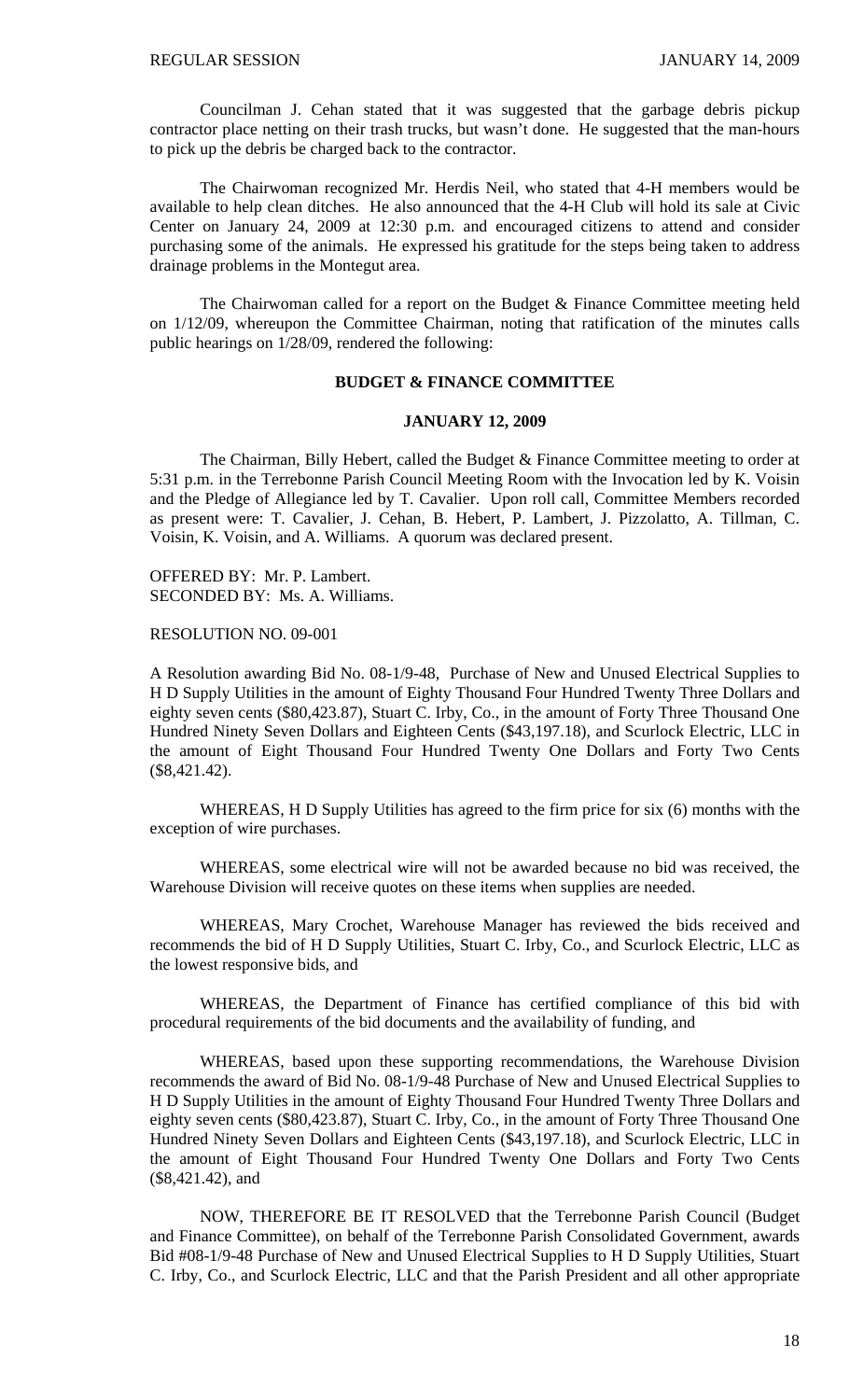parties be, and they are hereby authorized to execute any and all contract documents associated therewith.

THERE WAS RECORDED: YEAS: T. Cavalier, J. Cehan, B. Hebert, P. Lambert, J. Pizzolatto, A. Tillman, C. Voisin, K. Voisin and A. Williams. NAYS: None. ABSTAINING: None. ABSENT: None. The Chairman declared the resolution adopted on this, the  $12<sup>th</sup>$  day of January, 2009. \* \* \* \* \* \* \* \* \*

OFFERED BY: Mr. J. Pizzolatto. SECONDED BY: Ms. A. Williams.

RESOLUTION NO. 09-002

A resolution to award Bid No. 08-1/9-49 Purchase of Police Department Uniforms for the Houma Police Department to Code 3 Supply, LLC in following itemized unit prices: Men's short sleeve shirt, \$48.50; Women's Short sleeve shirt, \$48.50; Men's long sleeve shirt, \$53.67; Women's long sleeve shirt, \$53.67; Men's Uniform Pant, \$59.69; Women's Uniform Pant, \$59.69; Jacket, \$108.50; Military hat #972141, \$38.95; Military hat #972143, \$66.15; Clip on tie, \$6.00; TDU long sleeve shirt, \$42.00; TDU Pant, \$34.50; Academy Blue Polo shirt, \$33.00; Dark Navy Polo shirt, \$33.00; Tactical Pant-Men, \$36.00; Tactical Pant- Women, \$36.00; Tshirt, \$8.50; BDU Cap, \$9.50. Unit prices are firm for 12 months and TPCG has reserved the right to increase/decrease quantities at the same unit prices.

WHEREAS, on December 2, 2008 bids were received by the Terrebonne Parish Consolidated Government for Bid No. 08-1/9-49 for the Purchase of Police Department Uniforms for the Houma Police Department, and

WHEREAS, after careful review by the Purchasing Division and approved by Todd Duplantis, Chief of Police, it has been determined that the bid from Code 3 Supply, LLC is the lowest qualified bid, and

WHEREAS, the Department of Finance has verified that funds are budgeted and available for said purchase, and

WHEREAS, the Parish Administration has concurred with the recommendation that the bid amount of Code 3 Supply, LLC is the lowest qualified bid for Bid No. 08-1/9-49 Purchase of Police Department Uniforms for the Houma Police Department as per the attached bid forms.

NOW, THEREFORE BE IT RESOLVED by the Terrebonne Parish Council (Budget and Finance Committee), on behalf of the Terrebonne Parish Consolidated Government, that the recommendation of Parish Administration is approved and the bid of Code 3 Supply, LLC be accepted as the lowest qualified bid as per the attached bid forms.

THERE WAS RECORDED: YEAS: T. Cavalier, J. Cehan, B. Hebert, P. Lambert, J. Pizzolatto, A. Tillman, C. Voisin, K. Voisin and A. Williams. NAYS: None. ABSTAINING: None. ABSENT: None. The Chairman declared the resolution adopted on this, the  $12<sup>th</sup>$  day of January, 2009. \* \* \* \* \* \* \* \* \*

 The Chairman recognized Mr. Herdis Neil, Montegut resident, who stated that he was misinformed about Article III of the proposed ordinance with respect to Emergency Ordinance No. 7561 and requested that funding be equally divided between the areas in need. Mr. Neil noted that the crews cleaning Parish roadway ditches are digging the ditches too deep below the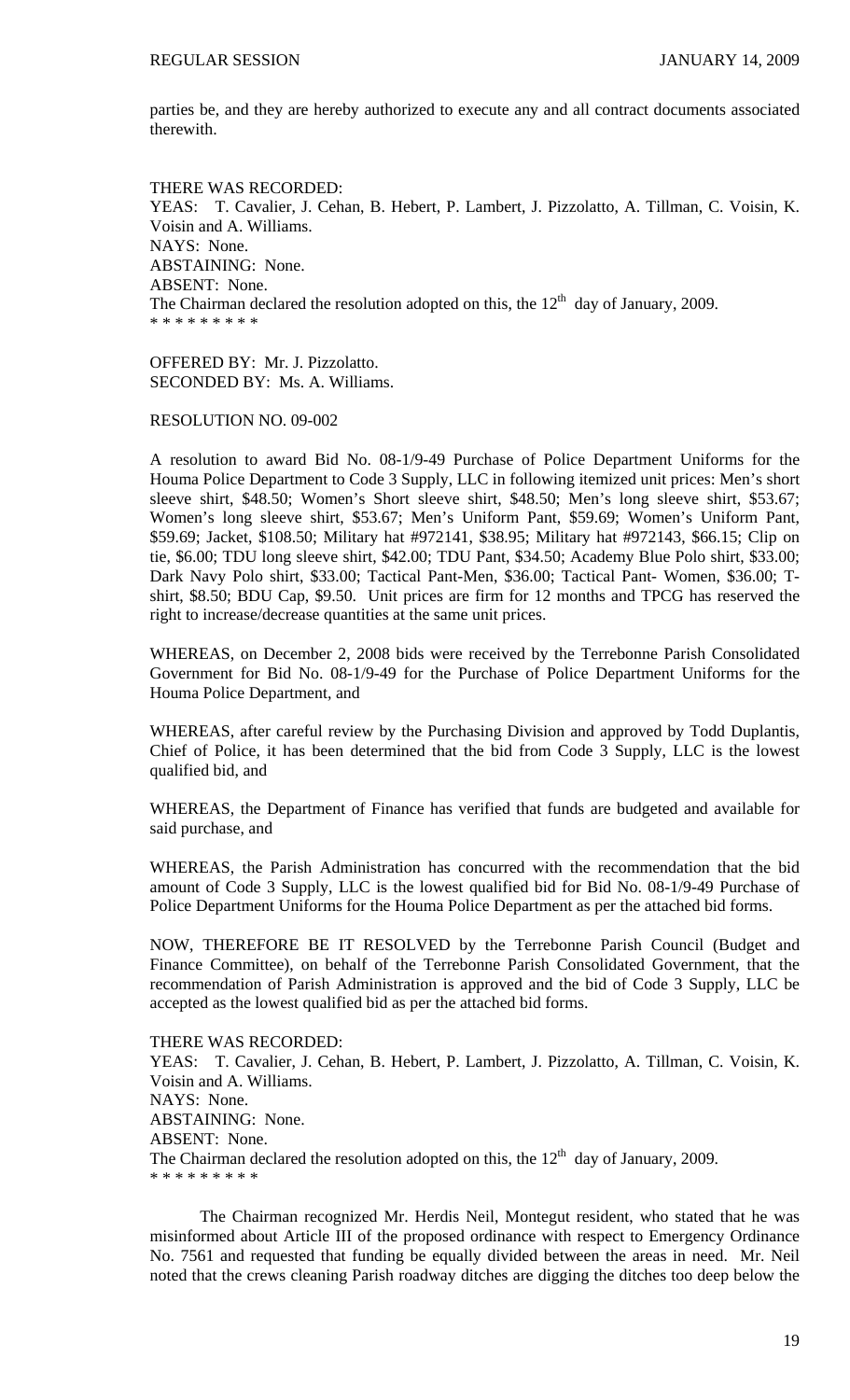culverts creating "canals" in front of residential structures and that the "new" canals do not connect to a drainage ditch for proper drainage flow. He added that fallen trees in the following areas obstruct several of the Parish's outfall canals: Montegut (Aragon, Smithridge, Klondyke), the Harry Bourg property in Dulac, and the canal flowing to the Mayfield Pump Station.

 Mr. J. Cehan moved, seconded by Ms. A. Williams, "THAT, the Budget & Finance Committee grant Mr. Herdis Neil one minute to conclude his comments."

 The Chairman called for the vote on the motion offered by Mr. J. Cehan. UPON ROLL CALL THERE WAS RECORDED: YEAS: T. Cavalier, J. Cehan, B. Hebert, P. Lambert, J. Pizzolatto, A. Tillman, C. Voisin, K. Voisin, and A. Williams. NAYS: None. ABSENT: None. The Chairman declared the motion adopted.

 Mr. Neil continued that residents near Point Farm Road are not in favor of digging a canal in the area nor have they been informed of such. He suggested that no additional canals be dug until levees are constructed.

 Committee Member T. Cavalier requested that Administration meet with Mr. Neil within the next two weeks to identify those canals that are obstructed and provide the Council with an update and solution to address the problems.

 Mr. C. Voisin moved, seconded by Ms. A. Williams and Mr. J. Cehan, "THAT, the Budget & Finance Committee introduce an ordinance to approve the 60-day Emergency Ordinance No. 7561, adopted by the Terrebonne Parish Council on November 19, 2008, which appropriated \$11,076,665.00 from various projects for the purpose of addressing the destruction and flood-related damages caused as a result of Hurricanes Gustav and Ike, and call a public hearing on said matter on Wednesday, January 28, 2009 at 6:30 p.m."

The Chairman called for the vote on the motion offered by Mr. C. Voisin. UPON ROLL CALL THERE WAS RECORDED: YEAS: T. Cavalier, J. Cehan, B. Hebert, P. Lambert, J. Pizzolatto, A. Tillman, C. Voisin, and A. Williams. NAYS: None. ABSTAIN: K. Voisin. ABSENT: None. The Chairman declared the motion adopted.

OFFERED BY: Mr. A. Tillman. SECONDED BY: Mr. P. Lambert and Mr. J. Cehan.

### RESOLUTION NO. 09-003

A resolution awarding Bid No. 08-BLDGS-34 Provide Janitorial Services for Various Parish Owned Buildings to Service Master in the weekly amount of One Thousand Four Hundred Sixty Seven Dollars and Zero Cents (\$1,467.00), Empire Services, LLC in the weekly amount of Three Thousand Thirty Dollars and Zero Cents (\$3,030.00), Navy Enterprises, LLC in the weekly amount of One Hundred Sixty Dollars and Zero Cents (\$160.00), OCS Janitorial Services in the weekly amount of Two Hundred Sixty Five Dollars and Zero Cents (\$265.00) and B & W Janitorial in the weekly amount of Five Hundred Ninety Eight Dollars and Zero Cents (\$598.00) for a yearly amount of Two Hundred Eighty Seven Thousand Forty Dollars and Zero Cents (\$287,040.00).

WHEREAS, Greg Bush, Public Works Director and David Drury, Facilities Manager have reviewed the bids received and recommends the bid of Service Master, Empire Services, LLC, Navy Enterprises, LLC, OCS Janitorial Services, and B & W Janitorial as the lowest responsive bids, and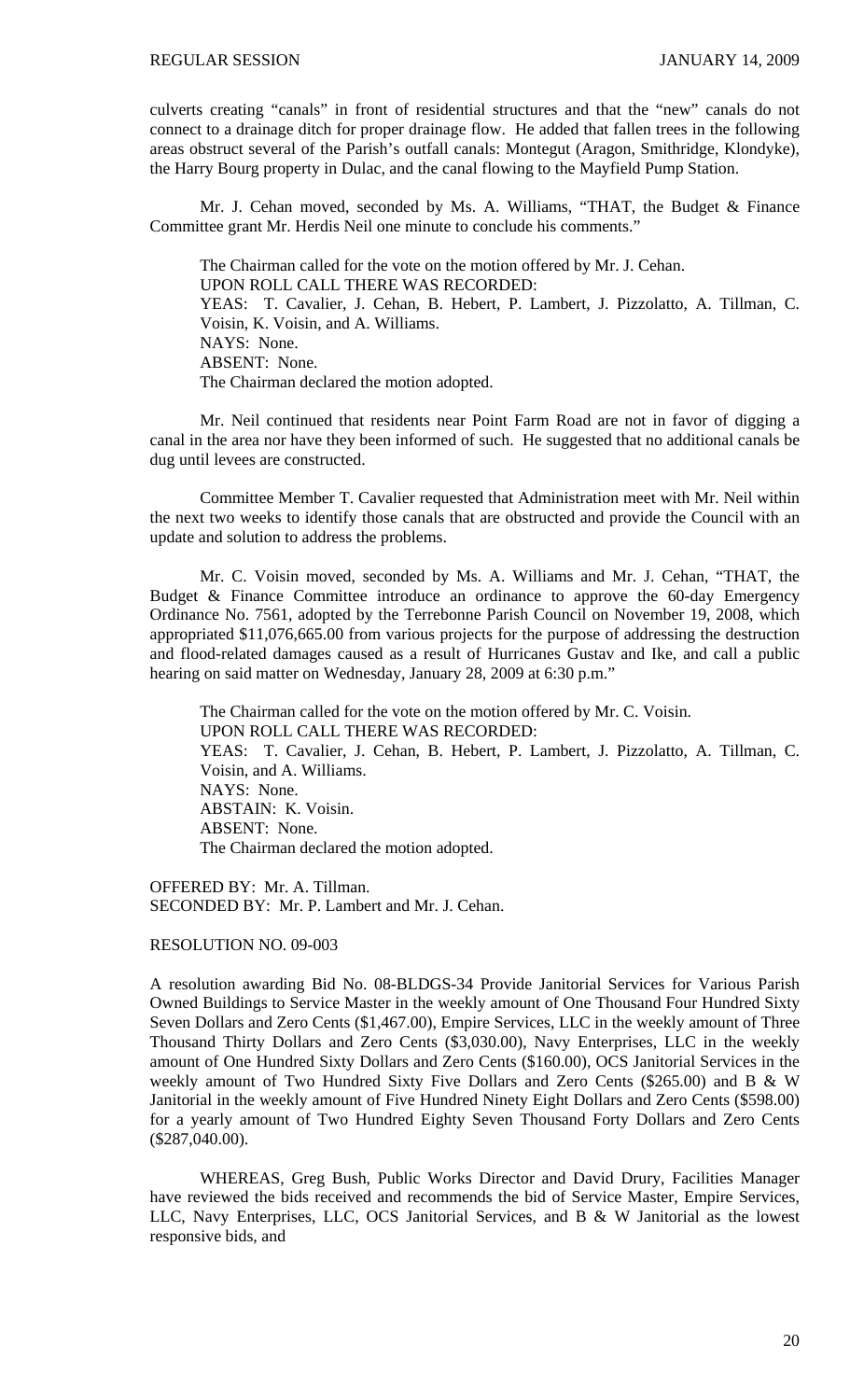WHEREAS, the Department of Finance has certified compliance of this bid with procedural requirements of the bid documents and the availability of funding, and

 WHEREAS, based upon these supporting recommendations, the Public Works Department/Government Buildings Division recommends the award of Bid No. 08-BLDGS-34 Provide Janitorial Services for Various Parish Owned Buildings to Service Master in the weekly amount of One Thousand Four Hundred Sixty Seven Dollars and Zero Cents (\$1,467.00), Empire Services, LLC in the weekly amount of Three Thousand Thirty Dollars and Zero Cents (\$3,030.00), Navy Enterprises, LLC in the weekly amount of One Hundred Sixty Dollars and Zero Cents (\$160.00), OCS Janitorial Services in the weekly amount of Two Hundred Sixty Five Dollars and Zero Cents (\$265.00) and B & W Janitorial in the weekly amount of Five Hundred Ninety Eight Dollars and Zero Cents (\$598.00) for a yearly amount of Two Hundred Eighty Seven Thousand Forty Dollars and Zero Cents (\$287,040.00and

 NOW, THEREFORE BE IT RESOLVED that the Terrebonne Parish Council (Budget and Finance Committee), on behalf of the Terrebonne Parish Consolidated Government, awards Bid #08-BLDGS-34 Provide Janitorial Services for Various Parish Owned Buildings to Service Master, Empire Services, LLC, Navy Enterprises, LLC, OCS Janitorial Services, and B & W Janitorial and that the Parish President and all other appropriate parties be, and they are hereby authorized to execute any and all contract documents associated therewith.

THERE WAS RECORDED:

YEAS: T. Cavalier, J. Cehan, B. Hebert, P. Lambert, J. Pizzolatto, A. Tillman, C. Voisin, K. Voisin and A. Williams. NAYS: None. ABSTAINING: None. ABSENT: None. The Chairman declared the resolution adopted on this, the  $12<sup>th</sup>$  day of January, 2009. \* \* \* \* \* \* \* \* \*

 Ms. A. Williams moved, seconded by Mr. J. Cehan, "THAT, the Budget & Finance Committee introduce an ordinance to amend the 2009 Adopted Budget to provide funding for a levee around the Adult Jail Facility and Juvenile Detention Facility in order to protect the occupants and Parish assets from future flooding, and call a public hearing on said matter on Wednesday, January 28, 2009 at 6:30 p. m." (\*\*MOTION AMENDED AFTER COMMENTS)

 The Chairman recognized Mr. Herdis Neil, Montegut resident, who expressed his opposition to constructing a levee around the Parish jail instead of protecting the residents of lower Terrebonne Parish. He suggested expending funding to construct a floodgate in Grand Caillou Bayou or closing the gaps in the Grand Caillou levee.

 In response to questioning with respect to the Sheriff's Office providing financial assistance to construct a proposed levee around the jail, Parish Attorney Courtney Alcock stated that an intergovernmental agreement could be signed if assistance were given and noted that it is the responsibility of the Parish Government to maintain/protect the Parish jail due to it owning the building.

 Interim Parish Manager Patrick Gordon stated that Administration has not spoken with Sheriff's Office personnel with respect to assisting with the construction of the proposed levee.

 Committee Member T. Cavalier suggested that the Sheriff's Office be contacted to discuss the feasibility of assisting with the construction costs for the proposed levee.

 Parish President Michel Claudet noted that the proposed levee would extend from Van Avenue down Industrial Boulevard around Chabert Memorial Hospital connecting to the pump station and then extend to Grand Caillou Road. He added that it is the Parish's responsibility to provide for the Parish jail and that there has been a tremendous inconvenience to transport inmates who are currently in the Angola jail due to the jail being repaired. Mr. Claudet also noted that additional plans to construct levees would be submitted at a later date.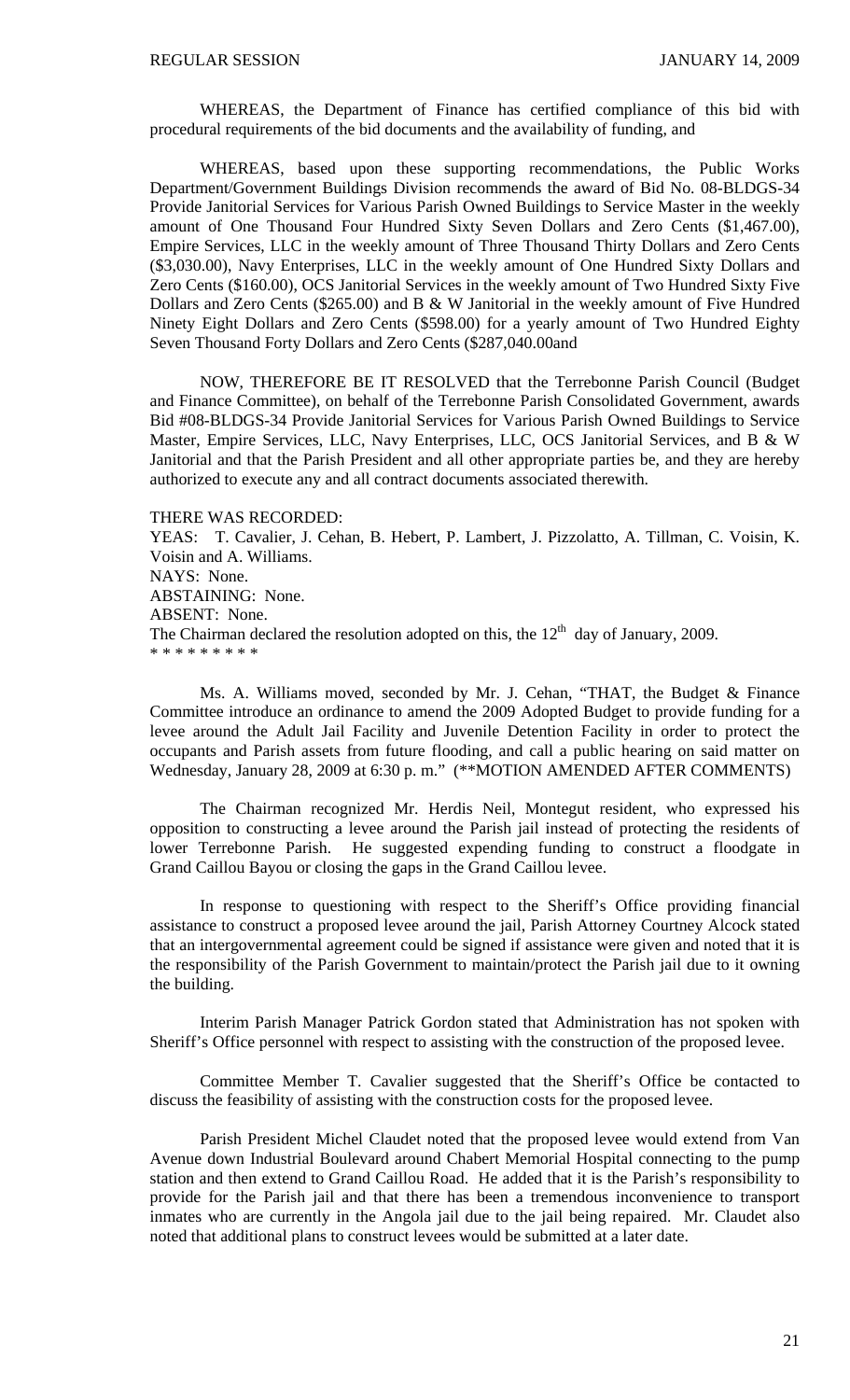\*\*Ms. A. Williams offered an amendment, seconded by Mr. J. Cehan, "THAT, the Budget & Finance Committee introduce an ordinance to amend the 2009 Adopted Budget to provide funding for a proposed levee around the Adult Jail Facility and Juvenile Detention Facility in order to protect the occupants and Parish assets from further flooding; that the Terrebonne Parish Sheriff be consulted with respect to providing financial assistance to construct the proposed levee; and call a public hearing on said matter on Wednesday, January 28, 2009 at 6:30 p.m."

The Chairman called for the vote on the *amended* motion offered by Ms. A. Williams. UPON ROLL CALL THERE WAS RECORDED: YEAS: T. Cavalier, J. Cehan, B. Hebert, P. Lambert, J. Pizzolatto, A. Tillman, C. Voisin, K. Voisin, and A. Williams. NAYS: None. ABSENT: None. The Chairman declared the *amended* motion adopted.

OFFERED BY: Ms. T. Cavalier. SECONDED BY: Mr. A. Tillman.

# RESOLUTION NO. 09-004

WHEREAS, Article VII, Section 14 of the Louisiana Constitution authorizes the use of public funds and property "for programs of social welfare for the aid and support of the needy"; and

WHEREAS, the Attorney General for the State of Louisiana has determined that the mentally handicapped and developmentally disabled qualify as needy within the meaning of Article VII, Section 14 of the Louisiana Constitution; and

 WHEREAS, Article VII, Section 14 of the Louisiana Constitution further provides that "[F]or a public purpose, the state and its political subdivisions or political corporations may engage in cooperative endeavors with each other, with the United States or its agencies, or with any public or private association, corporation or individual"; and,

 WHEREAS, START CORPORATION provides a variety of psychosocial recovery skills for the seriously mentally ill and mentally/physically disabled clients in Terrebonne Parish; and

WHEREAS, the provision of services by START CORPORATION is determined on a case-by-case basis according to objective criteria set out in the North Carolina Level of Need and Readiness Evaluation and specifically to insure that services are only being provided to the truly needy; and

WHEREAS, TPCG believes that funding for services of START CORPORATION will serve the public purpose of making services accessible on weekends and holidays to seriously mentally and physically disabled individuals in Terrebonne Parish; and

WHEREAS, TPCG finds that partially funding the services of START CORPORATION in exchange for the expanded provision of psychosocial recovery skills services provided to citizens within Terrebonne Parish will serve a public purpose and have a public benefit commensurate with the costs; and

NOW, THEREFORE BE IT RESOLVED by the Terrebonne Parish Council (Budget and Finance Committee), on behalf of the Terrebonne Parish Consolidated Government, hereby authorizes Michel H. Claudet, Parish President, to enter into a contract with START CORPORATION for an amount not to exceed \$23,170.

THERE WAS RECORDED:

YEAS: T. Cavalier, J. Cehan, B. Hebert, P. Lambert, J. Pizzolatto, A. Tillman, C. Voisin, K. Voisin and A. Williams. NAYS: None. ABSTAINING: None.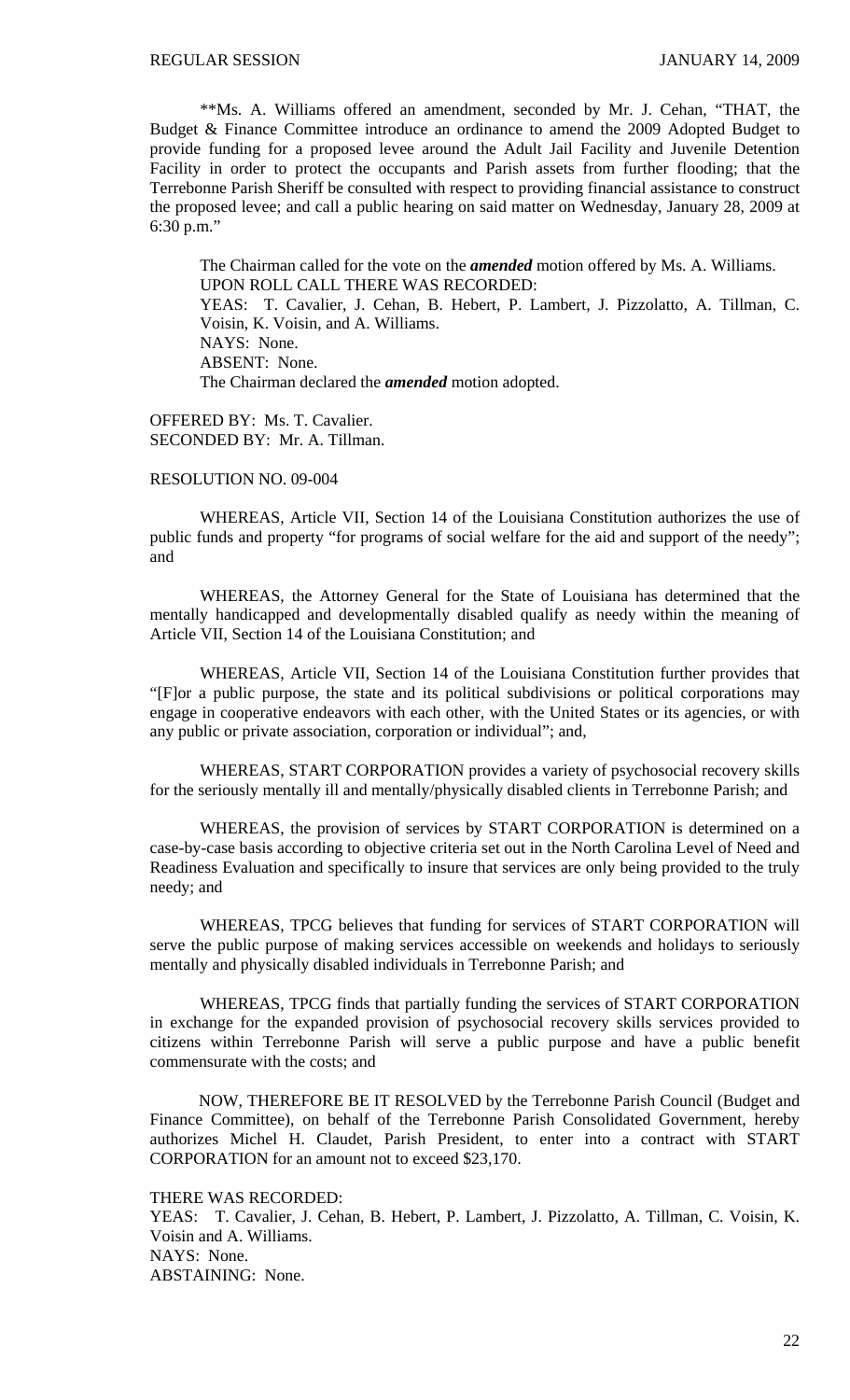ABSENT: None.

The Chairman declared the resolution adopted on this, the  $12<sup>th</sup>$  day of January, 2009. \* \* \* \* \* \* \* \* \*

OFFERED BY: Mr. P. Lambert. SECONDED BY: Mr. A. Tillman and Mr. K. Voisin.

RESOLUTION NO. 09-005

A Resolution introducing an Ordinance to declare computer and other miscellaneous equipment from the Administration, Animal Shelter, Health Unit, Roads & Bridges and Vegetation departments as surplus as described in the attached Exhibit "A" and authorizing said items to be disposed of by public bid, negotiated sale, junked or any other legally approved method.

NOW THEREFORE BE IT RESOLVED that the Terrebonne Parish Council (Budget and Finance Committee), on behalf of the Terrebonne Parish Consolidated Government, does hereby introduce an ordinance which will declare the attached Exhibit "A" as surplus and authorizes the Parish President to dispose of said items by public bid, negotiated sale, junked or any other legally approved method, and that a public hearing on said matter be called for Wednesday, January 28, 2009 at 6:00 o'clock p.m.

THERE WAS RECORDED:

YEAS: T. Cavalier, J. Cehan, B. Hebert, P. Lambert, J. Pizzolatto, A. Tillman, C. Voisin, K. Voisin and A. Williams. NAYS: None. ABSTAINING: None. ABSENT: None. The Chairman declared the resolution adopted on this, the  $12<sup>th</sup>$  day of January, 2009. \* \* \* \* \* \* \* \* \*

 Mr. A. Tillman moved, seconded by Ms. A. Williams and Mr. J. Pizzolatto, "THAT, the Budget & Finance Committee introduce an ordinance to amend the 2009 Adopted Budget and the 5-Year Capital Outlay Budget for the following items:

- A. Senior Planner Grant
- B. Citizens Corps Grant Award
- C. LA DOTD Award

and call a public hearing on said matter on Wednesday, January 28, 2009 at 6:30 p.m."

The Chairman called for the vote on the motion offered by Mr. A. Tillman. UPON ROLL CALL THERE WAS RECORDED:

YEAS: T. Cavalier, J. Cehan, B. Hebert, P. Lambert, J. Pizzolatto, A. Tillman, C. Voisin, K. Voisin, and A. Williams.

NAYS: None.

ABSENT: None.

The Chairman declared the motion adopted.

 Mr. A. Tillman moved, seconded by Ms. A. Williams, "THAT, there being no further business to come before the Budget & Finance Committee, the meeting be adjourned."

The Chairman called for the vote on the motion offered by Mr. A. Tillman.

UPON ROLL CALL THERE WAS RECORDED:

YEAS: T. Cavalier, J. Cehan, B. Hebert, P. Lambert, J. Pizzolatto, A. Tillman, C. Voisin, K. Voisin, and A. Williams.

NAYS: None.

ABSENT: None.

The Chairman declared the motion adopted and the meeting was adjourned at 5:58 p.m.

### Billy Hebert, Chairman

Suzette Thomas, Minute Clerk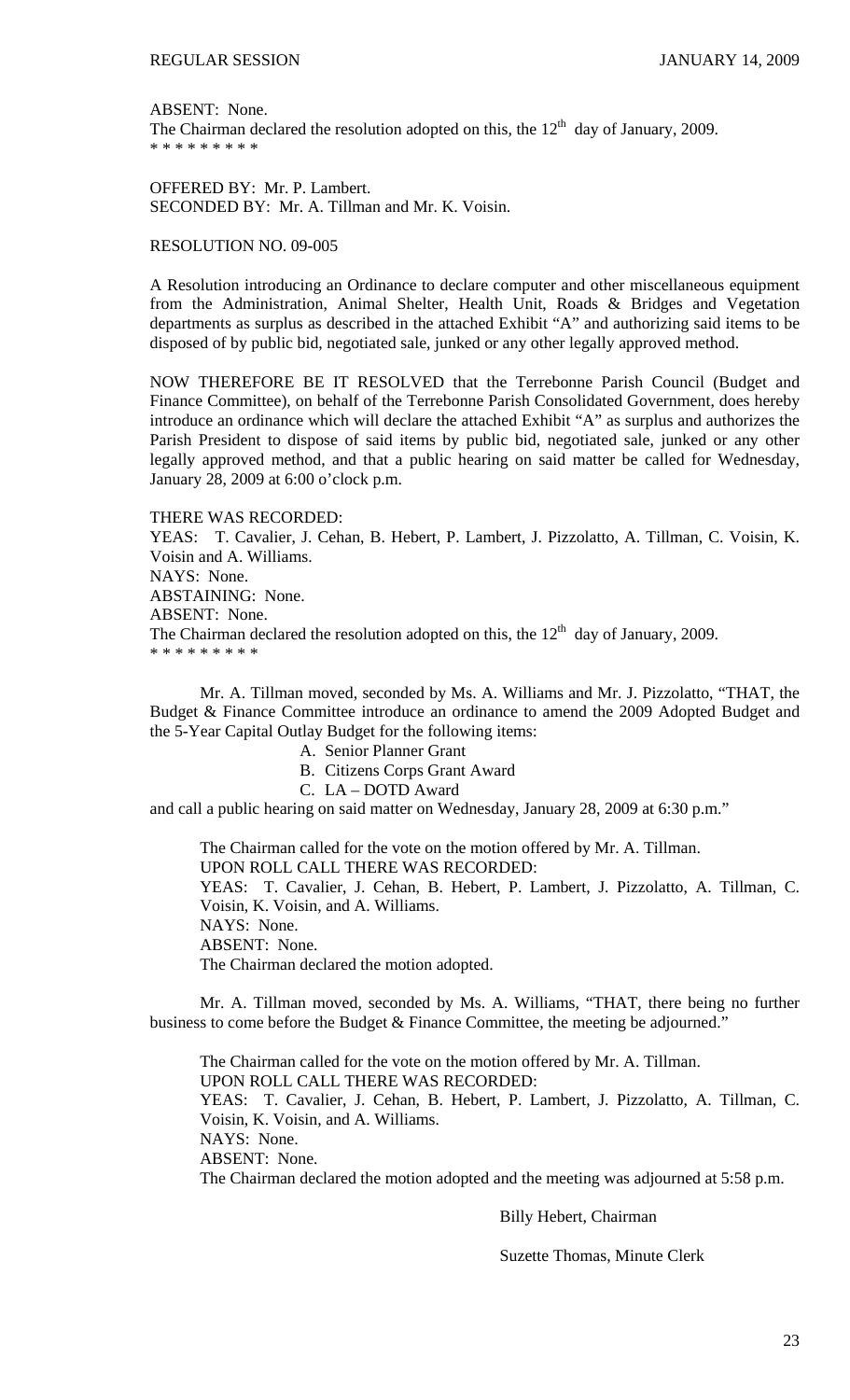Mr. B. Hebert moved, seconded by Mr. A. Tillman, "THAT, the Council accept and ratify the minutes of the Budget & Finance Committee meeting held on 1/12/09."

 The Chairwoman called for a vote on the motion offered by Mr. B. Hebert. UPON ROLL CALL THERE WAS RECORDED: YEAS: A. Tillman, A. Williams, B. Hebert, T. Cavalier, J. Pizzolatto, K. Voisin, C. Voisin, J. Cehan, and P. Lambert NAYS: None ABSENT: None The Chairwoman declared the motion adopted.

 The Chairwoman called for a report on the Policy, Procedure, & Legal Committee meeting held on 1/12/09, whereupon Committee Member T. Cavalier rendered the following:

# **POLICY, PROCEDURE, & LEGAL COMMITTEE**

### **JANUARY 12, 2009**

 The Chairwoman, Arlanda Williams, called the Policy, Procedure, & Legal Committee meeting to order at 6:02 p.m. in the Terrebonne Parish Council Meeting Room with the Invocation led by T. Cavalier and the Pledge of Allegiance led by K. Voisin. Upon roll call, Committee Members recorded as present were: T. Cavalier, J. Cehan, B. Hebert, P. Lambert, J. Pizzolatto, A. Tillman, C. Voisin, K. Voisin, and A. Williams. A quorum was declared present.

 Mr. A. Tillman moved, seconded unanimously, "THAT, the Policy, Procedure, & Legal Committee concur with the recommendation of Administration to co-sponsor the annual Martin Luther King Day celebrations on January 18, 2009 (Main Program) and January 19, 2009 (Youth Program)."

 The Chairwoman called for the vote on the motion offered by Mr. A. Tillman. UPON ROLL CALL THERE WAS RECORDED: YEAS: T. Cavalier, J. Cehan, B. Hebert, P. Lambert, J. Pizzolatto, A. Tillman, C. Voisin, K. Voisin, and A. Williams. NAYS: None. ABSENT: None. The Chairwoman declared the motion adopted.

 Ms. Alicia Toups, Director of ADAC, addressed the Committee with respect to designating an alcohol/drug free zone near the Good Earth Transit System Building on Main Street for all Mardi Gras parades held in West Houma.

Mr. C. Voisin moved, seconded by Ms. T. Cavalier and Mr. P. Lambert, "THAT, the Policy, Procedure, & Legal Committee establish a 'Drug/Alcohol Free Zone' in the vicinity of the Good Earth Transit Station on Main Street on parade days in West Houma for the 2009 Mardi Gras season."

 In response to questioning, Ms. Toups explained the ADAC receives funding from LA Highway Safety and hosts an alcohol/drug free zone during the Mardi Gras seasons for families to gather without the inference individuals engaging in drinking alcoholic beverages.

\*\*The Chairwoman called for the vote on the motion offered by Mr. C. Voisin. UPON ROLL CALL THERE WAS RECORDED: YEAS: T. Cavalier, J. Cehan, B. Hebert, P. Lambert, J. Pizzolatto, A. Tillman, C. Voisin, K. Voisin, and A. Williams. NAYS: None. ABSENT: None. The Chairwoman declared the motion adopted.

 Mr. P. Lambert moved, seconded by Mr. K. Voisin, "THAT, there being no further business to come before the Policy, Procedure, & Legal Committee, the meeting be adjourned."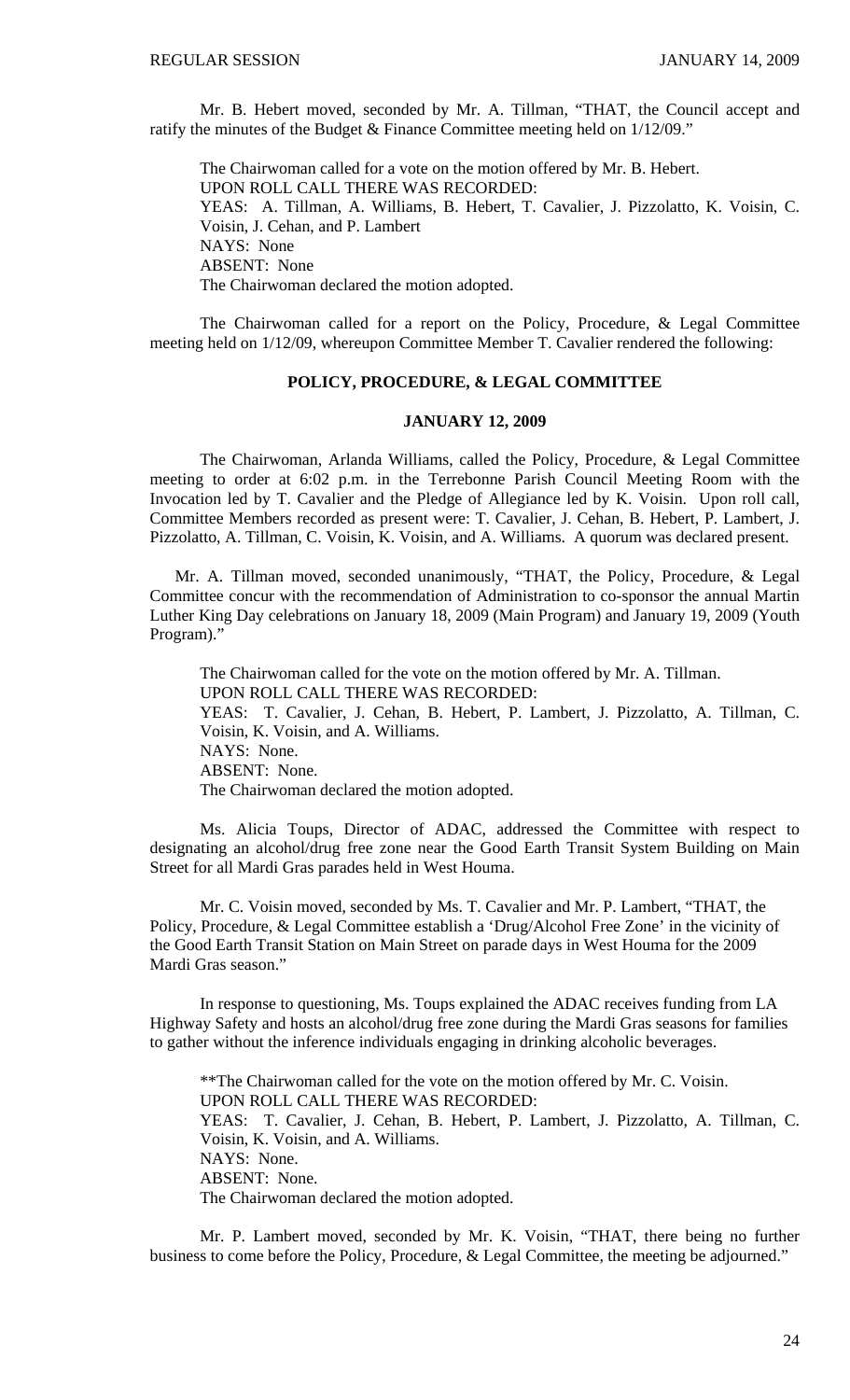The Chairwoman called for the vote on the motion offered by Mr. P. Lambert.

UPON ROLL CALL THERE WAS RECORDED:

YEAS: T. Cavalier, J. Cehan, B. Hebert, P. Lambert, J. Pizzolatto, A. Tillman, C. Voisin, K. Voisin, and A. Williams.

NAYS: None.

ABSENT: None.

 The Chairwoman declared the motion adopted and the meeting was adjourned at 6:07 p.m.

Arlanda Williams, Chairwoman

Suzette Thomas, Minute Clerk

Ms. T. Cavalier, seconded by Mr. P. Lambert, "THAT, the Council accept and ratify the minutes of the Policy, Procedure, & Legal Committee meeting held on 1/12/09."

 The Chairwoman called for a vote on the motion offered by Ms. T. Cavalier. UPON ROLL CALL THERE WAS RECORDED: YEAS: A. Williams, B. Hebert, T. Cavalier, J. Pizzolatto, K. Voisin, C. Voisin, J. Cehan, and P. Lambert NAYS: None ABSENT: A. Tillman The Chairwoman declared the motion adopted.

 The Chairwoman called for a report on the Public Services Committee meeting held on 1/12/09, whereupon the Committee Chairman, noting that ratification of the minutes calls a public hearing on 1/28/09, rendered the following:

# **PUBLIC SERVICES COMMITTEE**

### **JANUARY 12, 2009**

 The Chairman, Johnny Pizzolatto, called the Public Services Committee meeting to order at 6:10 p.m. in the Terrebonne Parish Council Meeting Room with the Invocation led by A. Tillman and the Pledge of Allegiance led by P. Lambert. Upon roll call, Committee Members recorded as present were: T. Cavalier, J. Cehan, B. Hebert, P. Lambert, J. Pizzolatto, A. Tillman, C. Voisin, K. Voisin, and A. Williams. A quorum was declared present.

OFFERED BY: Ms. T. Cavalier. SECONDED BY: Mr. B. Hebert.

RESOLUTION NO. 09-006

A resolution providing approval of Amendment No. 4 to the Engineering Agreement for Parish Project No. 01-DRA-40, Modeling & Improvements of the 1-1B Forced Drainage System Channels, Terrebonne Parish, Louisiana.

WHEREAS, the Terrebonne Parish Consolidated Government entered into an Engineering Agreement dated November 14, 2001, with T. Baker Smith, Inc., for the Project entitled Parish Project No. 01-DRA-40, Modeling & Improvements of the 1-1B Forced Drainage System Channels, and

WHEREAS, the Engineering Agreement between OWNER and ENGINEER provides for certain limitations for Basic Services and specific Additional Services, and

WHEREAS, the hydraulic modeling has been performed for the Modeling & Improvements of the 1-1B Forced Drainage System Channels Project, and

WHEREAS, the Terrebonne Parish Consolidated Government is desirous of including additional phases into the original contract as modeled, and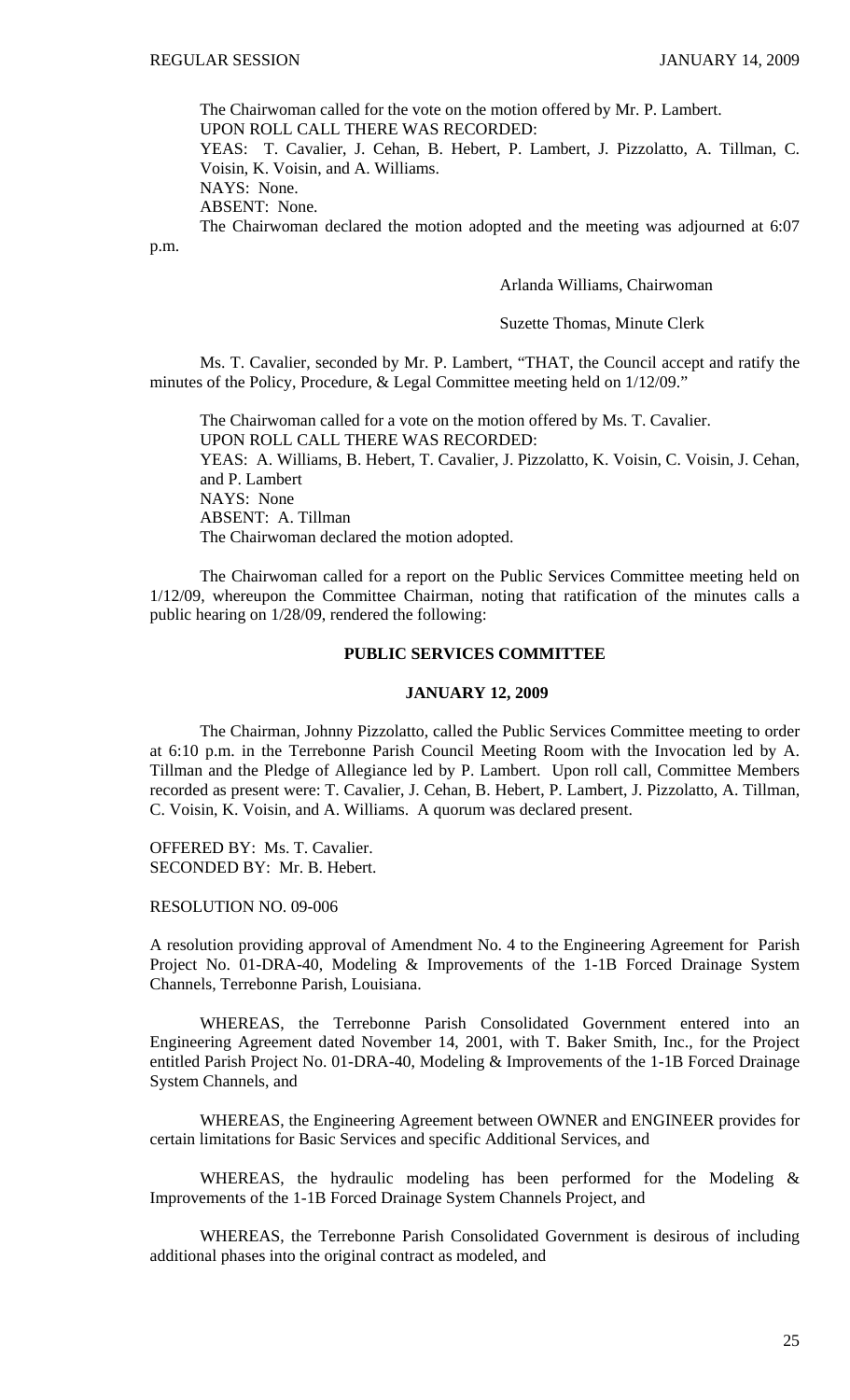WHEREAS, the Terrebonne Parish Consolidated Government is desirous of including fees for Phase IB St. Louis Bayou Cleanout (From St. Louis Canal to Country Estates Road), and

WHEREAS, the firm of T. Baker Smith, Inc., has been asked to perform these activities under the Basic & Additional Services section of the Engineering Agreement for this project,

WHEREAS, the TPCG is desirous of having these services continued so that there is a need for additional funds to be added to the contract for an increase in the upset limit for, and

WHEREAS, this above work will increase the basic services section of the contract by \$34,200.00; and will increase the additional services section by \$57,000.00 of the engineering contract.

NOW, THEREFORE BE IT RESOLVED that the Terrebonne Parish Council (Public Services Committee), on behalf of the Terrebonne Parish Consolidated Government, does hereby approve this Amendment No. 4 to the Engineering Agreement for a total increase of \$91,200.00 in Basic & Additional Services and authorizes Parish President, Michel Claudet, to execute this Amendment No. 4 to the Engineering Agreement for the Modeling & Improvements of the 1-1B Forced Drainage System Channels, Parish Project No. 01-DRA-40, with T. Baker Smith, Inc., and

BE IT FURTHER RESOLVED that a certified copy of the resolution be forwarded to the Engineer, T. Baker Smith, Inc.

# THERE WAS RECORDED:

YEAS: T. Cavalier, J. Cehan, B. Hebert, P. Lambert, J. Pizzolatto, A. Tillman, C. Voisin, K. Voisin and A. Williams. NAYS: None. ABSTAINING: None. ABSENT: None. The Chairman declared the resolution adopted on this, the  $12<sup>th</sup>$  day of January, 2009. \* \* \* \* \* \* \* \* \*

 Capital Projects Administrator Al Levron explained that the project would improve the St. Louis Bayou 1-1B Forced Drainage System which extends from the City of Thibodaux to the Intracoastal Canal in Coteau. He continued that the project commenced on the most southern end of the Parish in Coteau and would continue to the north; that two projects have been completed; and that the aforementioned project is located between the St. Louis Canal in Coteau extending north to Country Estates Drive.

 Committee Member T. Cavalier noted that in order to provide the best drainage possible, the Parish must work from the southern end to the northern end in order to provide a continuous drainage flow.

OFFERED BY: Ms. T. Cavalier. SECONDED BY: Ms. A. Williams.

### RESOLUTION NO. 09-007

A resolution authorizing the Parish President to extend the professional services contract with the firm of Morris P. Hebert, Inc. to provide for the Permit Monitoring of the 1-1B Forced Drainage System; Parish Project No. 08-DRA-11, and authorizing execution of an agreement for these services.

 WHEREAS, the Terrebonne Parish Consolidated Government entered into a monitoring agreement with Morris P. Hebert, Inc. on March 24, 2008 recorded under entry number 1292094, for the project entitled Permit Monitoring of the 1-1B Forced Drainage System, and

 WHEREAS, the Terrebonne Parish Consolidated Government is desirous of extending the annual contract to a (3) three-year contract with (1) one-year options thereafter, and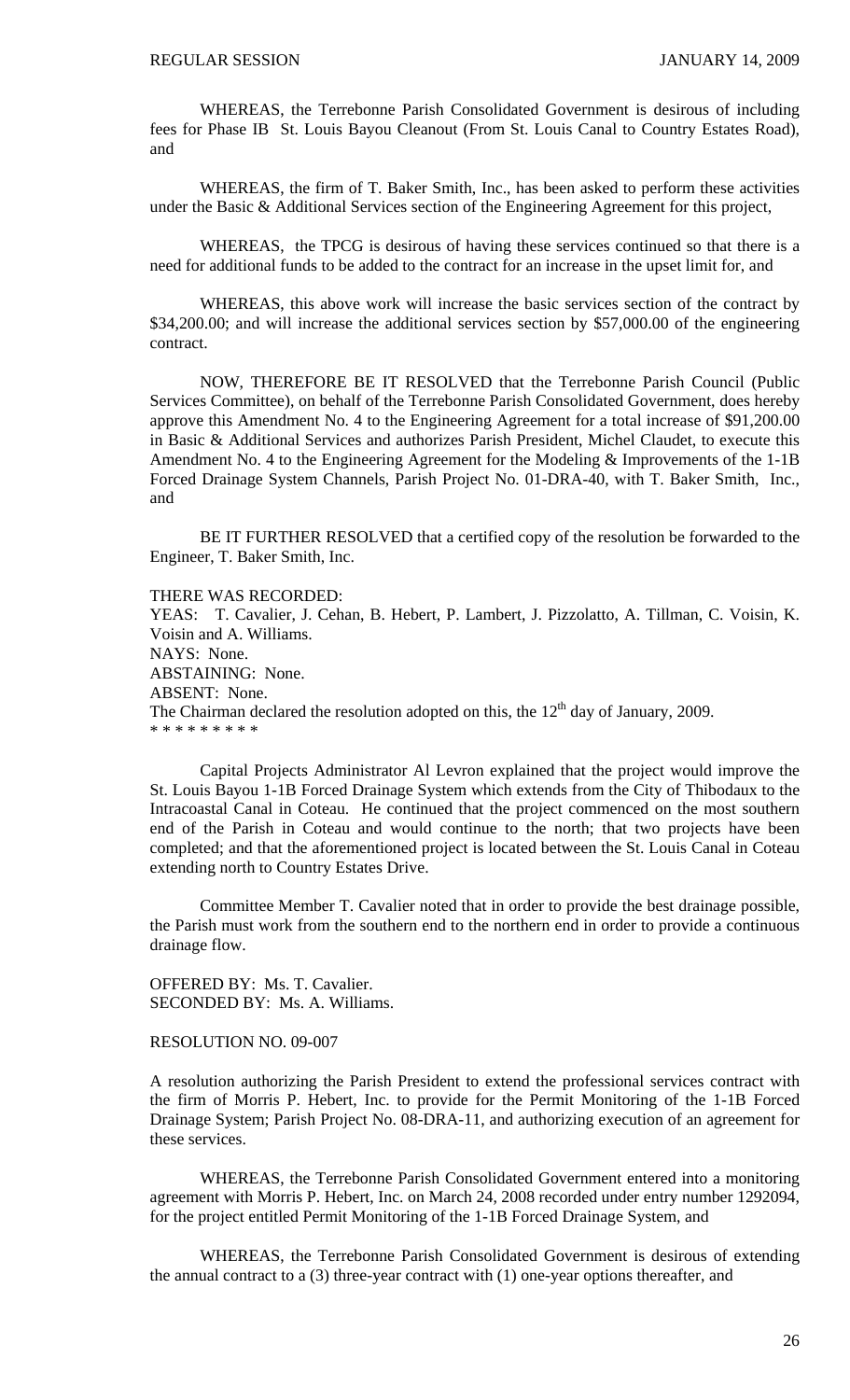WHEREAS, the USACE has allowed for the submittal of a vegetative monitoring report every third (3) year instead of the current yearly requirement, and

 WHEREAS, the Terrebonne Parish Consolidated Government is desirous of allowing the Environmental Monitor to complete the three year cycle for reporting as per permit requirements, and

 WHEREAS, the engineering firm of Morris P. Hebert, Inc. has been selected by Terrebonne Parish President Michel Claudet to provide the services relative to said project, and

NOW, THEREFORE BE IT RESOLVED that the Terrebonne Parish Council (Public Services Committee), on behalf of the Terrebonne Parish Consolidated Government, does hereby approve this Amendment No. 1 to the Engineering Agreement for an increase of \$124,791.00 in Additional Services and authorizes Parish President Michel Claudet to execute this Amendment No. 1 to the Engineering Agreement for the Permit Monitoring of the 1-1B Forced Drainage System, Parish Project No. 08-DRA-11, with Morris P. Hebert, Inc., and

BE IT FURTHER RESOLVED that a certified copy of the resolution be forwarded to the Engineer, Morris P. Hebert, Jr., Inc.

THERE WAS RECORDED: YEAS: T. Cavalier, J. Cehan, B. Hebert, P. Lambert, J. Pizzolatto, A. Tillman, C. Voisin, K. Voisin and A. Williams. NAYS: None. ABSTAINING: None. ABSENT: None. The Chairman declared the resolution adopted on this, the  $12<sup>th</sup>$  day of January, 2009. \* \* \* \* \* \* \* \* \*

OFFERED BY: Ms. A. Williams. SECONDED BY: Mr. K. Voisin.

RESOLUTION NO. 09-008

A resolution providing approval of Amendment No. 2 to the Engineering Agreement for Parish Project No. 03-DRA-23, Gum Street Drainage Improvements, Terrebonne Parish, Louisiana.

WHEREAS, the Terrebonne Parish Consolidated Government did enter into an Engineering Agreement with Engineering and Economic Planning Associates, LLC dated April 21, 2003, entitled Gum Street Drainage Improvements, TPCG Project No. 03-DRA-23 which was later amended on July 28, 2006 to transfer the assignment to T. Baker Smith, Inc., and

WHEREAS, the engineering agreement between OWNER and ENGINEER has provisions for certain limitations for Basic and for Additional Services, and

WHEREAS, T. Baker Smith, Inc. was asked to redesign the pump station, and

WHEREAS, the limitation of cost for Basic and Additional Services needs to be increased due to this redesign, and

WHEREAS, the firm of T. Baker Smith, Inc., has been asked to continue to perform these activities, and

NOW, THEREFORE BE IT RESOLVED that the Terrebonne Parish Council (Public Services Committee), on behalf of the Terrebonne Parish Consolidated Government, does hereby approve and authorize the execution by Terrebonne Parish President Michel Claudet of Amendment No. 2 to the engineering agreement with T. Baker Smith, Inc. to perform engineering services for Project No. 03-DRA-23, Gum Street Drainage Improvements, which results in a total increase of Twenty Eight Thousand Fifty Dollars and No cents (\$28,050.00) to the original contract amount.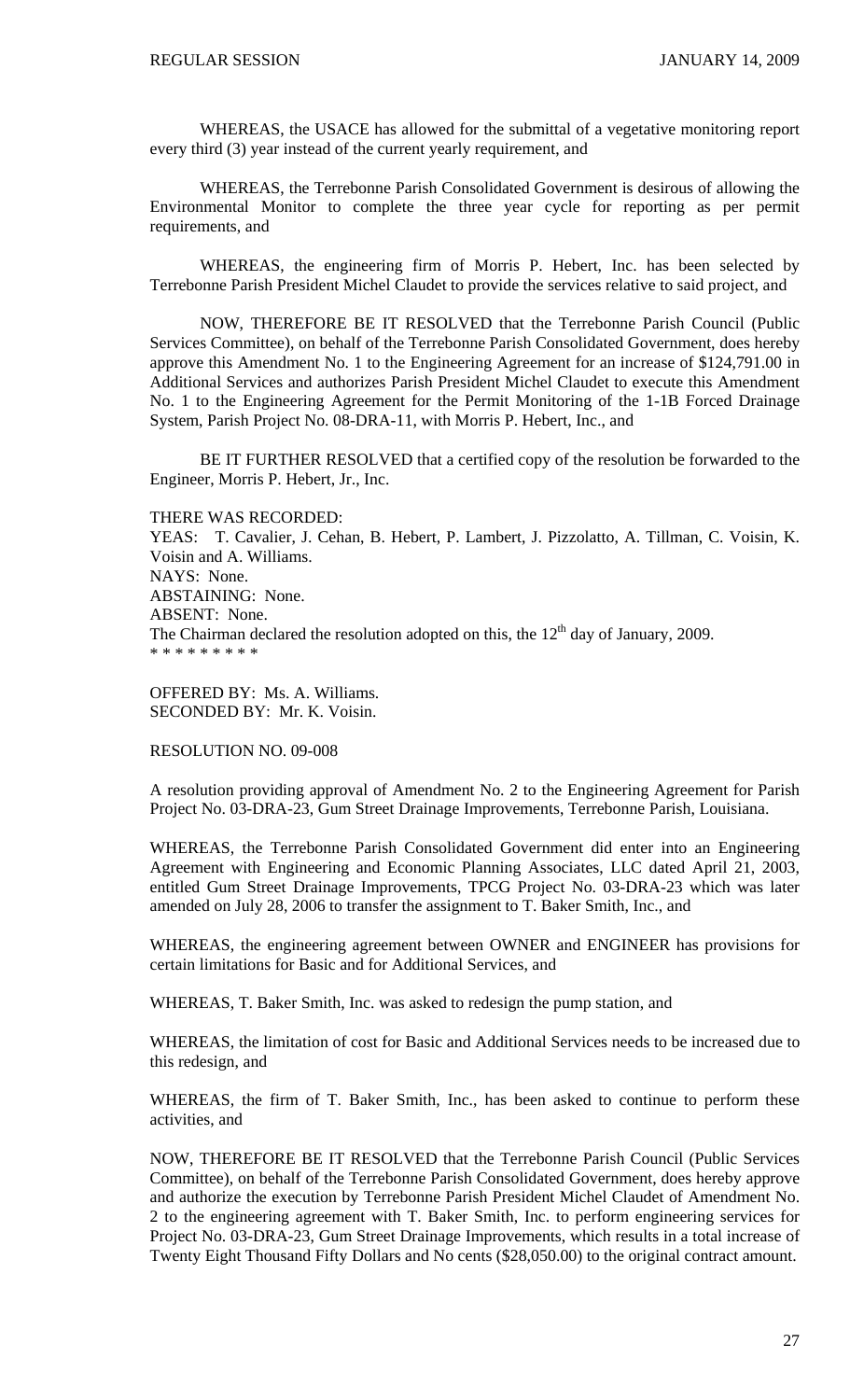BE IT FURTHER RESOLVED that a certified copy of the resolution be forwarded to the Engineer, T. Baker Smith, Inc.

THERE WAS RECORDED: YEAS: T. Cavalier, J. Cehan, B. Hebert, P. Lambert, J. Pizzolatto, A. Tillman, C. Voisin, K. Voisin and A. Williams. NAYS: None. ABSTAINING: None. ABSENT: None. The Chairman declared the resolution adopted on this, the  $12<sup>th</sup>$  day of January, 2009. \* \* \* \* \* \* \* \* \*

OFFERED BY: Ms. A. Williams. SECONDED BY: Ms. T. Cavalier.

RESOLUTION NO. 09-009

A resolution providing approval of Amendment No. 8 to the Engineering Agreement for Parish Project No. 95-DRA-67, Drainage Study performed on Forced Drainage Project 2-1A (Phase V), Schriever Area, Terrebonne Parish, Louisiana.

 WHEREAS, the Terrebonne Parish Consolidated Government (TPCG) entered into an engineering agreement dated August 16, 1995, with GSE Assocaites, Inc. to perform engineering services for Parish Project No. 95-DRA-67, filed under Folio No. 960921, Drainage Study performed on Forced Drainage Project 2-1A, Schriever Area, and as amended by Amendment No. 7 dated February 22, 2007, and

 WHEREAS, the Terrebonne Parish Consolidated Government is desirous of proceeding to the design for the construction of Phase V (Savoie's and Heath's Property), of this project, and

 WHEREAS, the engineering fees for this phase were unknown and not set up initially, and

 WHEREAS, these fees are now known and TPCG is desirous of setting the upset limits for this phase of the project, and

 WHEREAS, the Terrebonne Parish Consolidated Government is desirous of having Gulf South Engineers, Inc. provide the professional services for Phase V of this project, and

 WHEREAS, an amendment to the engineering agreement is required to provide the basic and additional services to continue with this phase of the project.

 NOW, THEREFORE, BE IT RESOLVED that the Terrebonne Parish Council (Public Services Committee), on behalf of the Terrebonne Parish Consolidated Government, does hereby approve and authorize the execution by Terrebonne Parish President Michel Claudet of Amendment No. 8 to perform the necessary engineering services for professional services for Parish Project No. 95-DRA-67, filed under Folio No. 960921, Drainage Study performed on Forced Drainage Project 2-1A, Schriever Area, Phase I, II, III, IV & V which results in an increase of \$19,000 in Basic Services Fees and \$31,000 in Additional Services Fees for a total increase of \$50,000, and

 BE IT FURTHER RESOLVED that a certified copy of the resolution be forwarded to the Engineer, Gulf South Engineers, Inc.

THERE WAS RECORDED: YEAS: T. Cavalier, J. Cehan, B. Hebert, P. Lambert, J. Pizzolatto, A. Tillman, C. Voisin, K. Voisin and A. Williams. NAYS: None. ABSTAINING: None. ABSENT: None. The Chairman declared the resolution adopted on this, the  $12<sup>th</sup>$  day of January, 2009.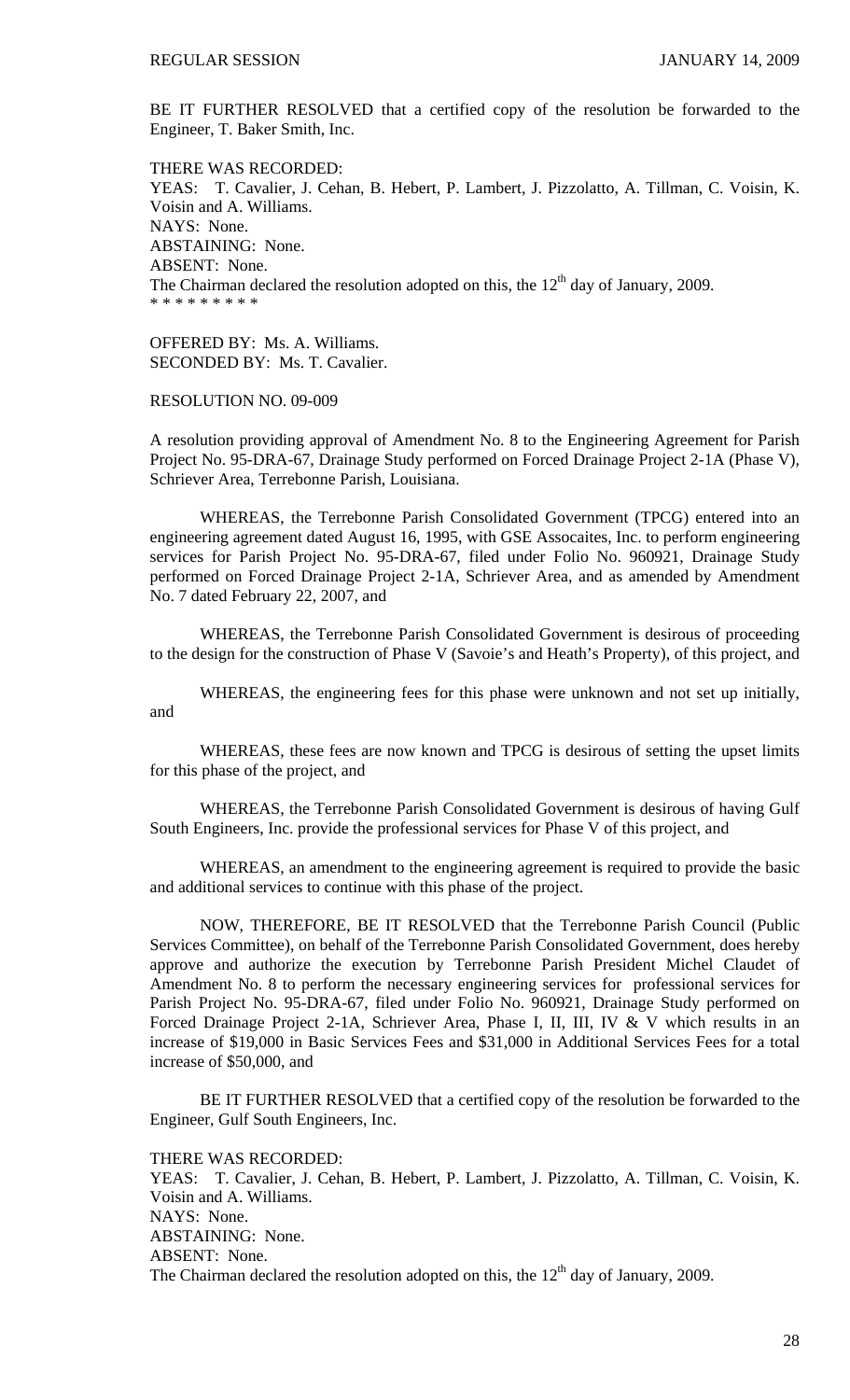\* \* \* \* \* \* \* \* \*

OFFERED BY: Ms. A. Williams. SECONDED BY: Mr. C. Voisin.

# RESOLUTION NO. 09-010

NOW, THEREFORE BE IT RESOLVED by the Terrebonne Parish Council (Public Services Committee), on behalf of the Terrebonne Parish Consolidated Government, that the Parish President's appointment of Camp, Dresser & McKee, Inc. (CDM), to provide program administration, management, and financial services for hurricane restoration projects, as requested by Administration is hereby ratified; and,

BE IT FURTHER RESOLVED that the Terrebonne parish Council authorizes Parish President Michel Claudet to negotiate the terms of the professional services agreement, in the best interest of the Parish as he deems appropriate and further authorizes the Parish President, Michel Claudet to execute the agreement on behalf of Terrebonne Parish Consolidated Government.

THERE WAS RECORDED: YEAS: T. Cavalier, J. Cehan, B. Hebert, P. Lambert, J. Pizzolatto, A. Tillman, C. Voisin, K. Voisin and A. Williams. NAYS: None. ABSTAINING: None. ABSENT: None. The Chairman declared the resolution adopted on this, the  $12<sup>th</sup>$  day of January, 2009. \* \* \* \* \* \* \* \* \*

OFFERED BY: Mr. C. Voisin. SECONDED BY: Mr. P. Lambert.

# RESOLUTION NO. 09-011

A Resolution accepting the Work performed by Civil Construction Contractors, Inc. of Hahnville, LA as "substantially complete" for the Terrebonne Parish Consolidated Government (TPCG) Ashland Landfill Drainage Improvements & Residential Drop Off Facility, Parish Project No. 06 - LAND - 33

WHEREAS, the Engineer (Shaw Coastal, Inc.) has reviewed the Work performed by the Contractor (Civil Construction Contractors, Inc.) for the construction of the Ashland Landfill Drainage Improvements & Residential Drop Off Facility, Parish Project No. 06 - LAND - 33 (hereinafter called Project) on Monday December 8, 2008 and

WHEREAS, the Engineer has found the Work to be "substantially complete" in conformance with the Contract Documents, and

WHEREAS, the Engineer has prepared a "Punch List" of items that must be completed before the Project can be considered as "finally complete" and accordingly final payment and retainage can be paid upon presentation of a Clear Lien Certificate, and providing of required Guarantees and Warranties, and

WHEREAS, the Engineer recommends to the Terrebonne Parish Council and TPCG staff that the Project be accepted as "substantially complete", and

NOW, THEREFORE BE IT RESOLVED that the Terrebonne Parish Council (Public Services Committee), on behalf of the Terrebonne Parish Consolidated Government, accepts the Work performed by Civil Construction Contractors, Inc. of Hahnville, LA as "substantially complete".

#### THERE WAS RECORDED:

YEAS: T. Cavalier, J. Cehan, B. Hebert, P. Lambert, J. Pizzolatto, A. Tillman, C. Voisin, K. Voisin and A. Williams.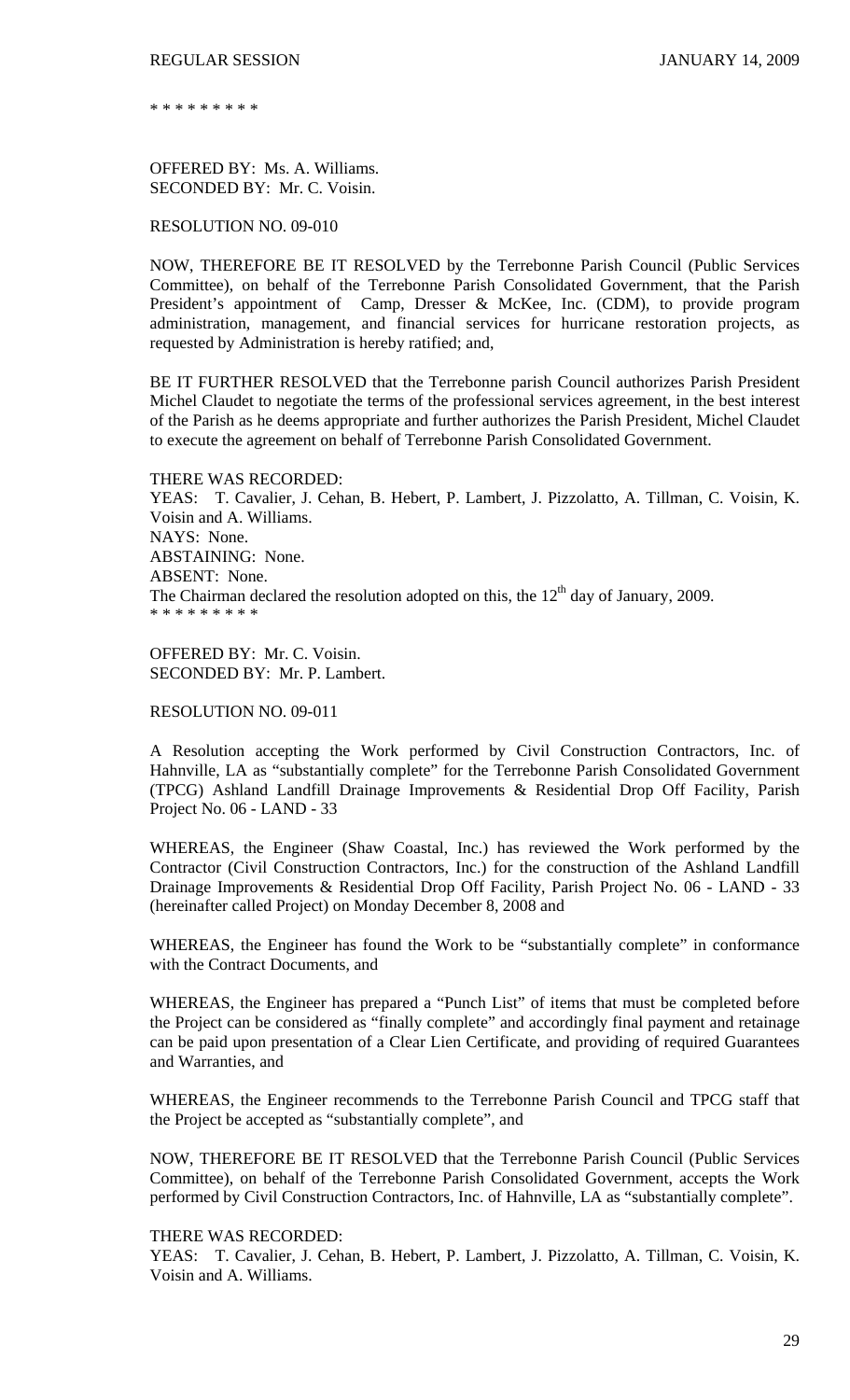NAYS: None. ABSTAINING: None. ABSENT: None. The Chairman declared the resolution adopted on this, the  $12<sup>th</sup>$  day of January, 2009. \* \* \* \* \* \* \* \* \*

OFFERED BY: Ms. A. Williams. SECONDED BY: Mr. J. Cehan.

## RESOLUTION NO. 09-012

A resolution authorizing a contract with Associated Diversified Services, Inc. for Annual Electric Utility Labor and Equipment Services, in accordance with their proposal of November 20, 2008.

 WHEREAS, on November 20, 2008 proposals were received by the Terrebonne Parish Consolidated Government Utilities Department for Electric Utility Labor and Equipment Services, and

 WHEREAS, the lowest responsive and responsible proposal was that submitted by Associated Diversified Services, Inc in the amount of Two Million Eight Thousand Three Hundred Seventy Dollars and No Cents (2,008,370.00), and

 WHEREAS, the department recommends award of a contract for said services to Associated Diversified Services, Inc.

NOW THEREFORE BE IT RESOLVED, by the Terrebonne Parish Council (Public Services Committee), on behalf of the Terrebonne Parish Consolidated Government, that the Parish President, Michel Claudet, be, and he is hereby, authorized to contract with Associated Diversified Services, Inc for Electric Utility Labor and Equipment Services in accordance with their proposal of November 20, 2008, and

BE IT FURTHER RESOLVED, that the Parish President and all other appropriate parties be, and they are hereby authorized to execute any and all contract documents associated therewith.

#### THERE WAS RECORDED:

YEAS: T. Cavalier, J. Cehan, B. Hebert, P. Lambert, J. Pizzolatto, A. Tillman, C. Voisin, K. Voisin and A. Williams. NAYS: None. ABSTAINING: None. ABSENT: None. The Chairman declared the resolution adopted on this, the  $12<sup>th</sup>$  day of January, 2009. \* \* \* \* \* \* \* \* \*

 Mr. C. Voisin moved, seconded by Mr. J. Cehan, "THAT, the Public Services Committee introduce an ordinance to authorize the acquisition of sites and /or servitudes required for the Thompson Road Extension; to authorize the Parish President to execute any and all documents necessary to acquire the sites and/or servitudes for said purposes; to authorize the Legal Department to commence with expropriation proceedings in the event the sites and/or servitudes can not be obtained conventionally and call a public hearing on said matter on January 28, 2009 at 6:30 p.m.":

 The Chairman called for the vote on the motion offered by Mr. C. Voisin. UPON ROLL CALL THERE WAS RECORDED: YEAS: T. Cavalier, J. Cehan, B. Hebert, P. Lambert, J. Pizzolatto, A. Tillman, C. Voisin, K. Voisin, and A. Williams. NAYS: None. ABSENT: None. The Chairman declared the motion adopted.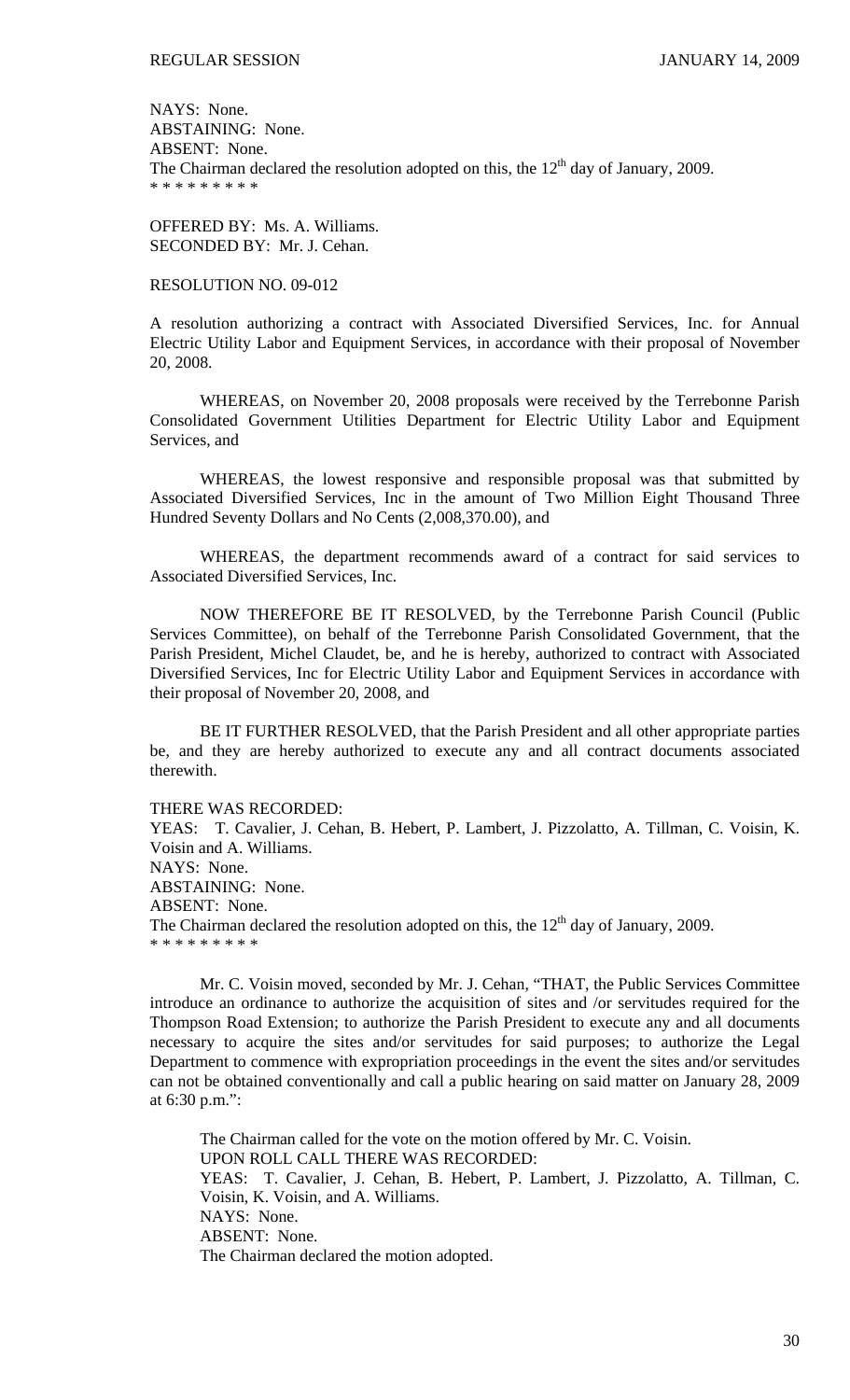OFFERED BY: Ms. T. Cavalier. SECONDED BY: Ms. A. Williams.

# RESOLUTION NO. 09-013

A resolution ratifying the appointment of the engineering firm of T. Baker Smith, Inc. to provide engineering services for the Bayou Gardens Extension (Coteau Road to Bayou Blue Road); and authorizing execution of an engineering agreement for these services.

 WHEREAS, the Terrebonne Parish Consolidated Government is desirous of appointing the engineer to provide engineering services for the project entitled Bayou Gardens Extension (Coteau Road to Bayou Blue Road), and

WHEREAS, the Environmental Assessment was completed, and

 WHEREAS, the TPCG is now desirous of continuing on to the next phase of this project, Wetland Permitting, and

 WHEREAS, the engineering firm of T. Baker Smith, Inc. has been selected by Terrebonne Parish President Michel Claudet to provide the engineering services relative to said project, and

 NOW, THEREFORE BE IT RESOLVED that the Terrebonne Parish Council (Public Services Committee), on behalf of the Terrebonne Parish Consolidated Government, does hereby ratify the appointment of the engineering firm of T. Baker Smith, Inc. by Terrebonne Parish President Michel Claudet for professional engineering services for the Bayou Gardens Extension (Coteau Road to Bayou Blue Road), and

 BE IT FURTHER RESOLVED that the Terrebonne Parish Council (Public Services Committee), on behalf of the Terrebonne Parish Consolidated Government, does hereby authorize the execution of an engineering agreement with the engineering firm of T. Baker Smith, Inc. by Terrebonne Parish President Michel Claudet.

THERE WAS RECORDED:

YEAS: T. Cavalier, J. Cehan, B. Hebert, P. Lambert, J. Pizzolatto, A. Tillman, C. Voisin, K. Voisin and A. Williams. NAYS: None. ABSTAINING: None. ABSENT: None. The Chairman declared the resolution adopted on this, the  $12<sup>th</sup>$  day of January, 2009. \* \* \* \* \* \* \* \* \*

OFFERED BY: Mr. P. Lambert. SECONDED BY: Mr. J. Cehan.

RESOLUTION NO. 09-014

A resolution authorizing the execution of a contract between Entergy & Terrebonne Parish Consolidated Government to relocated Entergy facilities for the Bayouside Drive Bridge Project identified as Parish Project No. 99-BRG-10; and authorizing execution of a contract for these services.

WHEREAS, the Terrebonne Parish Consolidated Government is desirous of construction the Bayouside Drive Bridge, and

WHEREAS, in order to construct the bridge some of Entergy's facilities need to be relocated, and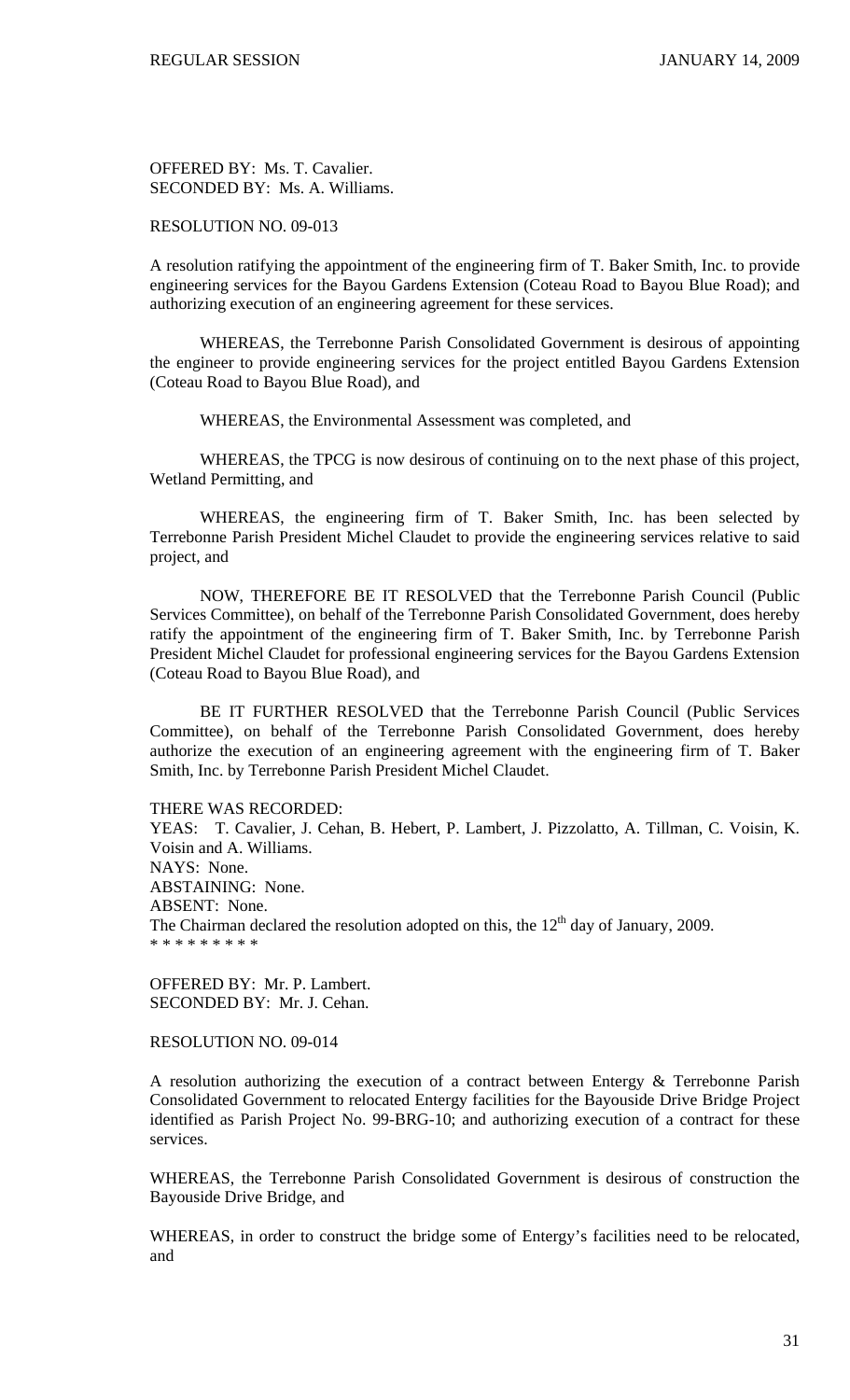WHEREAS, the Terrebonne Parish Consolidated Government is required by Entergy to sign an agreement before work can begin, and

WHEREAS, the Terrebonne Parish Consolidated Government agrees to pay Entergy \$37,021.24 for this relocation, and

NOW, THEREFORE BE IT RESOLVED that the Terrebonne Parish Council, on behalf of the Terrebonne Parish Consolidated Government, does hereby authorize the execution of said contract in the amount of \$37,021.24 and any and all paperwork necessary for the relocation for the Bayouside Drive Bridge Project, Parish Project No. 99-BRG-10; by Terrebonne Parish President Michel Claudet.

### THERE WAS RECORDED:

YEAS: T. Cavalier, J. Cehan, B. Hebert, P. Lambert, J. Pizzolatto, A. Tillman, C. Voisin, K. Voisin and A. Williams. NAYS: None. ABSTAINING: None. ABSENT: None. The Chairman declared the resolution adopted on this, the  $12<sup>th</sup>$  day of January, 2009. \* \* \* \* \* \* \* \* \*

OFFERED BY: Mr. P. Lambert. SECONDED BY: Mr. J. Cehan.

RESOLUTION NO. 09-015

A Resolution awarding and authorizing the signing of the Construction Contract for Parish Project No. 99-BRG-10, Bayouside Drive Bridge, Terrebonne Parish, Louisiana, and authorizing the issuance of the Notice to Proceed.

 WHEREAS, the Terrebonne Parish Consolidated Government did receive construction bids on Parish Project No. 99-BRG-10, Bayouside Drive Bridge, Terrebonne Parish, Louisiana, and

 WHEREAS, the lowest and best base bid was that submitted by Cecil D. Gassiott, L.L.C. in the overall amount of \$4,804,928.10, and

 NOW, THEREFORE, BE IT RESOLVED that the Terrebonne Parish Council (Public Services Committee), on behalf of the Terrebonne Parish Consolidated Government award the construction contract to Cecil D. Gassiott, L.L.C. in the overall amount of \$4,804,928.10 contingent upon a budget adjustment and concurrence from Facility Planning and Control, and

 BE IT FURTHER RESOLVED that the President of Terrebonne Parish Consolidated Government, be and he is hereby authorized and empowered to sign a construction contract for and on behalf of the Terrebonne Parish Consolidated Government with Cecil D. Gassiott, L.L.C., contingent upon a budget adjustment, receiving concurrence from Facility Planning and Control and upon receipt of the performance bond in the amount of the contract price, and

 BE IT FURTHER RESOLVED that upon receipt of required certificates of insurance evidencing coverage as provided in the project specifications and upon execution and recordation of all contract documents, that the Engineer is hereby authorized to issue the Notice to Proceed to the Contractor to commence construction of the project.

THERE WAS RECORDED:

YEAS: T. Cavalier, J. Cehan, B. Hebert, P. Lambert, J. Pizzolatto, A. Tillman, C. Voisin, K. Voisin and A. Williams. NAYS: None. ABSTAINING: None. ABSENT: None. The Chairman declared the resolution adopted on this, the  $12<sup>th</sup>$  day of January, 2009. \* \* \* \* \* \* \* \* \*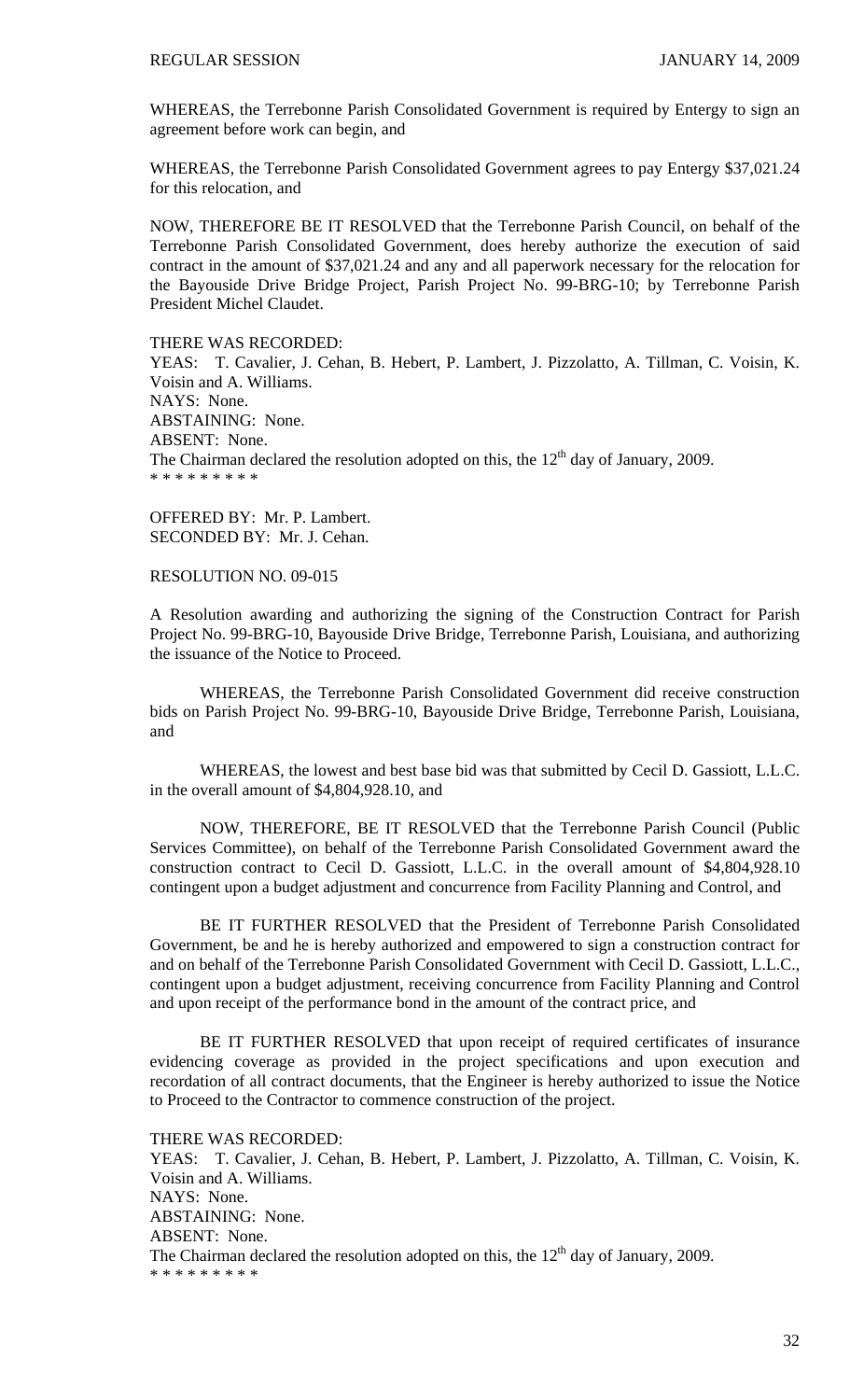OFFERED BY: Ms. A. Williams. SECONDED BY: Mr. B. Hebert.

### RESOLUTION NO. 09-016

A Resolution authorizing the execution of Change Order No. 2 to the Construction Agreement for Parish Project No. 05-ECD-11, FPC Project No. 50-J55-04-01, Bayou Terrebonne Bayouwalk, Enhancement Project, Phase 1 - Contract 1, Terrebonne Parish, Louisiana.

 WHEREAS, the Terrebonne Parish Consolidated Government entered into a construction agreement dated June 27, 2008 with Great Southern Dredging, Inc., Recordation Number 1300430 for Parish Project No. 05-ECD-11, FPC Project No. 50-J55-04-01, Bayou Terrebonne Bayouwalk, Enhancement Project, Phase 1 - Contract 1, Terrebonne Parish, Louisiana, and

 WHEREAS, this Change Order has been recommended for the location of existing utilities as described on the attached Change Order No. 2 for the above referenced project, and

 WHEREAS, the Change Order is necessary in order to increase the overall contract price by \$21,222.15 and increase the contract time by three (3) calendar days, and

 WHEREAS, this Change Order No. 2 has been recommended by the Engineer, GSE Associates, Inc., for this project.

 NOW, THEREFORE, BE IT RESOLVED that the Terrebonne Parish Council (Public Services Committee), on behalf of the Terrebonne Parish Consolidated Government, does hereby approve and authorize the execution by Terrebonne Parish President, Michel Claudet, of Change Order No. 2 to the construction agreement with Great Southern Dredging, Inc. for Parish Project No. 05-ECD-11, FPC Project No. 50-J55-04-01, Bayou Terrebonne Bayouwalk Enhancement Project, Phase 1 - Contract 1, Terrebonne Parish, Louisiana for an increase in the amount of Twenty-One Thousand, Two Hundred Twenty-Two Dollars and Fifteen Cents (\$21,222.15) to the contract amount as described on Change Order No. 2, and

 BE IT FURTHER RESOLVED that a certified copy of the Resolution be forwarded to the Engineer, GSE Associates, Inc.

THERE WAS RECORDED:

YEAS: T. Cavalier, J. Cehan, B. Hebert, J. Pizzolatto, A. Tillman, C. Voisin, K. Voisin and A. Williams. NAYS: P. Lambert. ABSTAINING: None. ABSENT: None. The Chairman declared the resolution adopted on this, the  $12<sup>th</sup>$  day of January, 2009. \* \* \* \* \* \* \* \* \*

 Public Works Director Greg Bush explained that the 21-day time increase is attributed to the Consolidated Waterworks District No. 1 mandating that the Parish ceases work on the aforementioned project in order to identify the existing waterline in the area. Mr. Bush noted that Waterworks was unable to accurately identify the location of the waterline, which resulted in the contractor having to dig in various locations until the waterline was located near a bridge in the area. He noted that LA One Call does require that utilities be located prior to digging; however, the Parish proceeded with the project because the waterline location could not be properly identified. Mr. Bush added that Administration is in the process of negotiating the reimbursement of the costs associated with the time delay and construction costs and suggested that the contractor be paid due to the firm not being at fault.

 Committee Member C. Voisin requested that the Parish President assist the Public Works Division with resolving this matter with the Waterworks Board.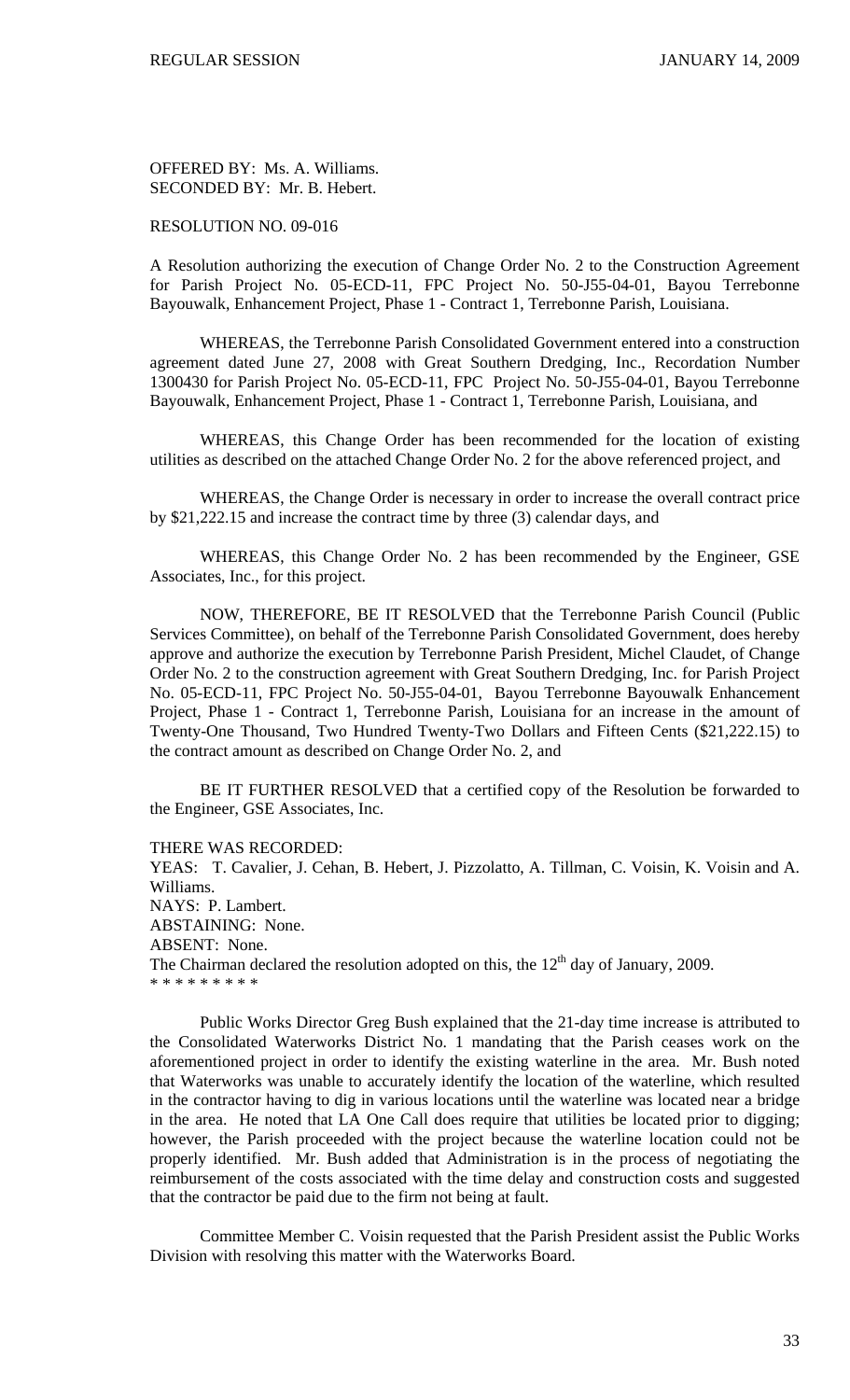Parish President Michel Claudet agreed to assist in the negotiations.

OFFERED BY: Ms. A. Williams. SECONDED BY: Mr. J. Cehan.

# RESOLUTION NO. 09-017

 A Resolution providing for the acceptance of work performed by Great Southern Dredging, Inc., in accordance with the Certificate of Substantial Completion for Parish Project No. 05-ECD-11, FPC Project No. 50-J55-04-01, Bayou Terrebonne Bayouwalk, Enhancement Project, Phase I – Contract I, Terrebonne Parish, Louisianna.

 WHEREAS, by contract dated June 27, 2008, Terrebonne Parish Consolidated Government did award a contract to Great Southern Dredging, Inc. for Parish Project No. 05-ECD-11, FPC Project No. 50-J55-04-01, Bayou Terrebonne Bayouwalk, Enhancement Project, Phase I, Contract I, Terrebonne Parish, Louisiana, as will be seen by reference to said contract which is recorded under Entry No. 1300430 of the Records of Terrebonne Parish, and

WHEREAS, the work performed under the contract has been inspected by authorized representatives of Owner, Engineers, and Contractor.

 NOW, THEREFORE BE IT RESOLVED that the Terrebonne Parish Council (Public Services Committee), on behalf of the Terrebonne Parish Consolidated Government, does hereby accept the work performed in accordance with the contract and specifications in accordance with the Certificate of Substantial Completion, effective as of the date of recording of this resolution, and does authorize and direct the Clerk of Court and Ex-Officio Recorder of Mortgages of Terrebonne Parish to note this acceptance thereof in the margin of the inscription of said contract under Entry No. 1300430 of the Records of Terrebonne Parish, Louisiana, and

 BE IT FURTHER RESOLVED that a certified copy of this resolution be recorded in the office of the Clerk of Court of Terrebonne Parish to commence a 45-day clear lien period, and

 BE IT FURTHER RESOLVED, that the Administration is authorized to make payment of retainage upon the presentation of a Clear Lien Certificate.

#### THERE WAS RECORDED:

YEAS: T. Cavalier, J. Cehan, B. Hebert, P. Lambert, J. Pizzolatto, A. Tillman, C. Voisin, K. Voisin and A. Williams. NAYS: None. ABSTAINING: None. ABSENT: None. The Chairman declared the resolution adopted on this, the  $12<sup>th</sup>$  day of January, 2009. \* \* \* \* \* \* \* \* \*

OFFERED BY: Mr. A. Tillman. SECONDED BY: Ms. A. Williams.

### RESOLUTION NO. 09-018

A resolution authorizing the execution of Amendment No. 1 for the Engineering Agreement for Dularge Levee Alignment Project, TPCG Project No. 06-LEV-02.

 WHEREAS, the Terrebonne Parish Consolidated Government entered into an engineering agreement dated February 8, 2006, with Shaw Coastal, Inc., to perform engineering services for Parish Project No. 06-LEV-02, Dularge Levee Alignment Project, and

 WHEREAS, the engineering agreement between OWNER and ENGINEER has provisions for certain limitations for Basic (Study & Report) and Additional Services (Permitting), and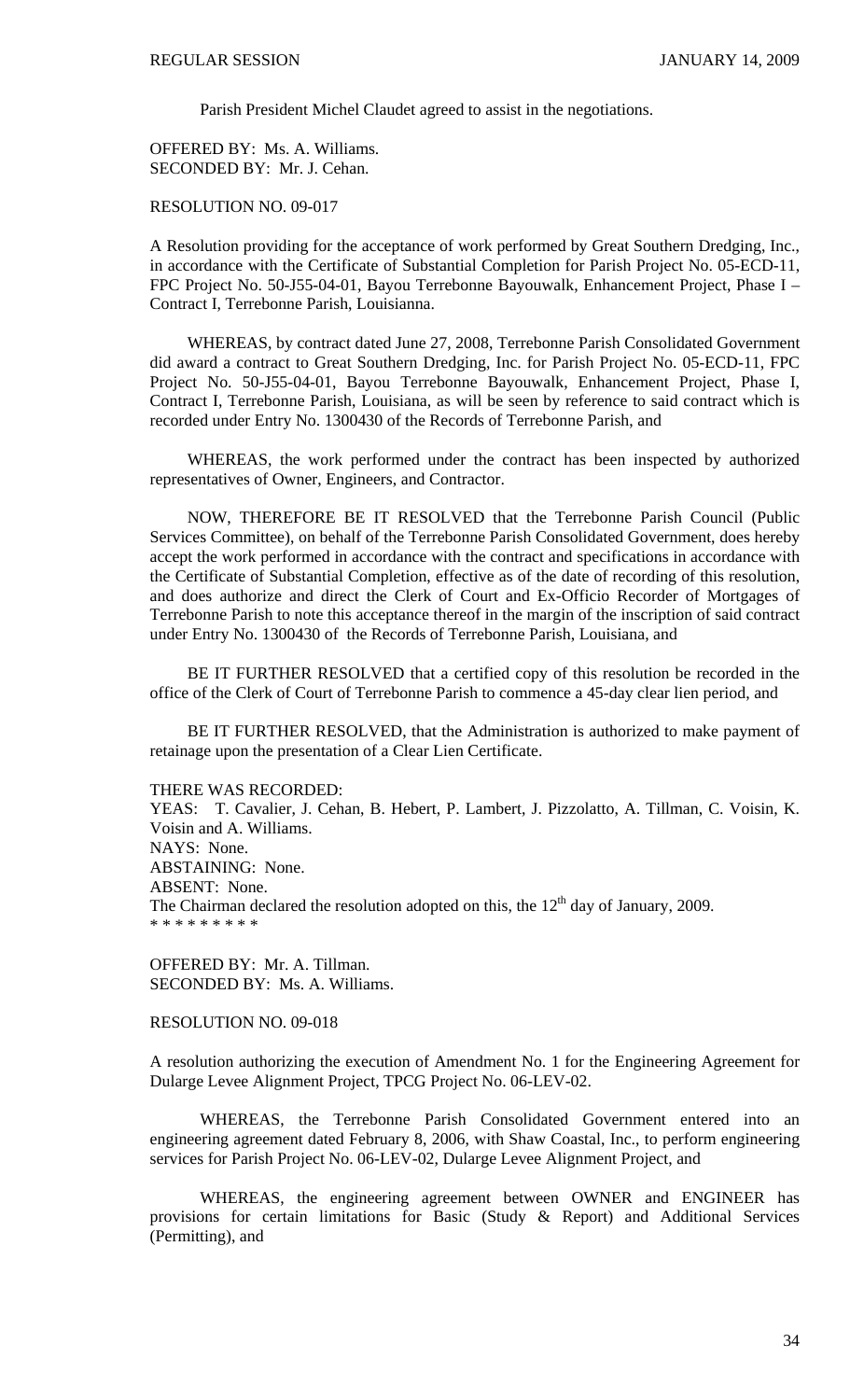WHEREAS, the TPCG is now desirous of including preliminary design along with a Jurisdictional Wetland Determination, and

 WHEREAS, the current limitations need to be increased due to proceeding with this next phase and increases in the upset limits for these Services is now necessary, and

 WHEREAS, the firm of Shaw Coastal, Inc., has been asked to continue to perform these activities, and

 NOW, THEREFORE BE IT RESOLVED that the Terrebonne Parish Council (Public Services Committee), on behalf of the Terrebonne Parish Consolidated Government, does hereby approve and authorize the execution by Terrebonne Parish President Michel Claudet of Amendment No. 1 for the engineering agreement with Shaw Coastal, Inc., to perform engineering services for project No. 06-LEV-02, Dularge Levee Alignment Project, which results in a increase in Basic Services of \$198,450.00 and increase in additional services of \$296,128.00 for a total increase of Four Hundred Ninety-Four Thousand Five Hundred Seventy Eight Dollars and No Cents (\$494,578.00) to the original contract amount; and,

 BE IT FURTHER RESOLVED that a certified copy of the resolution be forwarded to the Engineer, Shaw Coastal, Inc.

THERE WAS RECORDED: YEAS: T. Cavalier, J. Cehan, B. Hebert, P. Lambert, J. Pizzolatto, A. Tillman, C. Voisin, K. Voisin and A. Williams. NAYS: None. ABSTAINING: None. ABSENT: None. The Chairman declared the resolution adopted on this, the  $12<sup>th</sup>$  day of January, 2009. \* \* \* \* \* \* \* \* \*

OFFERED BY: Mr. J. Cehan. SECONDED BY: Mr. B. Hebert.

RESOLUTION NO. 09-019

A Resolution authorizing the execution of Change Order No. 1 (Balancing) to the construction agreement for Parish Project No. 96-DRAIN-24, Drainage Pump Station Fuel Containment Systems, Phase IV, Terrebonne Parish, Louisiana.

WHEREAS, the Terrebonne Parish Consolidated Government entered into a construction agreement dated April 4, 2008, with Volute, Inc., Recordation Number 1293065, for Parish Project No. 96-DRAIN-24, Drainage Pump Station Fuel Containment Systems, Phase IV, Terrebonne Parish, Louisiana, and

WHEREAS, this change order has been recommended so as to adjust the contract lump sum price as described on the attached Change Order No. 1 (Balancing) for the above referenced project, and

WHEREAS, this change order will add sixteen (16) calendar days to the contract as a result of delays described on Change Order No. 1 (Balancing), and

WHEREAS, this change order is necessary in order to decrease the overall contract price by \$18,331.00, and

WHEREAS, this Change Order No. 1 (Balancing) has been recommended by the Engineer, GSE Associates, Inc., for this project.

NOW, THEREFORE BE IT RESOLVED that the Terrebonne Parish Council (Public Services Committee), on behalf of the Terrebonne Parish Consolidated Government, does hereby approve and authorize the execution by Terrebonne Parish President Michel Claudet of Change Order No. 1 (Balancing) to the construction agreement with Volute, Inc. for Parish Project No. 96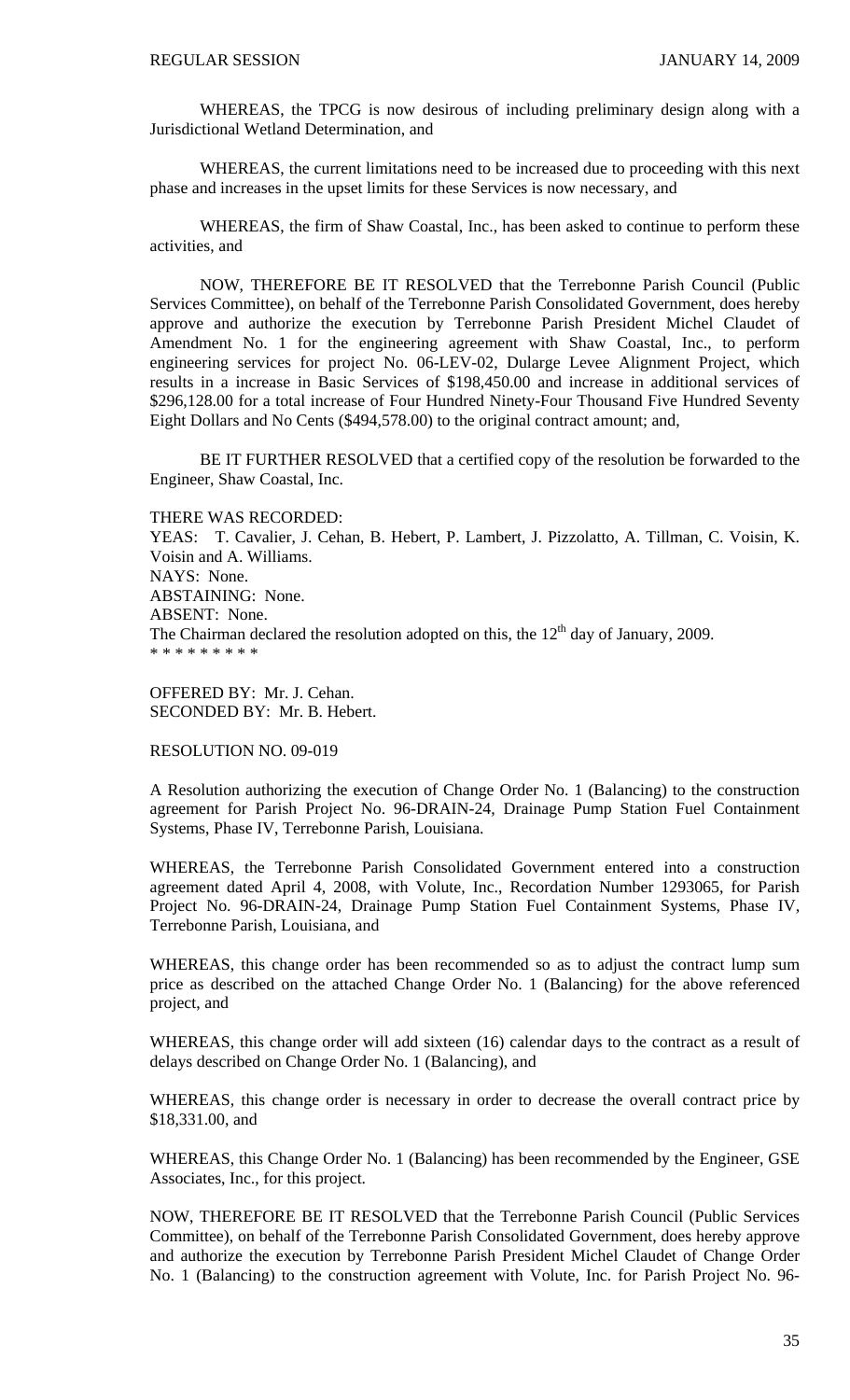DRAIN-24, Drainage Pump Station Fuel Containment Systems, Phase IV, Terrebonne Parish, Louisiana for a decrease in the amount of Eighteen Thousand, Three Hundred Thirty-One Dollars and No Cents \$18,331.00 to the contract amount as described on Change Order No. 1 (Balancing), and

BE IT FURTHER RESOLVED that a certified copy of the resolution be forwarded to the Engineer, GSE Associates, Inc.

#### THERE WAS RECORDED:

YEAS: T. Cavalier, J. Cehan, B. Hebert, P. Lambert, J. Pizzolatto, A. Tillman, C. Voisin, K. Voisin and A. Williams. NAYS: None. ABSTAINING: None. ABSENT: None. The Chairman declared the resolution adopted on this, the  $12<sup>th</sup>$  day of January, 2009. \* \* \* \* \* \* \* \* \*

 Committee Member J. Cehan noted that the aforementioned project is known as the Lashbrook Pump Station.

OFFERED BY: Ms. A. Williams. SECONDED BY: Mr. B. Hebert.

# RESOLUTION NO. 09-020

A resolution providing approval of Amendment No. 2 to the Engineering Agreement for the Mount Pilgrim Forced Drainage Area (6-3); Parish Project No. 01-DRA-44 Terrebonne Parish, Louisiana.

WHEREAS, the Terrebonne Parish Consolidated Government did enter into an engineering agreement with T. Baker Smith, Inc., dated December 17, 2001, for the Mount Pilgrim Forced Drainage Area 6-3 (Humphries) Project identified as Parish Project No. 01-DRA-44, and

WHEREAS, the Engineering Agreement between OWNER and ENGINEER provides for certain limitations for Additional Services, and

WHEREAS, the Terrebonne Parish Consolidated Government has budgeted additional monies for the permitting for this project, and

WHEREAS, the Engineer is prepared to field survey the natural ground and water surface elevations within the project boundary, and

WHEREAS, the Engineer is prepared to research and process historic water stage date in the drainage basin, and

WHEREAS, the Engineer is prepared to analyze survey data and historic water stage data to determine project feasibility, and

WHEREAS, the Engineer is preparing application and permit plats, and

WHEREAS, the Engineer is coordinating a meeting with permitting and commenting agencies, and

WHEREAS, the TPCG is desirous of having these services continued so that there is a need for additional funds to be included to this contract for an increase in the upset limit for, and

NOW, THEREFORE BE IT RESOLVED that the Terrebonne Parish Council (Public Services Committee), on behalf of the Terrebonne Parish Consolidated Government, does hereby approve this Amendment No. 2 to the Engineering Agreement for an increase of \$31,650.00 in Additional Services Agreement for the Mount Pilgrim Forced Drainage Area (6-3), Parish Project No. 01-DRA-44, with T. Baker Smith, Inc., and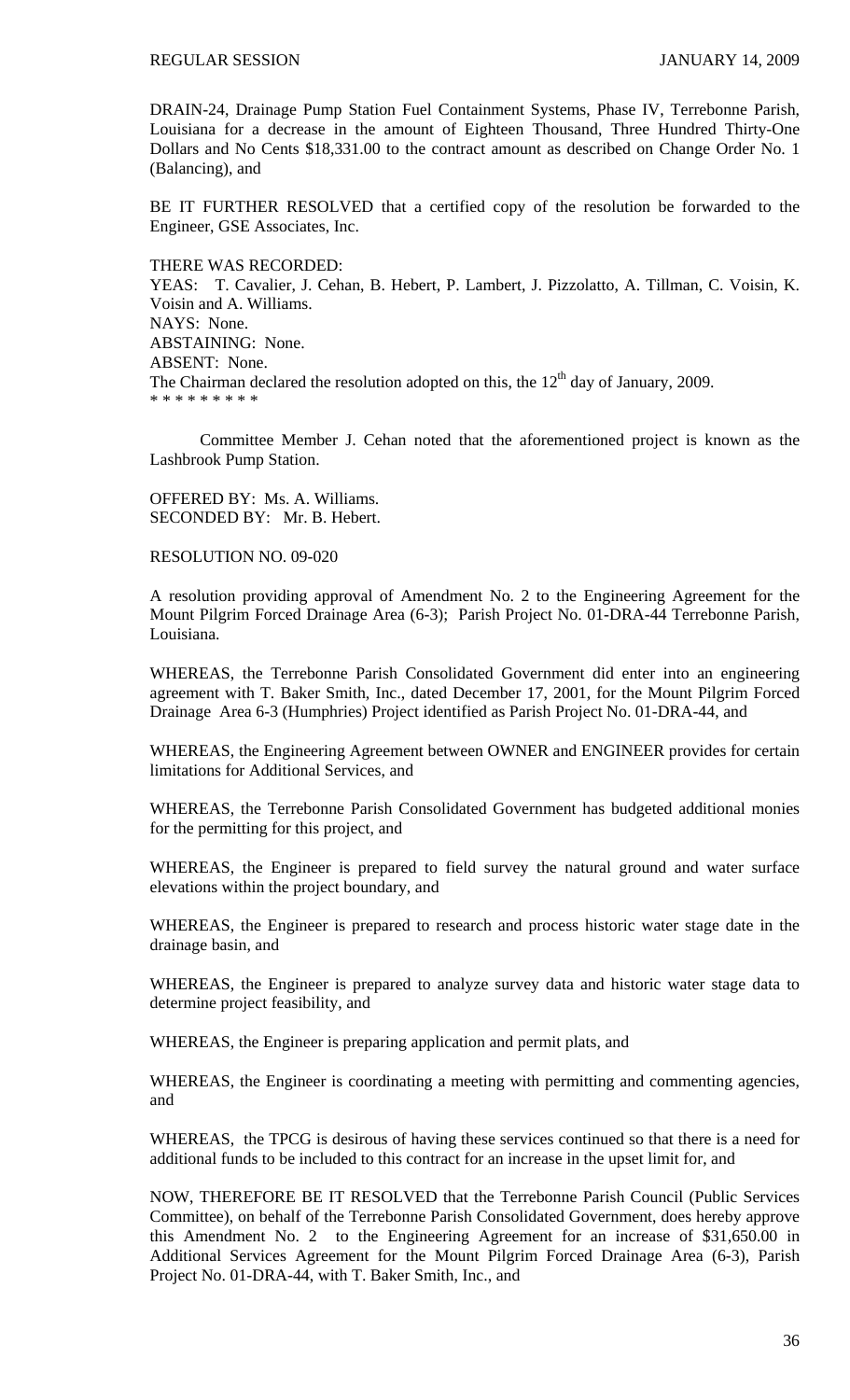BE IT FURTHER RESOLVED that a certified copy of the resolution be forwarded to the Engineer, T. Baker Smith, Inc.

THERE WAS RECORDED: YEAS: T. Cavalier, J. Cehan, B. Hebert, P. Lambert, J. Pizzolatto, A. Tillman, C. Voisin, K. Voisin and A. Williams. NAYS: None. ABSTAINING: None. ABSENT: None. The Chairman declared the resolution adopted on this, the  $12<sup>th</sup>$  day of January, 2009. \* \* \* \* \* \* \* \* \*

OFFERED BY: Ms. T. Cavalier. SECONDED BY: Ms. A. Williams.

RESOLUTION NO. 09-021

A Resolution authorizing the execution of Change Order No. 1 (Balancing) to the Construction Agreement for Parish Project No. 95-DRA-67, Phase III, Drainage Improvements, Excavation of Drainage Canal "D", Main Project Road to Back Project Road, Terrebonne Parish, Louisiana.

WHEREAS, the Terrebonne Parish Consolidated Government entered into a construction agreement dated August 1, 2008, with Byron E. Talbot Contractor, Inc., Recordation Number 1303220, for Parish Project 95-DRA-67, Phase III, Drainage Improvements, Excavation of Drainage Canal "D", Main Project Road to Back Project Road, Terrebonne Parish, Louisiana, and

WHEREAS, this change order has been recommended so as to adjust estimated contract quantities as described on the attached Change Order No. 1 (Balancing) for the above referenced project, and

WHEREAS, this change order will add eleven (11) calendar days to the contract as a result of delays described on Change Order No. 1 (Balancing), and

WHEREAS, this change order is necessary in order to decrease the overall contract price by \$9,071.70, and

WHEREAS, this Change Order No. 1 (Balancing) has been recommended by the Engineer, GSE Associates, Inc., for this project.

NOW, THEREFORE BE IT RESOLVED that the Terrebonne Parish Council (Public Services Committee), on behalf of the Terrebonne Parish Consolidated Government, does hereby approve and authorize the execution by Terrebonne Parish President Michel Claudet of Change Order No. 1 (Balancing) to the construction agreement with Byron E. Talbot Contractor, Inc. for Parish Project No. 95-DRA-67, Phase III, Drainage Improvements, Excavation of Drainage Canal "D", Main Project Road to Back Project Road, Terrebonne Parish, Louisiana for a decrease in the amount of Nine Thousand, Seventy-One Dollars and Seventy Cents \$9,071.70 to the contract amount as described on Change Order No. 1 (Balancing), and

BE IT FURTHER RESOLVED that a certified copy of the resolution be forwarded to the Engineer, GSE Associates, Inc.

THERE WAS RECORDED: YEAS: T. Cavalier, J. Cehan, B. Hebert, P. Lambert, J. Pizzolatto, A. Tillman, C. Voisin, K. Voisin and A. Williams. NAYS: None. ABSTAINING: None. ABSENT: None. The Chairman declared the resolution adopted on this, the  $12<sup>th</sup>$  day of January, 2009. \* \* \* \* \* \* \* \* \*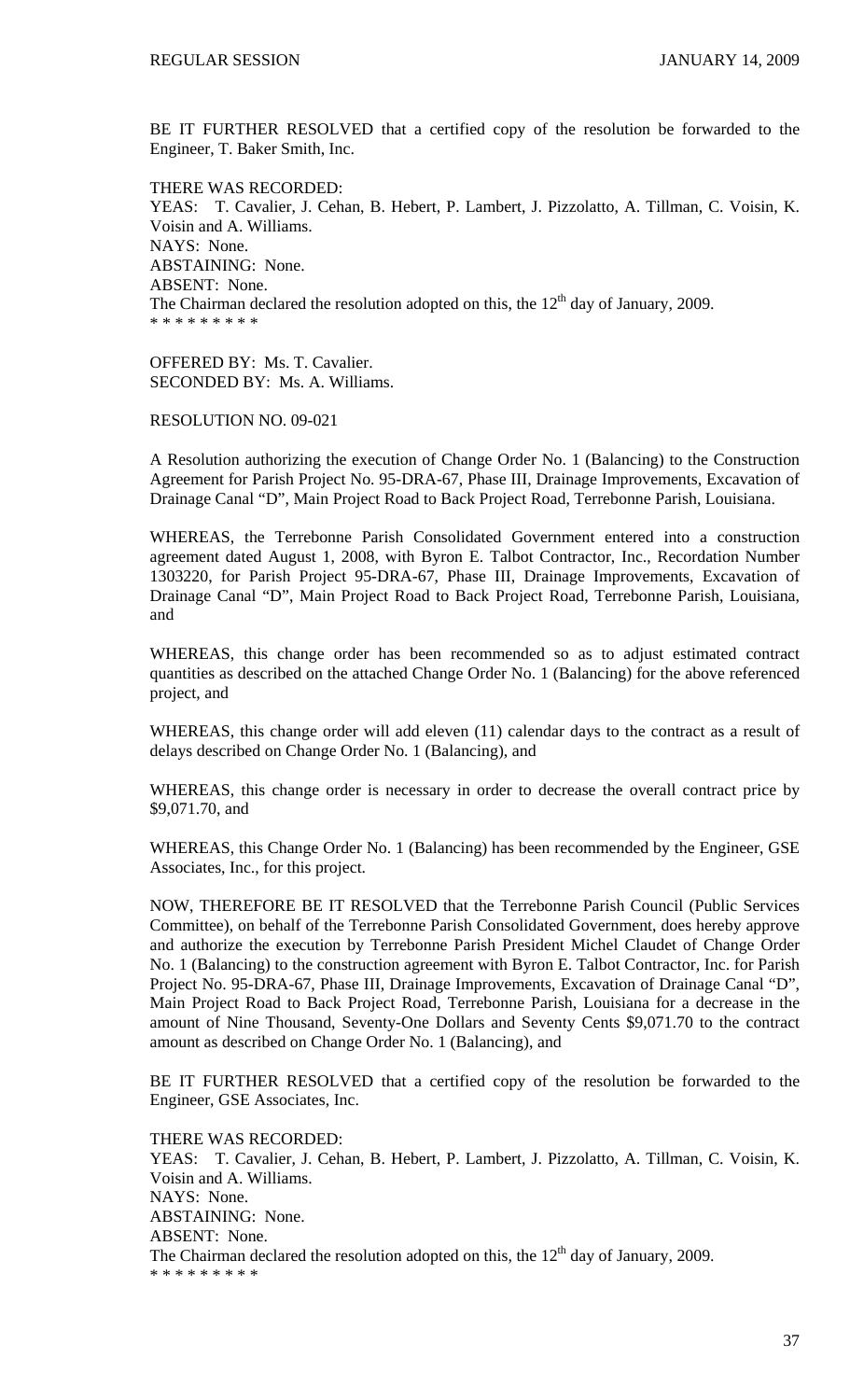OFFERED BY: Ms. A. Williams. SECONDED BY: Mr. A. Tillman.

### RESOLUTION NO. 09-022

A resolution providing approval of Amendment No. 3 to the Engineering Agreement for Parish Project No. 06-DRA-38, Sylvia Street Detention Basin, Terrebonne Parish, Louisiana.

 WHEREAS, the Terrebonne Parish Consolidated Government entered into an engineering agreement dated January 25, 2007 with Duplantis Design Group, PC, to perform engineering services for Project No. 06-DRA-38; filed under folio No. 1257610, Sylvia Street Detention Basin, and

 WHEREAS, the engineering agreement between OWNER and ENGINEER has provisions for certain limitations for Basic and for Additional Services, and

WHEREAS, the original contract did not include As-Built and Boundary Survey, and

 WHEREAS, the current limitations need to be increased in the total amount of \$4,400.00 for these Services, and

 WHEREAS, the firm of Duplantis Design Group, PC, has been asked to continue to perform these activities, and

 NOW, THEREFORE BE IT RESOLVED that the Terrebonne Parish Council (Public Services Committee), on behalf of the Terrebonne Parish Consolidated Government, does hereby approve and authorize the execution by Terrebonne Parish President Michel Claudet of Amendment No. 3 to the engineering agreement with Duplantis Design Group, PC, to perform engineering services for Project No. 06-DRA-38, Sylvia Street Detention Basin, which results in a total increase of Four Thousand Four Hundred Dollars and No cents (\$4,400.00) to the original contract amount.

 BE IT FURTHER RESOLVED that a certified copy of the resolution be forwarded to the Engineer, Duplantis Design Group, PC.

THERE WAS RECORDED:

YEAS: T. Cavalier, J. Cehan, B. Hebert, P. Lambert, J. Pizzolatto, A. Tillman, C. Voisin, K. Voisin and A. Williams. NAYS: None. ABSTAINING: None. ABSENT: None. The Chairman declared the resolution adopted on this, the  $12<sup>th</sup>$  day of January, 2009. \* \* \* \* \* \* \* \* \*

 Utilities Director Tom Bourg noted LEPA's decade long effort to acquire firm long-term power supply due to transmission constraints for its members. He continued that last summer, the LEPA Board resolved that the most economically feasible long-term solution is to construct a new generation station in Houma and Morgan City behind the constraints of new gas fired power. Mr. Bourg requested that action be taken on the matter under Item No. 20.

 The Chairman recognized Mr. Cordell Grande, LEPA General Manager, who presented a power point presentation on LEPA's Power Supply Plan noting that LEPA is a joint agency created by the State of Louisiana in order for municipalities with electric distributions to acquire economies and efficiencies that they could not obtain if acting alone; that the LEPA Board is governed by one (1) representative from each participating city; that LEPA has been in existence for 30-years; that new generation is the answer to reducing and stabilizing costs; that new generation will fill the need for additional capacity to meet our Load Requirements and avoid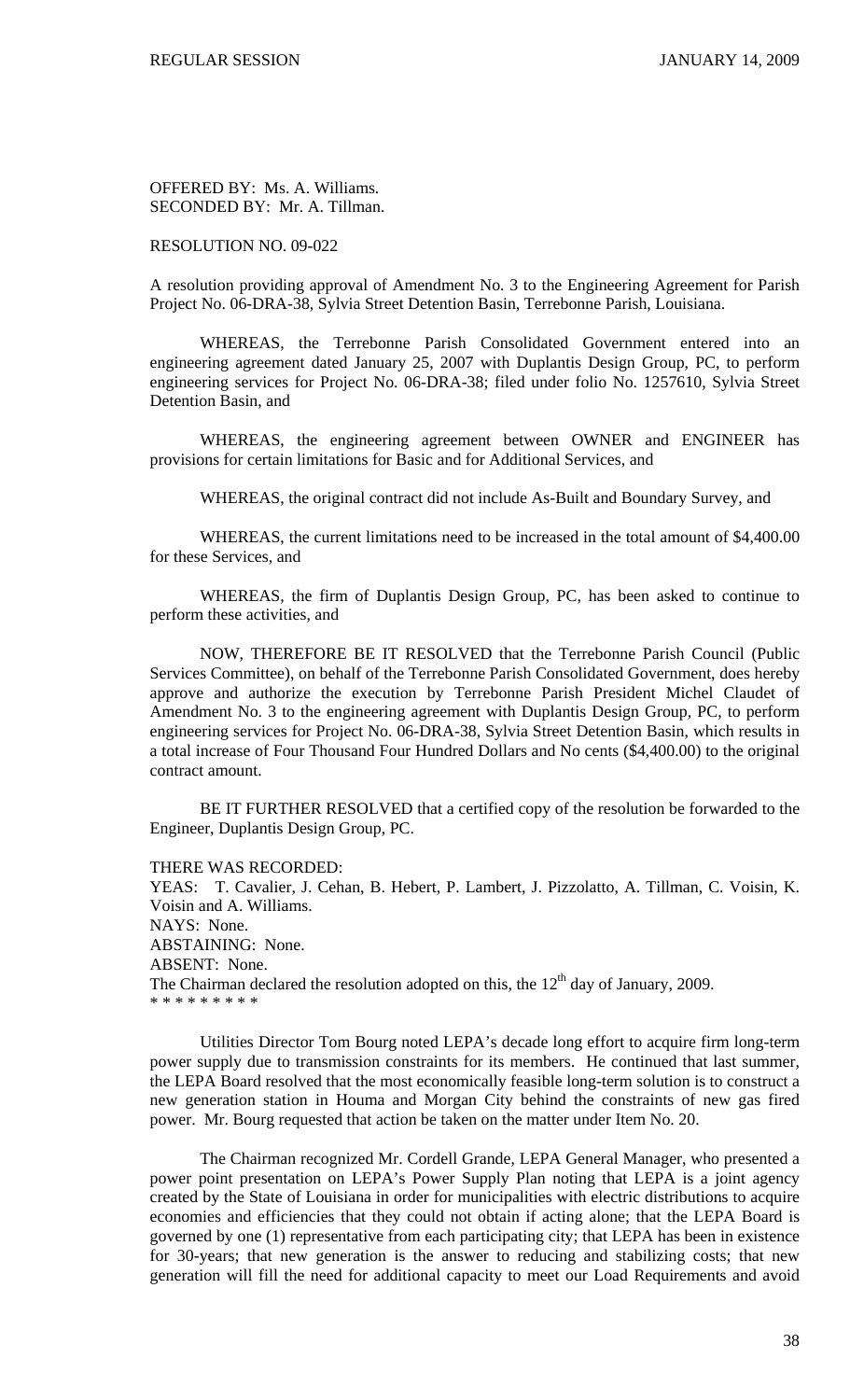penalties and/or shed load; that once a consensus is reached it will take three to four years to engineer, finance, and construct new generation; that inaction will bring uncertainty; and that LEPA is moving forward with cities that are firmly committed.

Also present was Mr. Kevin Bihm, Assistant General Manager of LEPA. (NO ACTION TAKEN)

OFFERED BY: Mr. J. Cehan. SECONDED BY: Ms. A. Williams.

## RESOLUTION NO. 09-023

A resolution authorizing the Parish President to engage power supply consulting services and to negotiate and enter into an intergovernmental agreement with the City of Morgan City, Louisiana relative to cost sharing of related expenses.

WHEREAS, The Louisiana Energy and Power Authority (LEPA) is a municipal electric utility joint action agency formed as a political subdivision of the state by legislative act in 1979, and

WHEREAS, LEPA is empowered to provide facilities for the generation and transmission of electric power for the benefit of participating municipalities including such activities as joint planning, financing, development, ownership, or operation of facilities, and

WHEREAS, after having exhausted all attempts to secure a contract for long-term firm deliverable power over the Entergy transmission system, LEPA has proposed the construction of new generating resources in the member cities of Houma and Morgan City as the most feasible and economical solution to supplying members' future power supply requirements and has offered project participation to member cities, and

WHEREAS, in light of the substantial investment proposed, it is prudent to engage the services of a professional power supply consultant to analyze the proposal and determine what level of participation would be of best benefit , and

WHEREAS, it is anticipated that the required analysis would be very similar for the Cities of Houma and the Morgan City in that both face similar transmission constraints, both are participants in the Rodemacher No. 2 power project, and both have native generating facilities of the same vintage, and

WHEREAS, the City of Morgan City has proposed a consolidated effort to evaluate this proposal as it pertains to Houma and Morgan City, and

WHEREAS, proposals for consulting services are presently under consideration.

NOW THEREFORE BE IT RESOLVED by the Terrebonne Parish Council (Public Services Committee), on behalf of the Terrebonne Parish Consolidated Government, that Parish President Michel Claudet be, and he is hereby, authorized to engage the services of a professional power supply consultant, in consultation with other members of the council appointed Utilities Review Committee, and

BE IT FURTHER RESOLVED, that he be, and is hereby, authorized to negotiate and enter into an intergovernmental agreement with the City of Morgan City, Louisiana providing for a sharing of said costs.

THERE WAS RECORDED: YEAS: T. Cavalier, J. Cehan, B. Hebert, P. Lambert, J. Pizzolatto, A. Tillman and A. Williams. NAYS: K. Voisin. ABSTAINING: C. Voisin. ABSENT: None. The Chairman declared the resolution adopted on this, the  $12<sup>th</sup>$  day of January, 2009. \* \* \* \* \* \* \* \* \*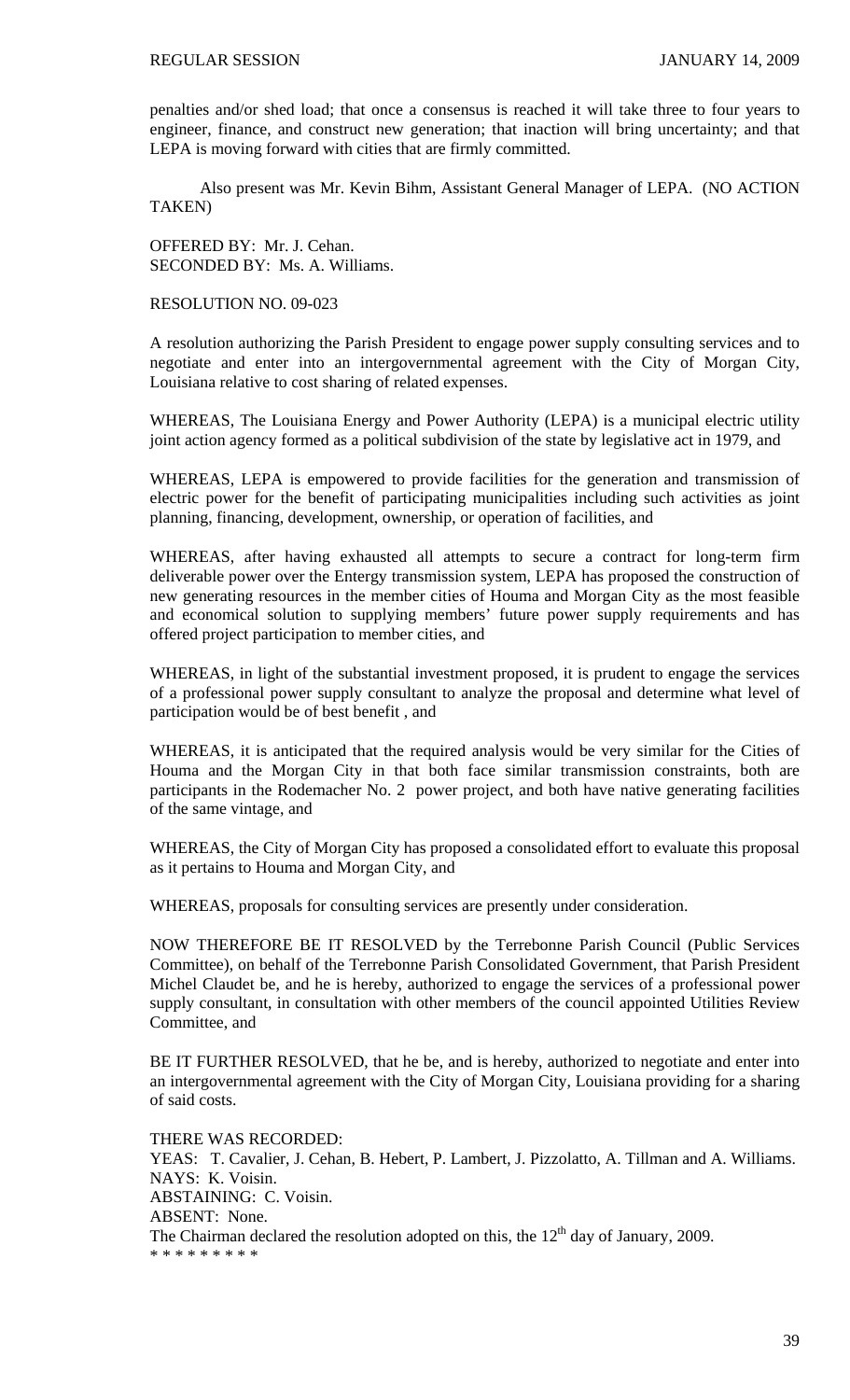In response to questioning, Utilities Director Tom Bourg stated that five (5) qualified firms submitted proposals with respect to providing consultant services; that in the event that none of LEPA's other participating cities participates in the study, Terrebonne's cost would range from between \$50,000.00 to \$75,000.00, but could be as high as \$125,000.00. He noted that Terrebonne Parish has not discussed the cost share with the City of Morgan City or any of the other participating cities.

 Discussion transpired relative to Terrebonne Parish's ownership in the Rotor Maker Plan (CLECO – 30%; City of Lafayette – 50%; and LEPA – 20% of which Houma's shares is 22.6 megawatts of the 104 milliwatts) and Terrebonne's cost share for the aforementioned consulting services with the City of Morgan City.

 Parish President Michel Claudet noted Terrebonne's inability to obtain cheaper electric power last summer and added that the aforementioned agreement would allow LEPA to import long term contracts due to the constraints being lifted.

OFFERED BY: Ms. A. Williams. SECONDED BY: Mr. B. Hebert.

# RESOLUTION NO. 09-024

A resolution ratifying the Parish President's appointment of RW Beck, Inc to provide professional services relative to Houma Generating Station Renewable Energy Potential.

 WHEREAS, Terrebonne Parish Consolidated Government, Department of Utilities, is in need of professional services relative to Houma Generating Station Renewable Energy Potential, and

WHEREAS, RW Beck, Inc has proposed to provide such services, and

 WHEREAS, it has been determined that the proposal of RW Beck, Inc is suitable to fulfill the Department's need, and

 NOW THEREFORE BE IT RESOLVED, by the Terrebonne Parish Council (Public Services Committee), on behalf of the Terrebonne Parish Consolidated Government, that the Parish President's appointment of RW Beck, Inc to provide professional services relative to Houma Generating Station Renewable Energy Potential be, and is hereby, ratified, and

BE IT FURTHER RESOLVED, that the Parish President and all other appropriate parties be, and they are hereby authorized to execute any and all contract documents associated therewith.

THERE WAS RECORDED:

YEAS: T. Cavalier, J. Cehan, B. Hebert, P. Lambert, J. Pizzolatto, A. Tillman, C. Voisin, K. Voisin and A. Williams. NAYS: None. ABSTAINING: None. ABSENT: None. The Chairman declared the resolution adopted on this, the  $12<sup>th</sup>$  day of January, 2009. \* \* \* \* \* \* \* \* \*

Public Works Director Greg Bush noted that Administration intends to utilize in-house staff to clean the main drainage artery between Guidry Street and Hotard Street in Bourg and added that, should Administration be unable to clean the drainage artery, a contractor would be hired.

Committee Member P. Lambert noted the "delicacy" in cleaning the artery and requested that Administration investigate whether or not the pump station mechanism is working properly. He suggested that a "guillotine" be considered for the location at a future date. (NO ACTION TAKEN)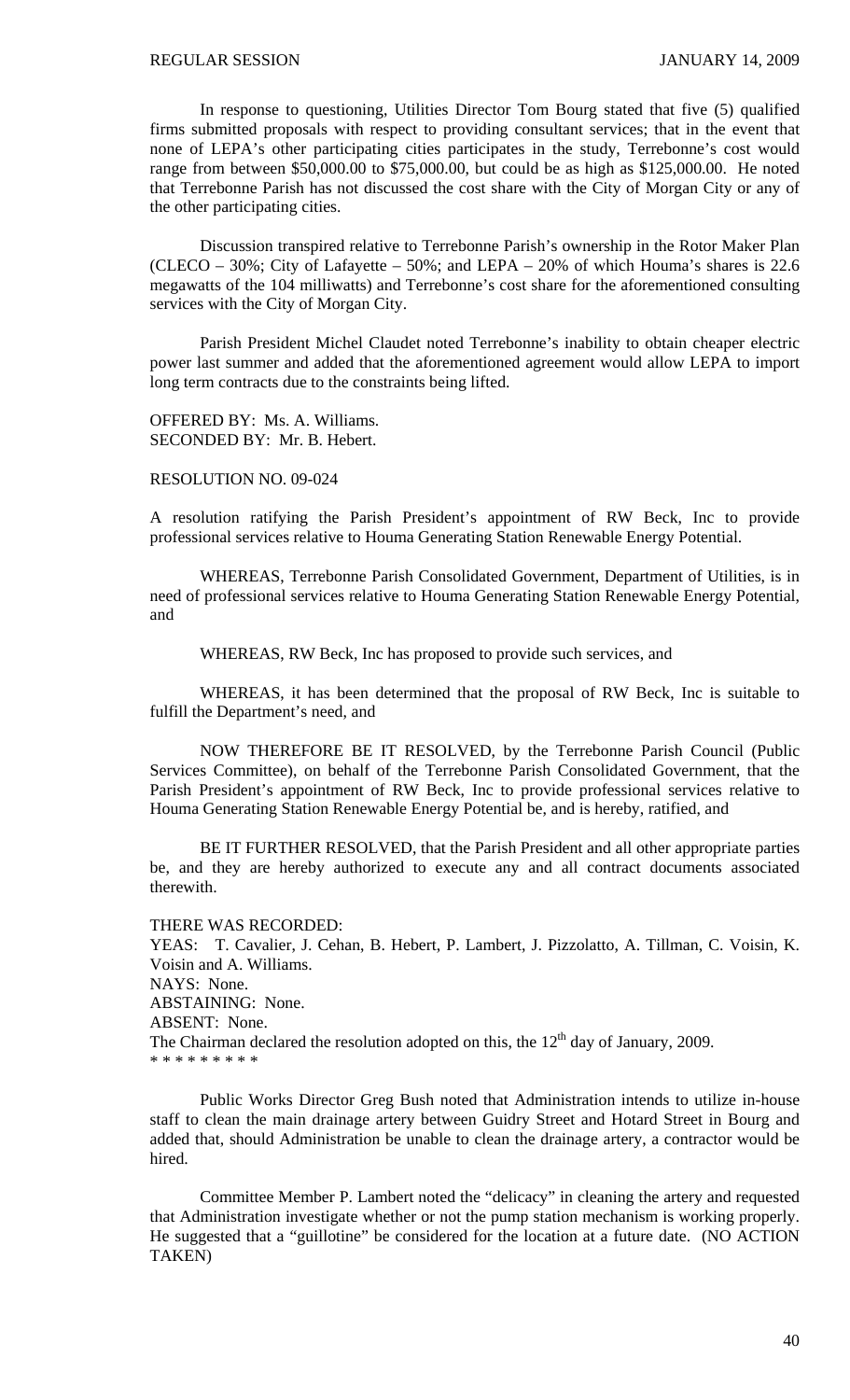Public Works Director Greg Bush stated that the contactor has begun work cleaning Parish roadway ditches; that numerous complaints have been received with respect quality of the contract work; that Administration sent a letter to the monitoring contractor reiterating the terms of the contract; and that no response has been received. He added that there have been no complaints with respect to the storm drainage cleaner.

 Committee Member P. Lambert stated that the biggest complaint that he has received is that the roadway ditches are being dug two to three inches below culverts without "shooting a grade" of the area.

 In response to questioning, Parish President Michel Claudet noted that a Council Member strongly suggested that all of the terms of the contract for roadway ditch cleaning services be carried through and that the contract be completed. (NO ACTION TAKEN)

 The Chairman recognized Mr. Herdis Neil, Montegut resident, who stated that under the current configuration for the 4-1 and Point Farm Road Crossover Levees, there would be a gap in the levee system if the project does not begin at the location where the 9 ft. sheet piling stopped in Montegut. He suggested that the project be continued from that point to the crossover levee to Pointe-aux-Chene. Mr. Neil noted his concern with respect to several gaps in the levees protecting lower Terrebonne Parish.

 Committee Member P. Lambert offered clarification that the problems with the levee structure begins at the crossover levee and extends to the Morganza Levee. He noted the \$500,000.00 has been allocated for the 4-1 Levee (Pointe-aux-Chene) and Point Farm Crossover Levee elevation.

 Parish President Michel Claudet announced that Governor Bobby Jindal would be in Terrebonne on Wednesday, January 14, 2009 to sign the H3 Reach at the Waterlife Museum at 2:00 p. m. He noted that Administration is awaiting the permit for the J-2 Reach and that the concern regarding the Intergovernmental Agreement with the Terrebonne Parish Levee and Conservation District with respect to raising the 4-1 Levee has been resolved. Mr. Claudet added that Administration is anticipating CDBG funding to supplement raising the levees to 10 feet. (NO ACTION TAKEN)

 Parish Attorney Courtney Alcock stated that most of the property at the end of Tave Drive is privately owned although a State roadbed is in the vicinity. She continued that the Legal Department is researching title ownership of the roadbed and requested two weeks to further investigate the matter. (NO ACTION TAKEN)

 The Chairman recognized Mr. Mike Buquet of Tina Street, who expressed his concern with respect to Sunrise Gardens Subdivision flooding on several occasions, noted that no action has been taken on the levee since Hurricane Rita, and inquired about any studies being performed to close the gaps in the levee.

 Committee Member C. Voisin stated that he has met with Administration regarding the matter, that a petition has been submitted by resident requesting assistance, and then requested that Administration expeditiously address the concerns of the residents.

 Mr. Buquet requested that the Parish Government or its engineers engage in discussion with the residents of the area with respect to solving the drainage concerns.

 Mr. C. Voisin moved, seconded by Mr. J. Cehan, "THAT, the Public Services Committee request Administration to take immediate action with respecting engineering, rebuilding, raising of the levee in and around Sunrise Subdivision to assist with drainage issues, and any additional work which may be necessary on the pump station."

 The Chairman called for the vote on the motion offered by Mr. C. Voisin. UPON ROLL CALL THERE WAS RECORDED: YEAS: T. Cavalier, J. Cehan, B. Hebert, P. Lambert, J. Pizzolatto, A. Tillman, C. Voisin, K. Voisin, and A. Williams. NAYS: None.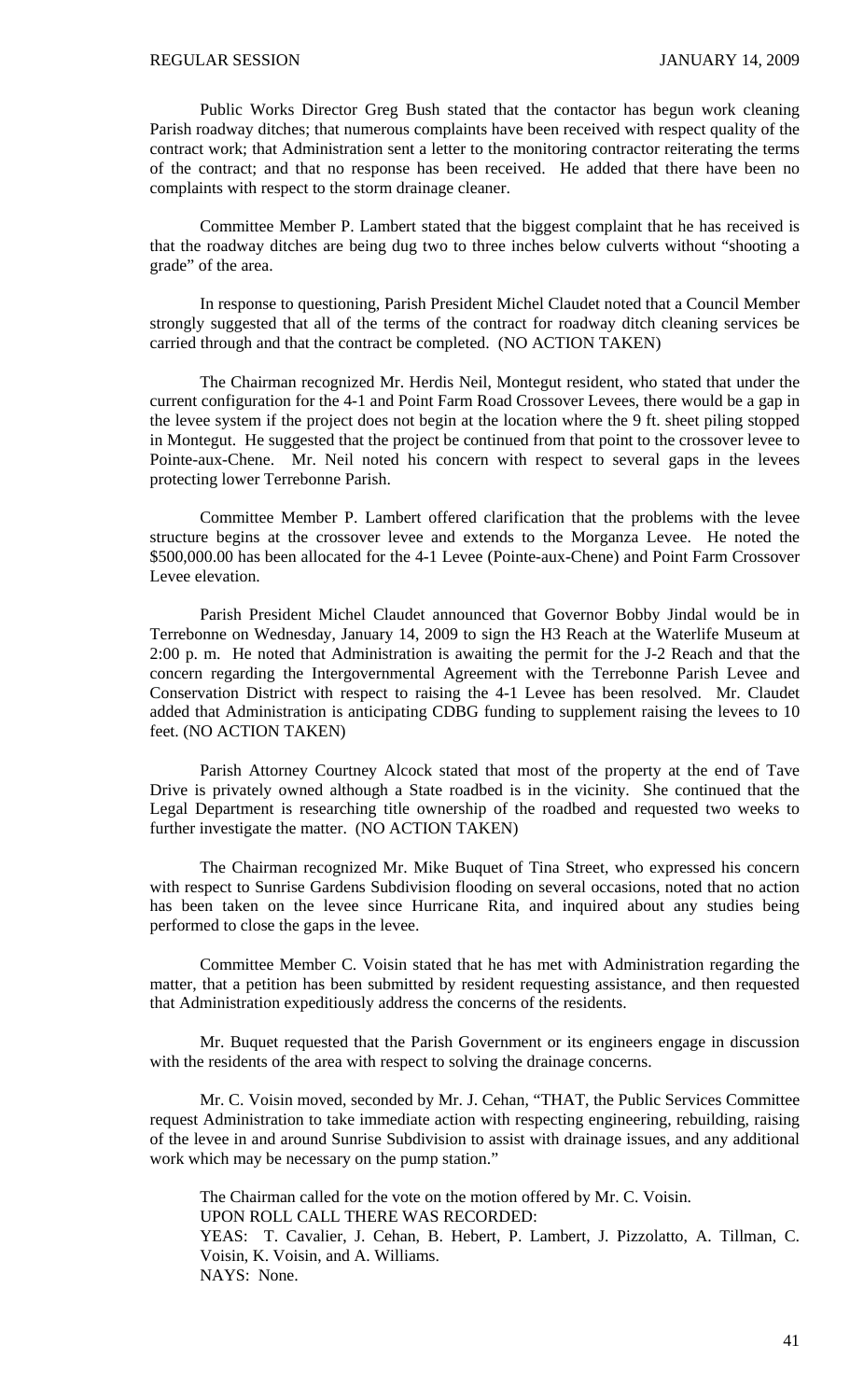ABSENT: None.

The Chairman declared the motion adopted.

 The Chairman recognized Mr. Chris Poiencot of Henry Clay Drive, who thanked Councilman Clayton Voisin for walking the levee and listening to the concerns of the residents. Mr. Poiencot noted that there are several breaches in the levee system that tree roots must be removed from the system, and that levee system needs to be elevated. He then requested that an elevation be "shot" from the front of Henry Clay and Tina Streets, that the grade be consistent as the front of the street, that the pumps be upgraded if warranted, and that the valve at the end of Tina Street be replaced.

 Committee Member C. Voisin requested that Administration investigate the removal of the valve at the end of Tina Street and replace the valve.

Mr. C. Voisin moved, seconded by Mr., "THAT, the Public Services Committee accept the petition from the residents of Sunrise Gardens Subdivision regarding drainage problems in their neighborhood."

 The Chairman called for the vote on the motion offered by Mr. C. Voisin. UPON ROLL CALL THERE WAS RECORDED: YEAS: T. Cavalier, J. Cehan, B. Hebert, P. Lambert, J. Pizzolatto, A. Tillman, C. Voisin, K. Voisin, and A. Williams. NAYS: None. ABSENT: None. The Chairman declared the motion adopted.

 Mr. A. Tillman moved, seconded by Mr. B. Hebert, "THAT, the Public Services Committee concur with the recommendation of Administration and introduce an ordinance to establish a 'No Parking Zone' along the eastern side of Pitre Street from East Park Avenue to its terminus and call a public hearing on said matter on January 28, 2009 at 6:30 p.m." (\*\*MOTION AMENDED AFTER BRIEF COMMENTS)

 Council Clerk Paul Labat suggested that acceptance of the petition from the residents be included in the motion.

 Mr. A. Tillman offered an *amendment*, seconded by Mr. B. Hebert, "THAT, the Public Services Committee concur with the recommendation of Administration, introduce an ordinance to establish a 'No Parking Zone' along the eastern side of Pitre Street from East Park Avenue to its terminus, accept the petition from the residents of Pitre Street, and call a public hearing on said matter on January 28, 2009 at 6:30 p.m."

 The Chairman called for the vote on the *amended* motion offered by Mr. A. Tillman. UPON ROLL CALL THERE WAS RECORDED: YEAS: T. Cavalier, J. Cehan, B. Hebert, P. Lambert, J. Pizzolatto, A. Tillman, C. Voisin, K. Voisin, and A. Williams. NAYS: None.

ABSENT: None.

The Chairman declared the *amended* motion adopted.

 Public Works Director Greg Bush stated that the pavement issues on Westgate Boulevard in Westgate Subdivision, Addendum No. 6, Phase 2 have been resolved and that the matter has been submitted to the Planning and Zoning Department for processing and approval of the Council. (NO ACTION TAKEN)

 Mr. J. Cehan moved, seconded by Mr. K. Voisin, "THAT, there being no further business to come before the Public Services Committee, the meeting be adjourned."

 The Chairman called for the vote on the motion offered by Mr. J. Cehan. UPON ROLL CALL THERE WAS RECORDED:

YEAS: T. Cavalier, J. Cehan, B. Hebert, P. Lambert, J. Pizzolatto, A. Tillman, C. Voisin, K. Voisin, and A. Williams.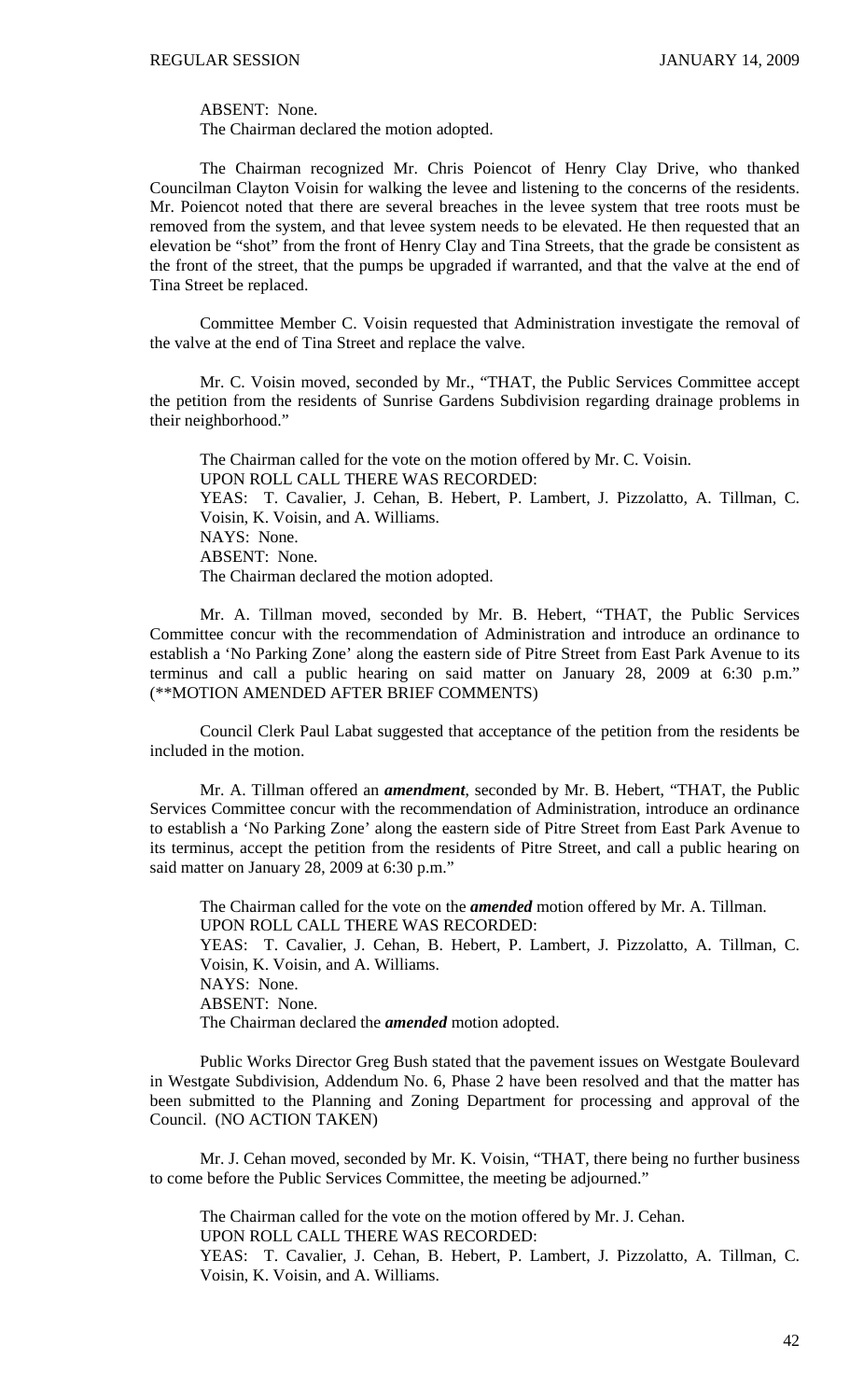NAYS: None.

ABSENT: None.

The Chairman declared the motion adopted and the meeting was adjourned at 7:56 p.m.

Johnny Pizzolatto, Chairman

Suzette Thomas, Minute Clerk

Mr. J. Pizzolatto moved, Mr. J. Cehan, "THAT, the Council accept and ratify the minutes of the Public Services Committee meeting held on 1/12/09."

 The Chairwoman called for a vote on the motion offered by Mr. J. Pizzolatto. UPON ROLL CALL THERE WAS RECORDED: YEAS: A. Williams, B. Hebert, T. Cavalier, J. Pizzolatto, K. Voisin, C. Voisin, J. Cehan, and P. Lambert NAYS: None ABSENT: A. Tillman The Chairwoman declared the motion adopted.

 The Chairwoman called for a report on the Community Development & Planning Committee meeting held on 1/12/09, whereupon the Committee Chairman, noting that ratification of the minutes calls public hearings on 1/28/09 and 2/11/08 and condemnation hearings on 2/9/09, rendered the following:

# **COMMUNITY DEVELOPMENT & PLANNING COMMITTEE**

## **JANUARY 12, 2009**

 The Chairman, Joey Cehan, called the Community Development & Planning Committee meeting to order at 8:02 p.m. in the Terrebonne Parish Council Meeting Room with the Invocation led by A. Williams and the Pledge of Allegiance led by P. Lambert. Upon roll call, Committee Members recorded as present were: T. Cavalier, J. Cehan, B. Hebert, P. Lambert, J. Pizzolatto, A. Tillman, C. Voisin, K. Voisin, and A. Williams. A quorum was declared present.

OFFERED BY: Mr. C. Voisin. SECONDED BY: Mr. K. Voisin and Mr. P. Lambert.

RESOLUTION NO. 09-025

A RESOLUTION GIVING NOTICE OF INTENT TO ADOPT AN ORDINANCE TO AUTHORIZE THE ACQUISITION OF STRUCTURES AND LANDS UNDER THE TERMS AND CONDITIONS OF THE TERREBONNE PARISH HURRICANE RITA HAZARD MITIGATION GRANT PROGRAM (HMGP), PROJECT NO. #1603-109-0001, PROJECT #0011; TO AUTHORIZE THE PARISH PRESIDENT TO EXECUTE ANY AND ALL DOCUMENTS NECESSARY TO EFFECT ACQUISITION; AND CALLING A PUBLIC HEARING ON SAID MATTER FOR WEDNESDAY, JANUARY 28, 2009 AT 6:30 P. M.

WHEREAS, the Terrebonne Parish Consolidated Government, in the implementation of its Hurricane Rita Hazard Mitigation Grant Program, Project No. #1603-109-0001, #0011, has executed all necessary documents with the following property owner to acquire all structures and lands located at the address and for the amount stipulated below:

Owner(s): Mr. Michael Champagne

Address: 1414 Dr. Beatrous Road, Theriot, LA 70397

Appraised Value: \$248,000.00

Total Project Costs: \$203,890.00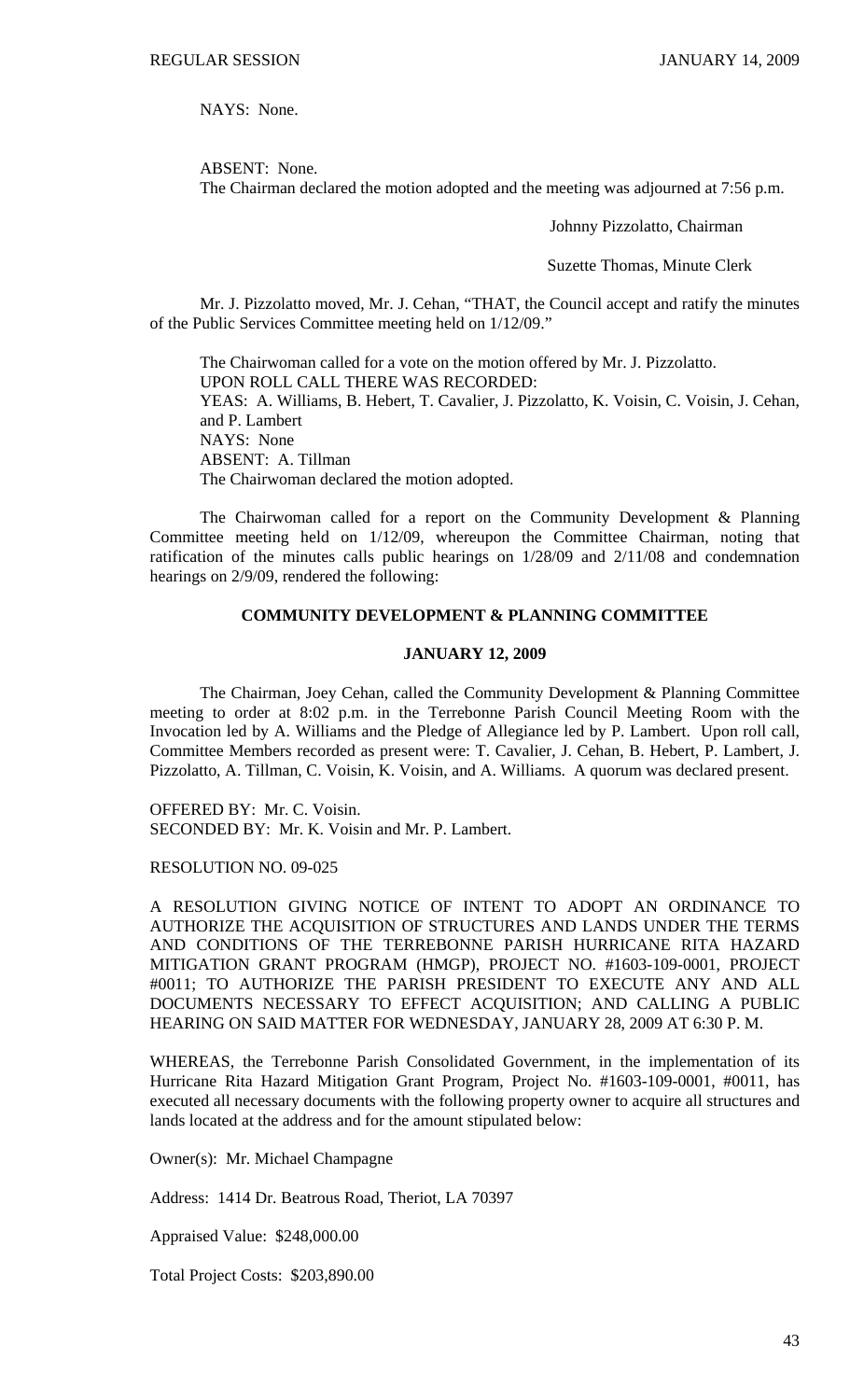Offer Amount: \$178,810.10

Legal Description: Lot 7, Block 2

WHEREAS, the above listed property owner has agreed to the offer to purchase for the amounts stipulated.

NOW, THEREFORE, BE IT RESOLVED by the Terrebonne Parish Council (Community Development and Planning Committee), on behalf of the Terrebonne Parish Consolidated Government, that notice is hereby given to adopt an ordinance to authorize the acquisition of structures and lands under the terms and conditions of the Terrebonne Parish Hurricane Rita Hazard Mitigation Grant Program (HMGP), Project No. #1603-109-0001, Project #0011; to authorize the Parish President to execute any and all documents necessary to effect acquisition; and calling a public hearing on said matter for Wednesday, January 14, 2009, at 6:30 p. m.

THERE WAS RECORDED:

YEAS: T. Cavalier, J. Cehan, B. Hebert, P. Lambert, J. Pizzolatto, A. Tillman, C. Voisin, K. Voisin and A. Williams. NAYS: None. ABSTAINING: None. ABSENT: None. The Chairman declared the resolution adopted on this, the  $12<sup>th</sup>$  day of January, 2009. \* \* \* \* \* \* \* \* \*

OFFERED BY: Mr. P. Lambert. SECONDED BY: Mr. B. Hebert and Ms. A. Williams.

## RESOLUTION NO. 09-026

A RESOLUTION GIVING NOTICE OF INTENT TO ADOPT AN ORDINANCE TO AUTHORIZE THE ACQUISITION OF STRUCTURES AND LANDS UNDER THE TERMS AND CONDITIONS OF THE TERREBONNE PARISH HURRICANE RITA HAZARD MITIGATION GRANT PROGRAM (HMGP), PROJECT NO. #1603-109-0001, PROJECT #0027; TO AUTHORIZE THE PARISH PRESIDENT TO EXECUTE ANY AND ALL DOCUMENTS NECESSARY TO EFFECT ACQUISITION; AND CALLING A PUBLIC HEARING ON SAID MATTER FOR WEDNESDAY, JANUARY 28, 2009 AT 6:30 P. M.

WHEREAS, the Terrebonne Parish Consolidated Government, in the implementation of its Hurricane Rita Hazard Mitigation Grant Program, Project No. #1603-109-0001, #0027, has executed all necessary documents with the following property owner to acquire all structures and lands located at the address and for the amount stipulated below:

Owner(s): Ms. Tina Murrell

Address: 210 Rhonda Street, Chauvin Louisiana, 70344

Appraised Value: \$111,900.00

Total Project Costs: \$131,058.00

Offer Amount: \$112,250.00

Legal Description:  $\frac{3}{4}$  of Lot 7&  $\frac{1}{2}$  of Lot 6, Block 3, Village Heights Subdivision.

WHEREAS, the above listed property owner has agreed to the offer to purchase for the amounts stipulated.

NOW, THEREFORE, BE IT RESOLVED by the Terrebonne Parish Council (Community Development and Planning Committee), on behalf of the Terrebonne Parish Consolidated Government, that notice is hereby given to adopt an ordinance to authorize the acquisition of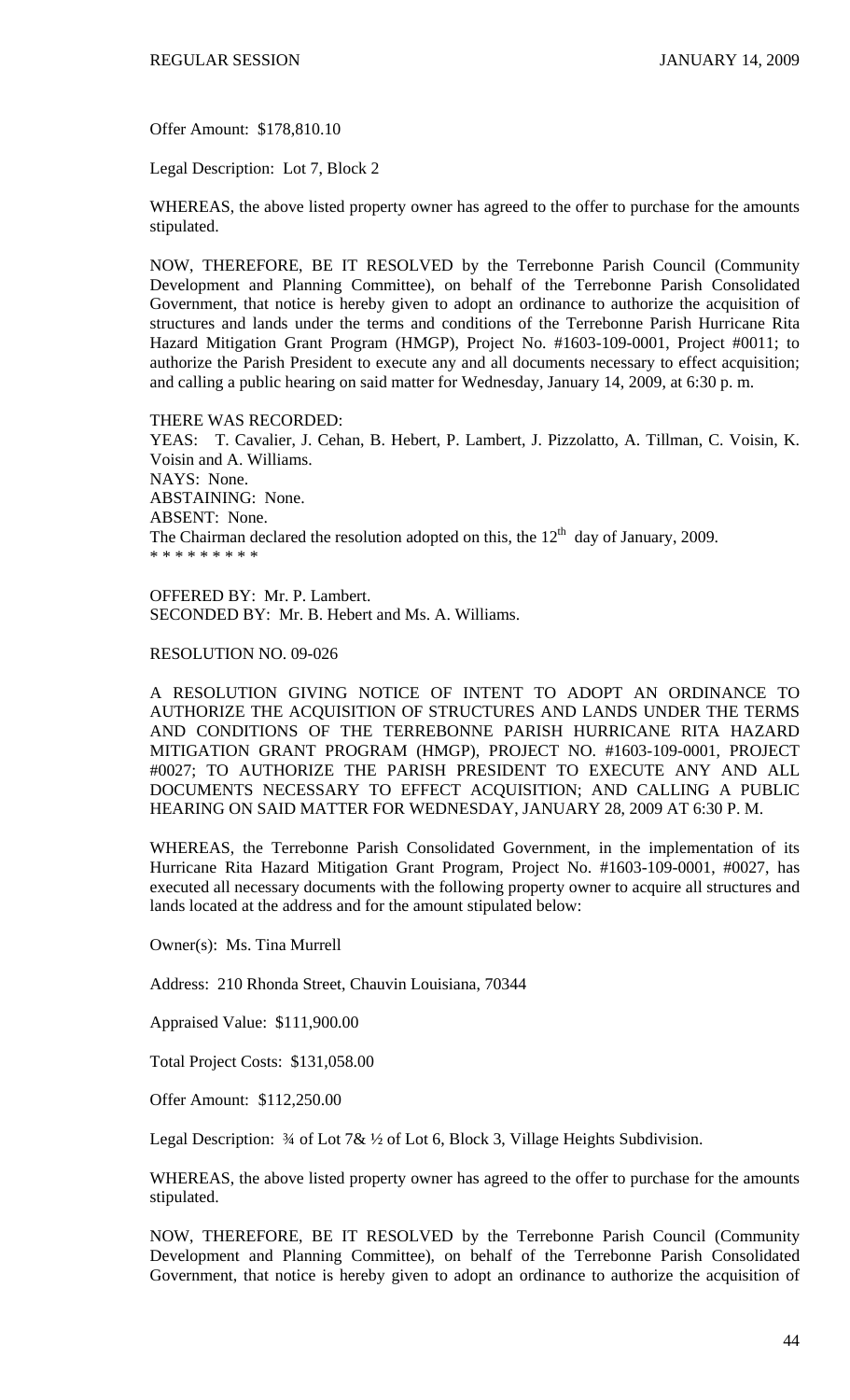structures and lands under the terms and conditions of the Terrebonne Parish Hurricane Rita Hazard Mitigation Grant Program (HMGP), Project No. #1603-109-0001, Project #0027; to authorize the Parish President to execute any and all documents necessary to effect acquisition; and calling a public hearing on said matter for Wednesday, January 14, 2009, at 6:30 p. m.

THERE WAS RECORDED: YEAS: T. Cavalier, J. Cehan, B. Hebert, P. Lambert, J. Pizzolatto, A. Tillman, C. Voisin, K. Voisin and A. Williams. NAYS: None. ABSTAINING: None. ABSENT: None. The Chairman declared the resolution adopted on this, the  $12<sup>th</sup>$  day of January, 2009. \* \* \* \* \* \* \* \* \*

OFFERED BY: Mr. C. Voisin. SECONDED BY: Mr. K. Voisin and Mr. B. Hebert.

RESOLUTION NO. 09-027

A RESOLUTION GIVING NOTICE OF INTENT TO ADOPT AN ORDINANCE TO AUTHORIZE THE ACQUISITION OF STRUCTURES AND LANDS UNDER THE TERMS AND CONDITIONS OF THE TERREBONNE PARISH HURRICANE RITA HAZARD MITIGATION GRANT PROGRAM (HMGP), PROJECT NO. #1603-109-0001, PROJECT #0019; TO AUTHORIZE THE PARISH PRESIDENT TO EXECUTE ANY AND ALL DOCUMENTS NECESSARY TO EFFECT ACQUISITION; AND CALLING A PUBLIC HEARING ON SAID MATTER FOR WEDNESDAY, JANUARY 28, 2009 AT 6:30 P. M.

WHEREAS, the Terrebonne Parish Consolidated Government, in the implementation of its Hurricane Rita Hazard Mitigation Grant Program, Project No. #1603-109-0001, #0019, has executed all necessary documents with the following property owner to acquire all structures and lands located at the address and for the amount stipulated below:

Owner(s): Mr. Joseph B. Foret, Jr. Mrs. Shantell Foret

Address: 7135 Grand Caillou Road

Appraised Value: \$59,000.00

Total Project Costs: \$76,709.00

Offer Amount: \$59,350.00

Legal Description: On the left descending bank of bayou Grand Caillou, bounded above by Glaise Babin. Bounded below by Wilbert J. Voisin, now Andy Vincent. Having a frontage of 48' x depth 10 arpents. Also sm/17.4 of lot 1 block 2 Glaise Babin s/d and Batture opposite. Less 11' X 252' and Batture opposite on southern boundary sold Wilbert Voisin, CB 260/338. CB 1786/49.

WHEREAS, the above listed property owner has agreed to the offer to purchase for the amounts stipulated.

NOW, THEREFORE, BE IT RESOLVED by the Terrebonne Parish Council (Community Development and Planning Committee), on behalf of the Terrebonne Parish Consolidated Government, that notice is hereby given to adopt an ordinance to authorize the acquisition of structures and lands under the terms and conditions of the Terrebonne Parish Hurricane Rita Hazard Mitigation Grant Program (HMGP), Project No. #1603-109-0001, Project #0019; to authorize the Parish President to execute any and all documents necessary to effect acquisition; and calling a public hearing on said matter for Wednesday, January 14, 2009, at 6:30 p. m.

THERE WAS RECORDED: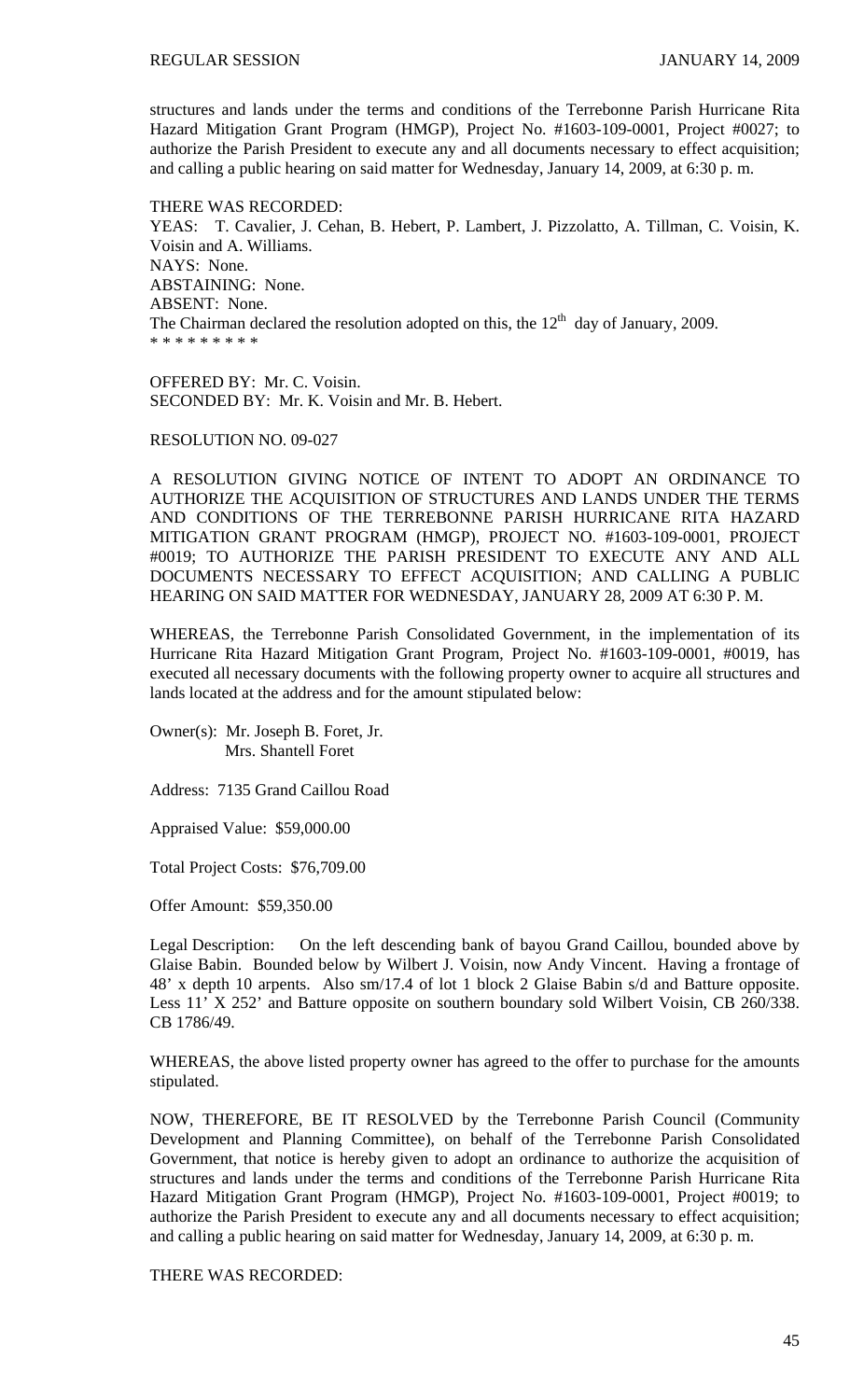YEAS: T. Cavalier, J. Cehan, B. Hebert, P. Lambert, J. Pizzolatto, A. Tillman, C. Voisin, K. Voisin and A. Williams. NAYS: None. ABSTAINING: None. ABSENT: None. The Chairman declared the resolution adopted on this, the  $12<sup>th</sup>$  day of January, 2009. \* \* \* \* \* \* \* \* \*

OFFERED BY: Ms. T. Cavalier. SECONDED BY: Ms. A. Williams.

## RESOLUTION NO. 09-028

A RESOLUTION CALLING A CONDEMNATION HEARING ON ALL STRUCTURES SITUATED AT 124 LAMBERT COURT FOR MONDAY, FEBRUARY 9, 2009, AT 6:00 P.M. AND ADDRESSING OTHER MATTERS RELATIVE THERETO.

WHEREAS, on October 2, 2006, the Department of Planning and Zoning was notified of extensive violations to the Terrebonne Parish Nuisance Abatement Ordinance occurring at 124 Lambert Court; and

WHEREAS, from an inspection of the property conducted by the Department of Planning and Zoning on January 4, 2007, it was found that the structure located at 124 Lambert Court was, in fact, in such condition that it has been formally declared a derelict and abandoned structure, as defined under Section 14-26 of the Terrebonne Parish Code of Ordinances and, therefore, constitutes a nuisance; and

WHEREAS, the owner of record has been issued the required warning via certified mail by the Department of Planning and Zoning, of the violations occurring on the property; and

WHEREAS, subsequent to the required notifications and inspections of the property, the last of which occurring on December 4, 2008, no work to remedy the violations has occurred.

NOW, THEREFORE, BE IT RESOLVED by the Terrebonne Parish Council (Community Development and Planning Committee), on behalf of the Terrebonne Parish Consolidated Government, that a condemnation hearing on all structures located at 124 Lambert Court be called for Monday, February 9, 2009, at 6:00 p. m.; and

BE IT FURTHER RESOLVED that the appropriate notice be sent to the property owner(s) requiring him/her to show just cause at the hearing as to why the structure should not be condemned; and

BE IT FURTHER RESOLVED that the Parish President is hereby authorized to appoint an attorney ad hoc to ensure that the property owner(s) are given proper notice and representation, if needed.

### THERE WAS RECORDED:

YEAS: T. Cavalier, J. Cehan, B. Hebert, P. Lambert, J. Pizzolatto, A. Tillman, C. Voisin, K. Voisin and A. Williams. NAYS: None. ABSTAINING: None. ABSENT: None. The Chairman declared the resolution adopted on this, the  $12<sup>th</sup>$  day of January, 2009. \* \* \* \* \* \* \* \* \*

OFFERED BY: Mr. B. Hebert. SECONDED BY: Ms. A. Williams and Mr. P. Lambert.

#### RESOLUTION NO. 09-029

A RESOLUTION CALLING A CONDEMNATION HEARING ON ALL STRUCTURES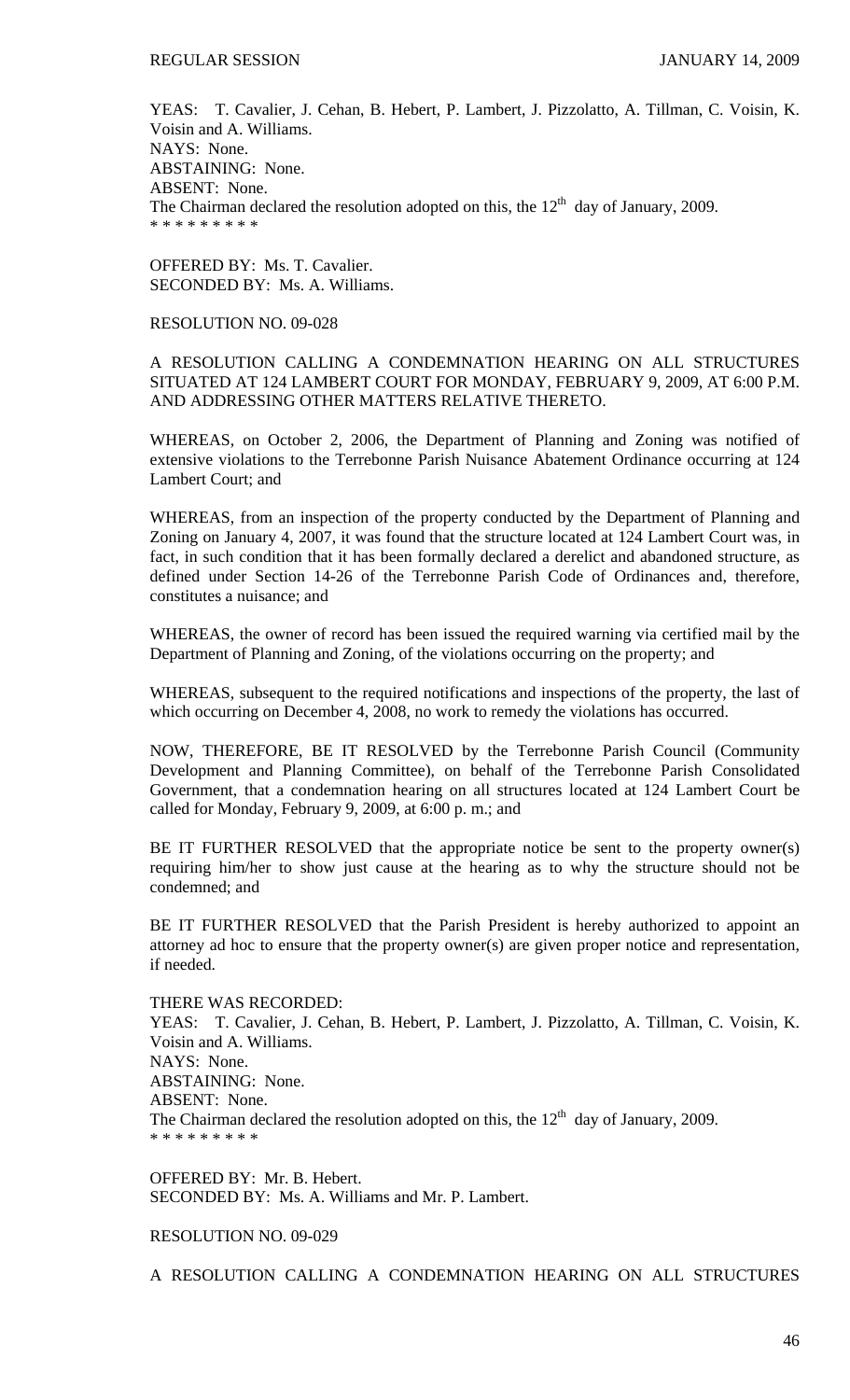SITUATED AT 126 ST. LOUIS STREET FOR MONDAY, FEBRUARY 9, 2009, AT 6:00 P.M. AND ADDRESSING OTHER MATTERS RELATIVE THERETO.

WHEREAS, on July 24, 2006, the Department of Planning and Zoning was notified of extensive violations to the Terrebonne Parish Nuisance Abatement Ordinance occurring at 126 St. Louis Street: and

WHEREAS, from an inspection of the property conducted by the Department of Planning and Zoning on July 28, 2006, it was found that the structure located at 126 St. Louis Street was, in fact, in such condition that it has been formally declared a derelict and abandoned structure, as defined under Section 14-26 of the Terrebonne Parish Code of Ordinances and, therefore, constitutes a nuisance; and

WHEREAS, the owner of record has been issued the required warning via certified mail by the Department of Planning and Zoning, of the violations occurring on the property; and

WHEREAS, subsequent to the required notifications and inspections of the property, the last of which occurring on December 5, 2008, no work to remedy the violations has occurred.

NOW, THEREFORE, BE IT RESOLVED by the Terrebonne Parish Council (Community Development and Planning Committee), on behalf of the Terrebonne Parish Consolidated Government, that a condemnation hearing on all structures located at 126 St. Louis Street be called for Monday, February 9, 2009, at 6:00 p. m.; and

BE IT FURTHER RESOLVED that the appropriate notice be sent to the property owner(s) requiring him/her to show just cause at the hearing as to why the structure should not be condemned; and

BE IT FURTHER RESOLVED that the Parish President is hereby authorized to appoint an attorney ad hoc to ensure that the property owner(s) are given proper notice and representation, if needed.

THERE WAS RECORDED:

YEAS: T. Cavalier, J. Cehan, B. Hebert, P. Lambert, J. Pizzolatto, A. Tillman, C. Voisin, K. Voisin and A. Williams. NAYS: None. ABSTAINING: None. ABSENT: None. The Chairman declared the resolution adopted on this, the  $12<sup>th</sup>$  day of January, 2009. \* \* \* \* \* \* \* \* \*

OFFERED BY: Ms. T. Cavalier. SECONDED BY: Mr. K. Voisin.

RESOLUTION NO. 09-030

A RESOLUTION CALLING A CONDEMNATION HEARING ON ALL STRUCTURES SITUATED AT 129 LAMBERT COURT FOR MONDAY, FEBRUARY 9, 2009, AT 6:00 P.M. AND ADDRESSING OTHER MATTERS RELATIVE THERETO.

WHEREAS, on October 2, 2006, the Department of Planning and Zoning was notified of extensive violations to the Terrebonne Parish Nuisance Abatement Ordinance occurring at 129 Lambert Court; and

WHEREAS, from an inspection of the property conducted by the Department of Planning and Zoning on January 4, 2007, it was found that the structure located at 129 Lambert Court was, in fact, in such condition that it has been formally declared a derelict and abandoned structure, as defined under Section 14-26 of the Terrebonne Parish Code of Ordinances and, therefore, constitutes a nuisance; and

WHEREAS, the owner of record has been issued the required warning via certified mail by the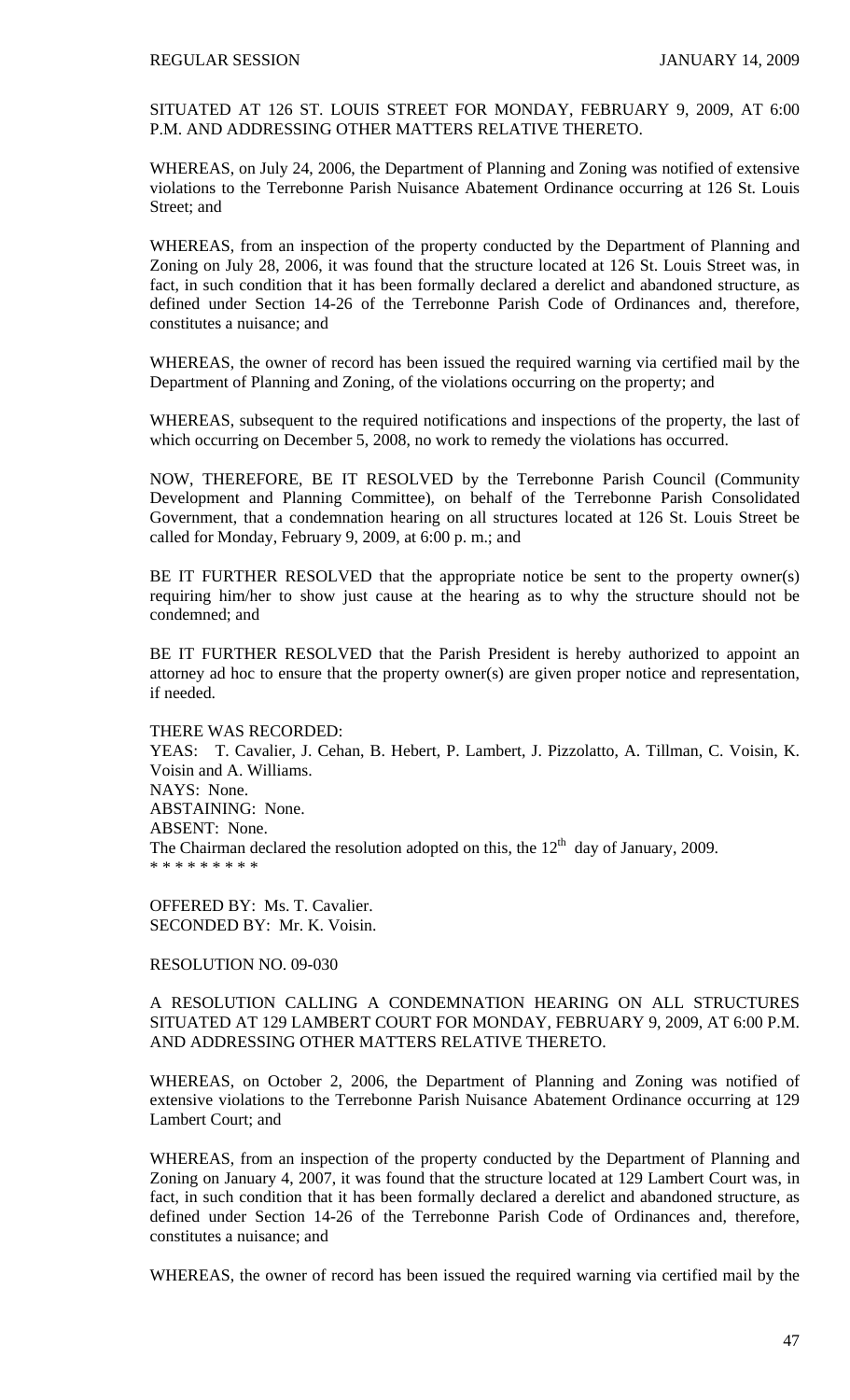Department of Planning and Zoning, of the violations occurring on the property; and

WHEREAS, subsequent to the required notifications and inspections of the property, the last of which occurring on December 4, 2008, no work to remedy the violations has occurred.

NOW, THEREFORE, BE IT RESOLVED by the Terrebonne Parish Council (Community Development and Planning Committee), on behalf of the Terrebonne Parish Consolidated Government, that a condemnation hearing on all structures located at 129 Lambert Court be called for Monday, February 9, 2009, at 6:00 p. m.; and

BE IT FURTHER RESOLVED that the appropriate notice be sent to the property owner(s) requiring him/her to show just cause at the hearing as to why the structure should not be condemned; and

BE IT FURTHER RESOLVED that the Parish President is hereby authorized to appoint an attorney ad hoc to ensure that the property owner(s) are given proper notice and representation, if needed.

### THERE WAS RECORDED:

YEAS: T. Cavalier, J. Cehan, B. Hebert, P. Lambert, J. Pizzolatto, A. Tillman, C. Voisin, K. Voisin and A. Williams. NAYS: None. ABSTAINING: None. ABSENT: None. The Chairman declared the resolution adopted on this, the  $12<sup>th</sup>$  day of January, 2009. \* \* \* \* \* \* \* \* \* OFFERED BY: Ms. T. Cavalier. SECONDED BY: Mr. K. Voisin.

### RESOLUTION NO. 09-031

A RESOLUTION CALLING A CONDEMNATION HEARING ON ALL STRUCTURES SITUATED AT 130 LAMBERT COURT FOR MONDAY, FEBRUARY 9, 2009, AT 6:00 P.M. AND ADDRESSING OTHER MATTERS RELATIVE THERETO.

WHEREAS, on October 2, 2006, the Department of Planning and Zoning was notified of extensive violations to the Terrebonne Parish Nuisance Abatement Ordinance occurring at 130 Lambert Court; and

WHEREAS, from an inspection of the property conducted by the Department of Planning and Zoning on January 4, 2007, it was found that the structure located at 130 Lambert Court was, in fact, in such condition that it has been formally declared a derelict and abandoned structure, as defined under Section 14-26 of the Terrebonne Parish Code of Ordinances and, therefore, constitutes a nuisance; and

WHEREAS, the owner of record has been issued the required warning via certified mail by the Department of Planning and Zoning, of the violations occurring on the property; and

WHEREAS, subsequent to the required notifications and inspections of the property, the last of which occurring on December 4, 2008, no work to remedy the violations has occurred.

NOW, THEREFORE, BE IT RESOLVED by the Terrebonne Parish Council (Community Development and Planning Committee), on behalf of the Terrebonne Parish Consolidated Government, that a condemnation hearing on all structures located at 130 Lambert Court be called for Monday, February 9, 2009, at 6:00 p. m.; and

BE IT FURTHER RESOLVED that the appropriate notice be sent to the property owner(s) requiring him/her to show just cause at the hearing as to why the structure should not be condemned; and

BE IT FURTHER RESOLVED that the Parish President is hereby authorized to appoint an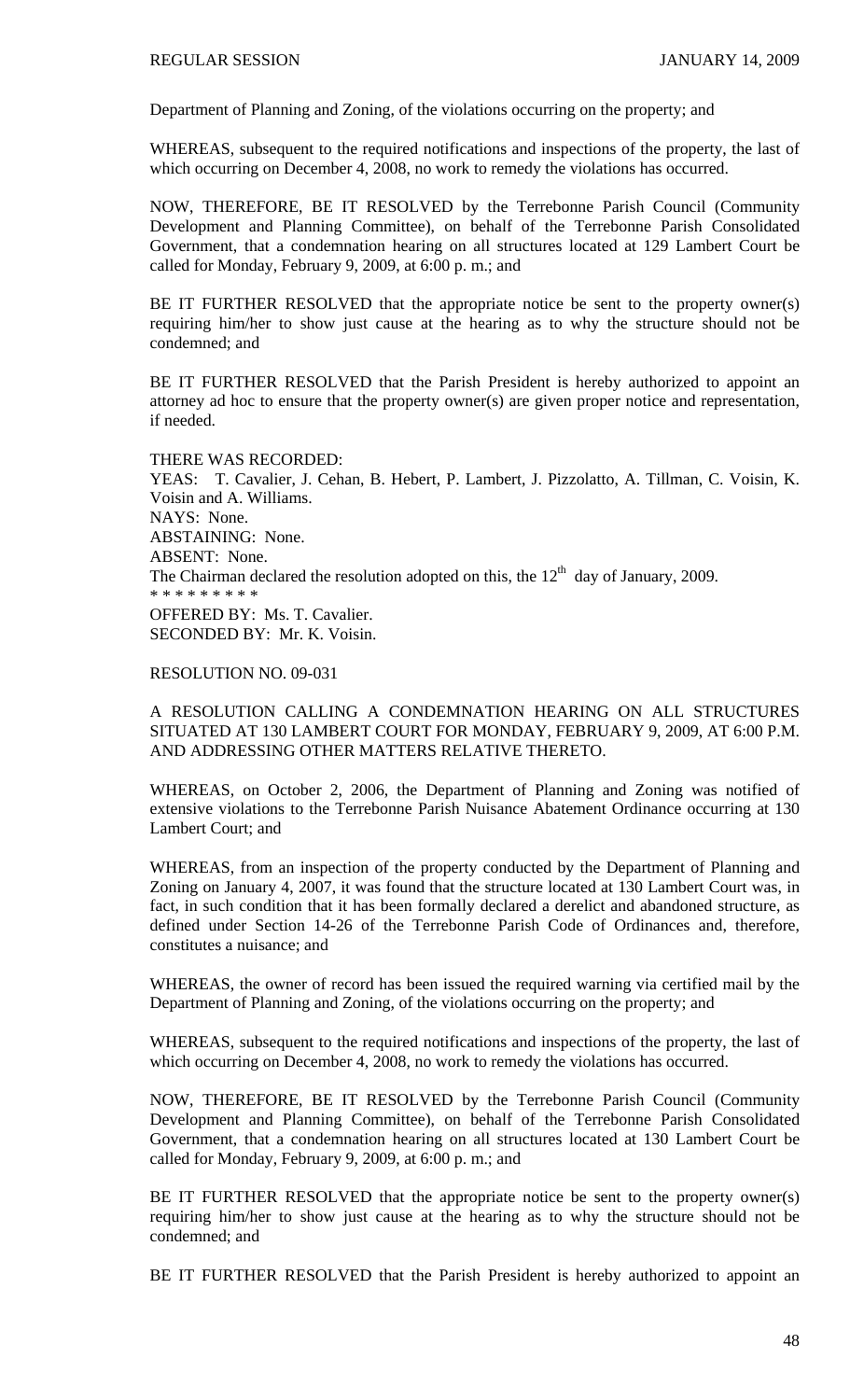attorney ad hoc to ensure that the property owner(s) are given proper notice and representation, if needed.

THERE WAS RECORDED: YEAS: T. Cavalier, J. Cehan, B. Hebert, P. Lambert, J. Pizzolatto, A. Tillman, C. Voisin, K. Voisin and A. Williams. NAYS: None. ABSTAINING: None. ABSENT: None. The Chairman declared the resolution adopted on this, the  $12<sup>th</sup>$  day of January, 2009. \* \* \* \* \* \* \* \* \*

OFFERED BY: Ms. T. Cavalier. SECONDED BY: Ms. A. Williams.

RESOLUTION NO. 09-032

A RESOLUTION CALLING A CONDEMNATION HEARING ON ALL STRUCTURES SITUATED AT 134 LAMBERT COURT FOR MONDAY, FEBRUARY 9, 2009, AT 6:00 P.M. AND ADDRESSING OTHER MATTERS RELATIVE THERETO.

WHEREAS, on October 2, 2006, the Department of Planning and Zoning was notified of extensive violations to the Terrebonne Parish Nuisance Abatement Ordinance occurring at 134 Lambert Court; and

WHEREAS, from an inspection of the property conducted by the Department of Planning and Zoning on January 4, 2007, it was found that the structure located at 134 Lambert Court was, in fact, in such condition that it has been formally declared a derelict and abandoned structure, as defined under Section 14-26 of the Terrebonne Parish Code of Ordinances and, therefore, constitutes a nuisance; and

WHEREAS, the owner of record has been issued the required warning via certified mail by the Department of Planning and Zoning, of the violations occurring on the property; and

WHEREAS, subsequent to the required notifications and inspections of the property, the last of which occurring on December 4, 2008, no work to remedy the violations has occurred.

NOW, THEREFORE, BE IT RESOLVED by the Terrebonne Parish Council (Community Development and Planning Committee), on behalf of the Terrebonne Parish Consolidated Government, that a condemnation hearing on all structures located at 134 Lambert Court be called for Monday, February 9, 2009, at 6:00 p. m.; and

BE IT FURTHER RESOLVED that the appropriate notice be sent to the property owner(s) requiring him/her to show just cause at the hearing as to why the structure should not be condemned; and

BE IT FURTHER RESOLVED that the Parish President is hereby authorized to appoint an attorney ad hoc to ensure that the property owner(s) are given proper notice and representation, if needed.

THERE WAS RECORDED: YEAS: T. Cavalier, J. Cehan, B. Hebert, P. Lambert, J. Pizzolatto, A. Tillman, C. Voisin, K. Voisin and A. Williams. NAYS: None. ABSTAINING: None. ABSENT: None. The Chairman declared the resolution adopted on this, the  $12<sup>th</sup>$  day of January, 2009. \* \* \* \* \* \* \* \* \*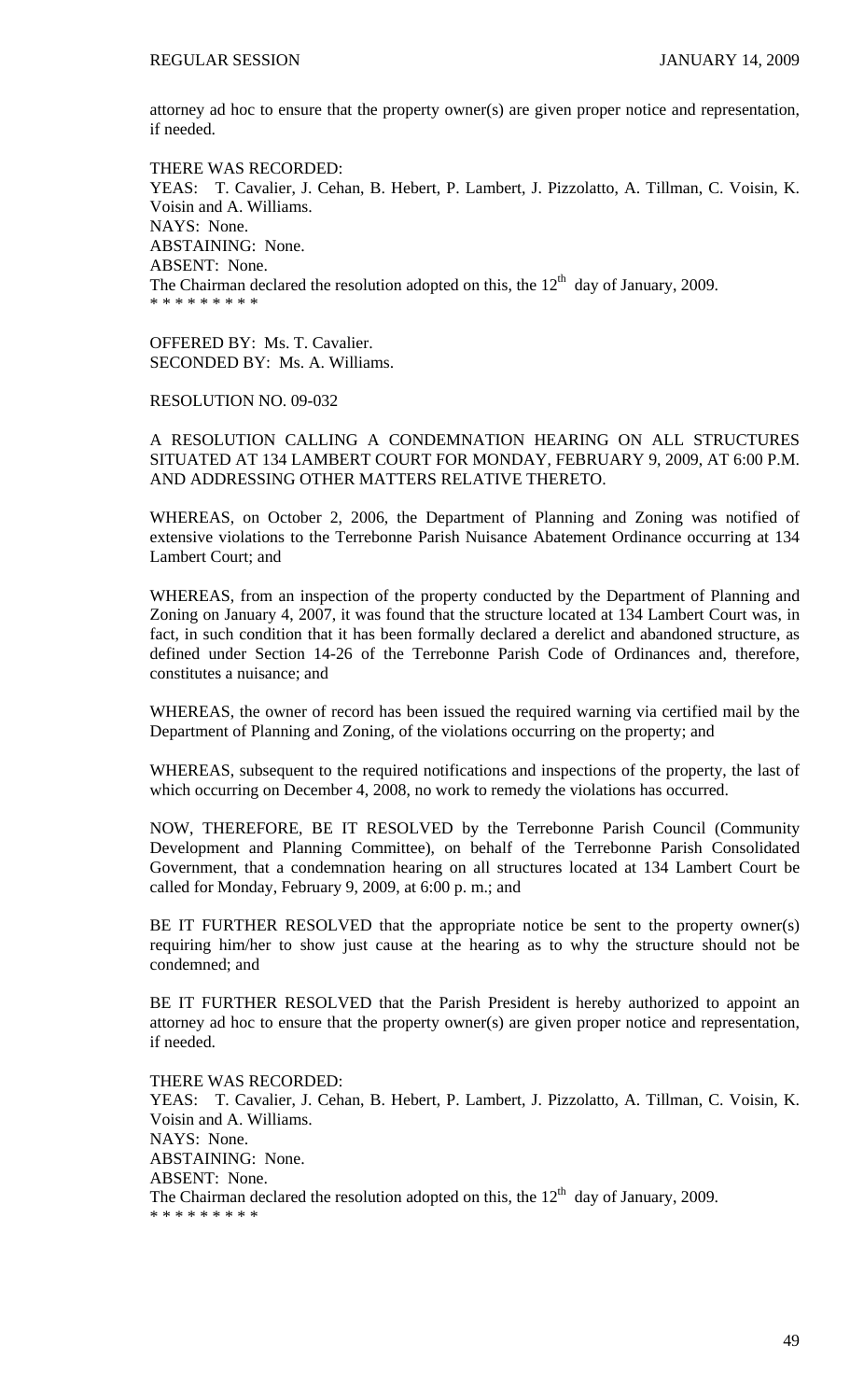OFFERED BY: Ms. T. Cavalier. SECONDED BY: Mr. K. Voisin.

## RESOLUTION NO. 09-033

# A RESOLUTION CALLING A CONDEMNATION HEARING ON ALL STRUCTURES SITUATED AT 142 LAMBERT COURT FOR MONDAY, FEBRUARY 9, 2009, AT 6:00 P.M. AND ADDRESSING OTHER MATTERS RELATIVE THERETO.

WHEREAS, on October 2, 2006, the Department of Planning and Zoning was notified of extensive violations to the Terrebonne Parish Nuisance Abatement Ordinance occurring at 142 Lambert Court; and

WHEREAS, from an inspection of the property conducted by the Department of Planning and Zoning on January 4, 2007, it was found that the structure located at 142 Lambert Court was, in fact, in such condition that it has been formally declared a derelict and abandoned structure, as defined under Section 14-26 of the Terrebonne Parish Code of Ordinances and, therefore, constitutes a nuisance; and

WHEREAS, the owner of record has been issued the required warning via certified mail by the Department of Planning and Zoning, of the violations occurring on the property; and

WHEREAS, subsequent to the required notifications and inspections of the property, the last of which occurring on December 4, 2008, no work to remedy the violations has occurred.

NOW, THEREFORE, BE IT RESOLVED by the Terrebonne Parish Council (Community Development and Planning Committee), on behalf of the Terrebonne Parish Consolidated Government, that a condemnation hearing on all structures located at 142 Lambert Court be called for Monday, February 9, 2009, at 6:00 p. m.; and

BE IT FURTHER RESOLVED that the appropriate notice be sent to the property owner(s) requiring him/her to show just cause at the hearing as to why the structure should not be condemned; and

BE IT FURTHER RESOLVED that the Parish President is hereby authorized to appoint an attorney ad hoc to ensure that the property owner(s) are given proper notice and representation, if needed.

#### THERE WAS RECORDED:

YEAS: T. Cavalier, J. Cehan, B. Hebert, P. Lambert, J. Pizzolatto, A. Tillman, C. Voisin, K. Voisin and A. Williams. NAYS: None. ABSTAINING: None. ABSENT: None. The Chairman declared the resolution adopted on this, the  $12<sup>th</sup>$  day of January, 2009. \* \* \* \* \* \* \* \* \*

OFFERED BY: Ms. T. Cavalier. SECONDED BY: Ms. A. Williams.

#### RESOLUTION NO. 09-034

A RESOLUTION CALLING A CONDEMNATION HEARING ON ALL STRUCTURES SITUATED AT 146 LAMBERT COURT FOR MONDAY, FEBRUARY 9, 2009, AT 6:00 P.M. AND ADDRESSING OTHER MATTERS RELATIVE THERETO.

WHEREAS, on October 2, 2006, the Department of Planning and Zoning was notified of extensive violations to the Terrebonne Parish Nuisance Abatement Ordinance occurring at 146 Lambert Court; and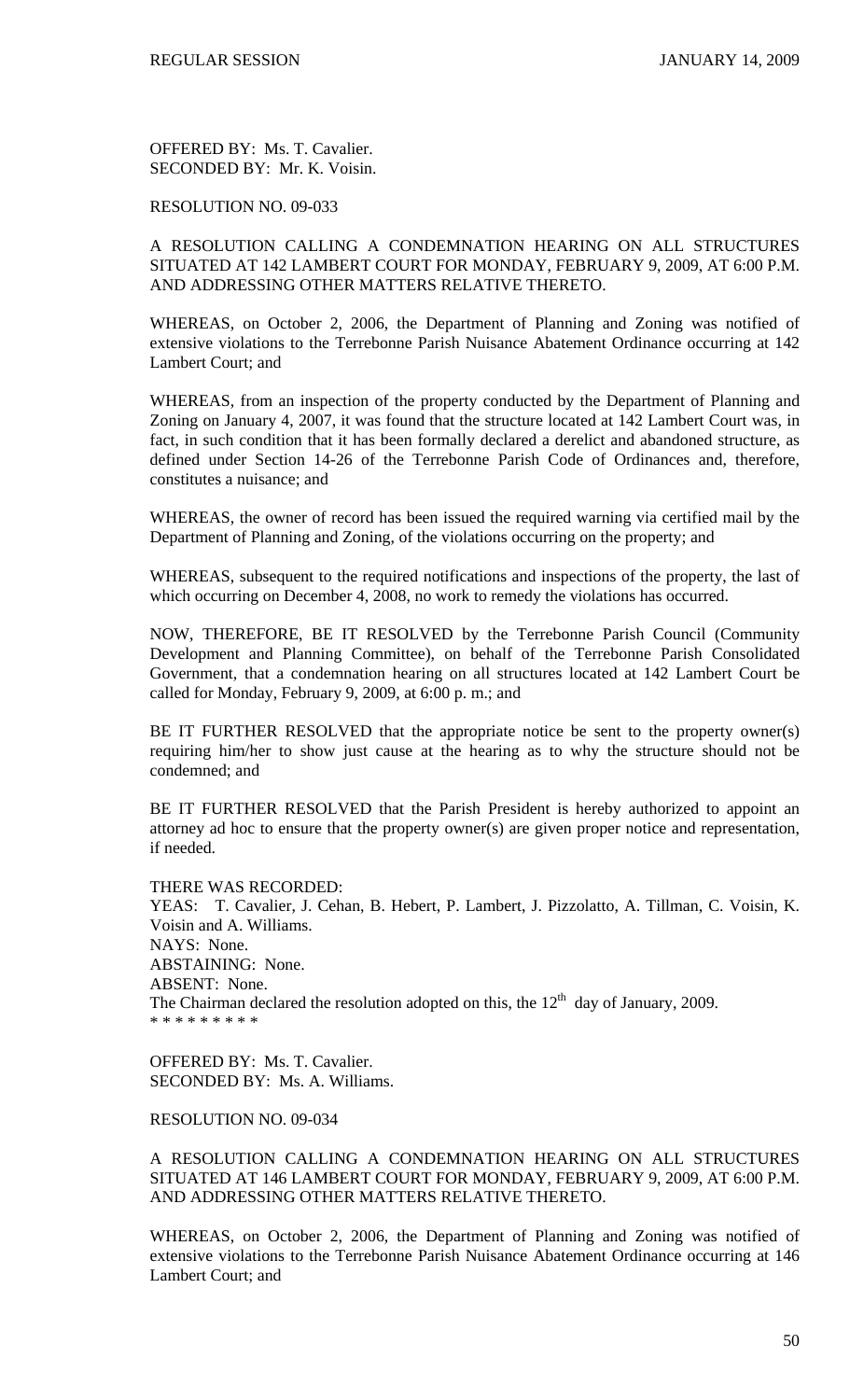WHEREAS, from an inspection of the property conducted by the Department of Planning and Zoning on January 4, 2007, it was found that the structure located at 146 Lambert Court was, in fact, in such condition that it has been formally declared a derelict and abandoned structure, as defined under Section 14-26 of the Terrebonne Parish Code of Ordinances and, therefore, constitutes a nuisance; and

WHEREAS, the owner of record has been issued the required warning via certified mail by the Department of Planning and Zoning, of the violations occurring on the property; and

WHEREAS, subsequent to the required notifications and inspections of the property, the last of which occurring on December 4, 2008, no work to remedy the violations has occurred.

NOW, THEREFORE, BE IT RESOLVED by the Terrebonne Parish Council (Community Development and Planning Committee), on behalf of the Terrebonne Parish Consolidated Government, that a condemnation hearing on all structures located at 146 Lambert Court be called for Monday, February 9, 2009, at 6:00 p. m.; and

BE IT FURTHER RESOLVED that the appropriate notice be sent to the property owner(s) requiring him/her to show just cause at the hearing as to why the structure should not be condemned; and

BE IT FURTHER RESOLVED that the Parish President is hereby authorized to appoint an attorney ad hoc to ensure that the property owner(s) are given proper notice and representation, if needed.

THERE WAS RECORDED: YEAS: T. Cavalier, J. Cehan, B. Hebert, P. Lambert, J. Pizzolatto, A. Tillman, C. Voisin, K. Voisin and A. Williams. NAYS: None. ABSTAINING: None. ABSENT: None. The Chairman declared the resolution adopted on this, the  $12<sup>th</sup>$  day of January, 2009. \* \* \* \* \* \* \* \* \* OFFERED BY: Ms. A. Williams. SECONDED BY: Mr. P. Lambert.

RESOLUTION NO. 09-035

# A RESOLUTION CALLING A CONDEMNATION HEARING ON ALL STRUCTURES SITUATED AT 213 ACADEMY STREET FOR MONDAY, FEBRUARY 9, 2009, AT 6:00 P.M. AND ADDRESSING OTHER MATTERS RELATIVE THERETO.

WHEREAS, on October 6, 2008, the Department of Planning and Zoning was notified of extensive violations to the Terrebonne Parish Nuisance Abatement Ordinance occurring at 213 Academy Street; and

WHEREAS, from an inspection of the property conducted by the Department of Planning and Zoning on October 14, 2008, it was found that the structure located at 213 Academy Street was, in fact, in such condition that it has been formally declared a derelict and abandoned structure, as defined under Section 14-26 of the Terrebonne Parish Code of Ordinances and, therefore, constitutes a nuisance; and

WHEREAS, the owner of record has been issued the required warning via certified mail by the Department of Planning and Zoning, of the violations occurring on the property; and

WHEREAS, subsequent to the required notifications and inspections of the property, the last of which occurring on November 20, 2008, no work to remedy the violations has occurred.

 NOW, THEREFORE, BE IT RESOLVED by the Terrebonne Parish Council (Community Development and Planning Committee), on behalf of the Terrebonne Parish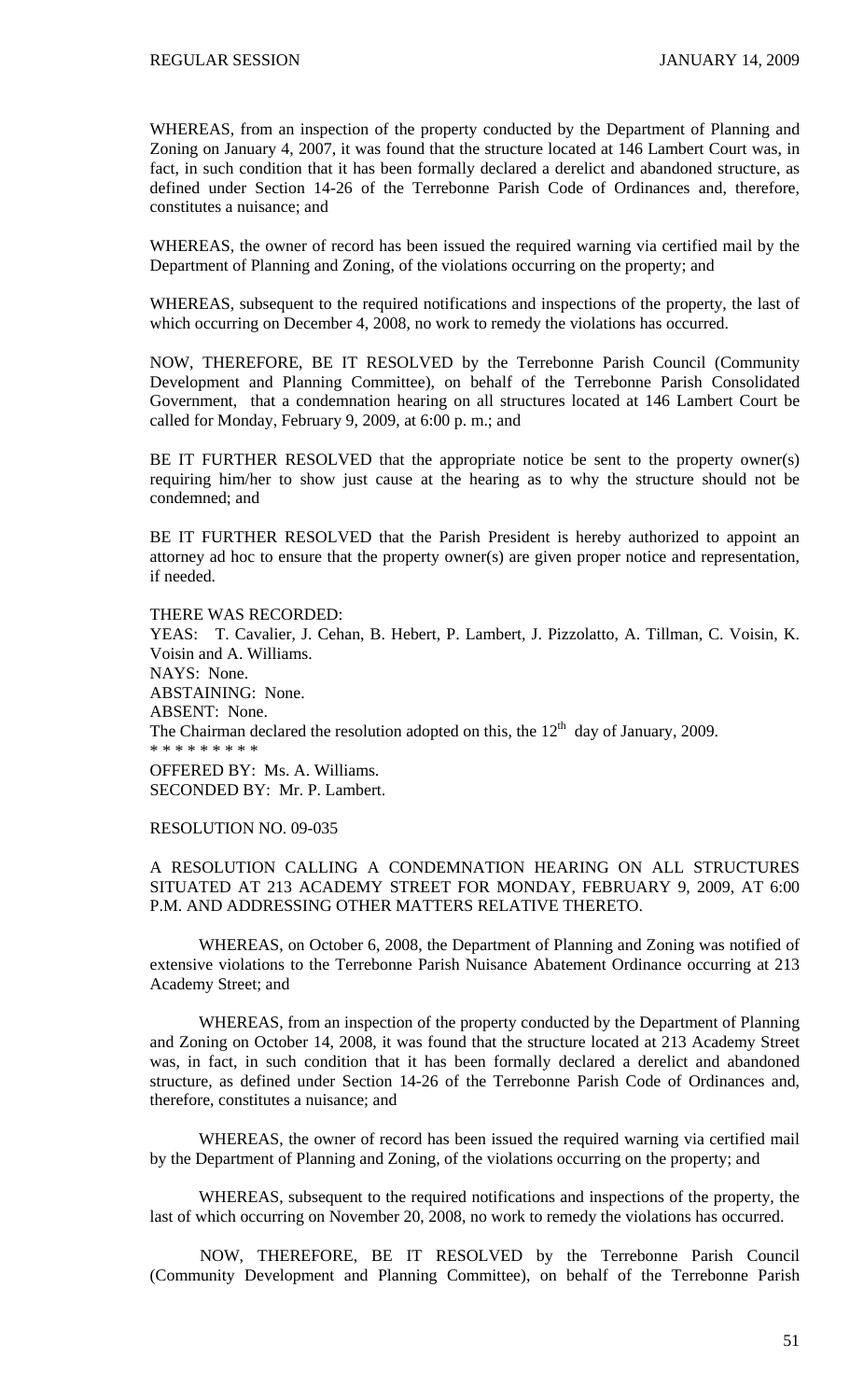Consolidated Government, that a condemnation hearing on all structures located at 213 Academy Street be called for Monday, February 9, 2009, at 6:00 p. m.; and

 BE IT FURTHER RESOLVED that the appropriate notice be sent to the property owner(s) requiring him/her to show just cause at the hearing as to why the structure should not be condemned; and

 BE IT FURTHER RESOLVED that the Parish President is hereby authorized to appoint an attorney ad hoc to ensure that the property owner(s) are given proper notice and representation, if needed.

### THERE WAS RECORDED:

YEAS: T. Cavalier, J. Cehan, B. Hebert, P. Lambert, J. Pizzolatto, A. Tillman, C. Voisin, K. Voisin and A. Williams. NAYS: None. ABSTAINING: None. ABSENT: None. The Chairman declared the resolution adopted on this, the  $12<sup>th</sup>$  day of January, 2009. \* \* \* \* \* \* \* \* \*

OFFERED BY: Mr. C. Voisin. SECONDED BY: Ms. A. Williams and Mr. P. Lambert.

### RESOLUTION NO. 09-036

A RESOLUTION CALLING A CONDEMNATION HEARING ON ALL STRUCTURES SITUATED AT 256 FISHERMAN'S LANE FOR MONDAY, FEBRUARY 9, 2009, AT 6:00 P.M. AND ADDRESSING OTHER MATTERS RELATIVE THERETO.

WHEREAS, on March 17, 2006, the Department of Planning and Zoning was notified of extensive violations to the Terrebonne Parish Nuisance Abatement Ordinance occurring at 256 Fisherman's Lane; and

WHEREAS, from an inspection of the property conducted by the Department of Planning and Zoning on March 28, 2006, it was found that the structure located at 256 Fisherman's Lane was, in fact, in such condition that it has been formally declared a derelict and abandoned structure, as defined under Section 14-26 of the Terrebonne Parish Code of Ordinances and, therefore, constitutes a nuisance; and

WHEREAS, the owner of record has been issued the required warning via certified mail by the Department of Planning and Zoning, of the violations occurring on the property; and

WHEREAS, subsequent to the required notifications and inspections of the property, the last of which occurring on December 9, 2008, no work to remedy the violations has occurred.

NOW, THEREFORE, BE IT RESOLVED by the Terrebonne Parish Council (Community Development and Planning Committee), on behalf of the Terrebonne Parish Consolidated Government, that a condemnation hearing on all structures located at 256 Fisherman's Lane be called for Monday, February 9, 2009, at 6:00 p. m.; and

BE IT FURTHER RESOLVED that the appropriate notice be sent to the property owner(s) requiring him/her to show just cause at the hearing as to why the structure should not be condemned; and

BE IT FURTHER RESOLVED that the Parish President is hereby authorized to appoint an attorney ad hoc to ensure that the property owner(s) are given proper notice and representation, if needed.

#### THERE WAS RECORDED:

YEAS: T. Cavalier, J. Cehan, B. Hebert, P. Lambert, J. Pizzolatto, A. Tillman, C. Voisin, K. Voisin and A. Williams.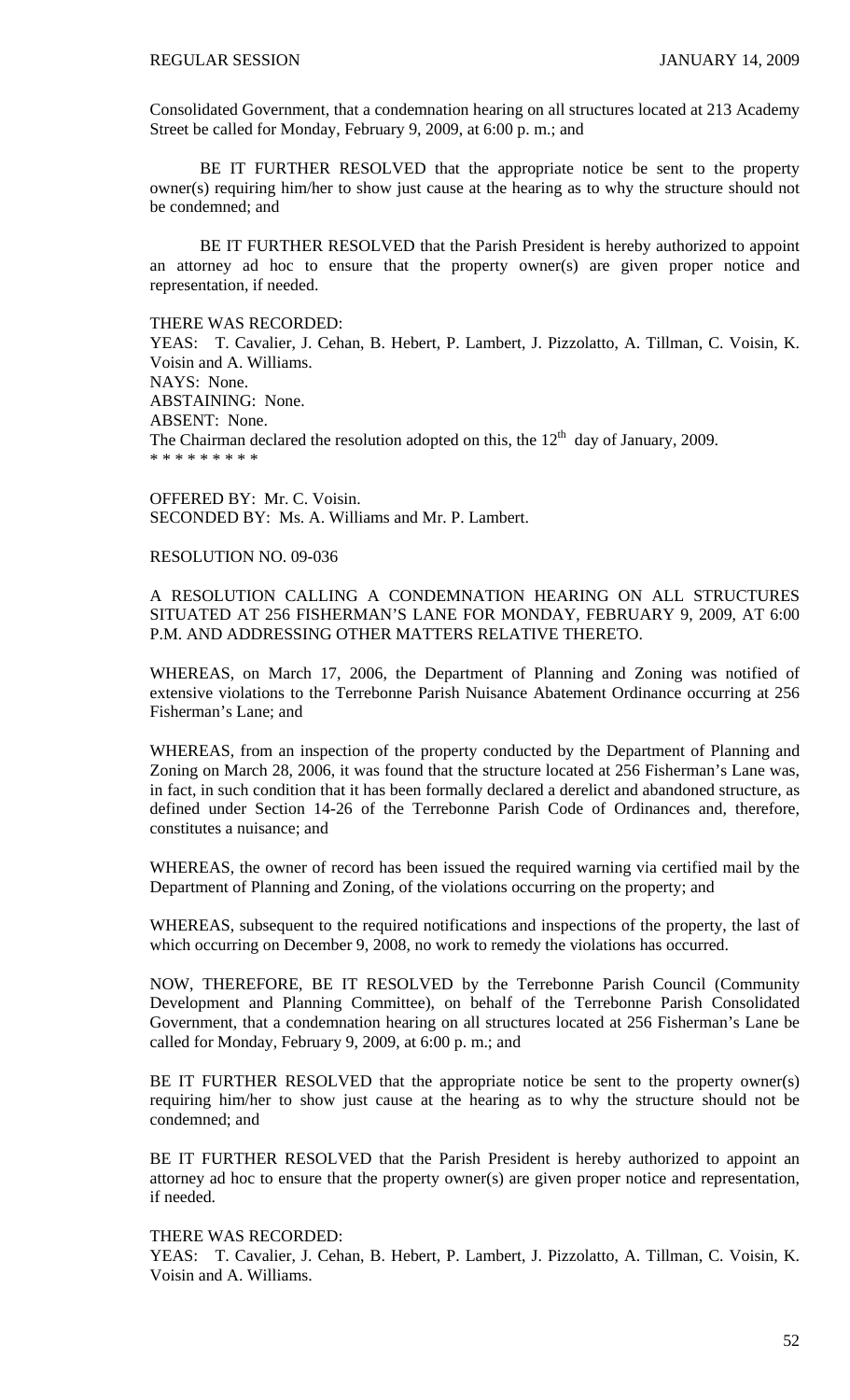NAYS: None. ABSTAINING: None. ABSENT: None. The Chairman declared the resolution adopted on this, the  $12<sup>th</sup>$  day of January, 2009. \* \* \* \* \* \* \* \* \*

OFFERED BY: Mr. C. Voisin. SECONDED BY: Mr. K. Voisin.

# RESOLUTION NO. 09-037

A RESOLUTION CALLING A CONDEMNATION HEARING ON ALL STRUCTURES SITUATED AT 3257 BAYOU DULARGE ROAD FOR MONDAY, FEBRUARY 9, 2009, AT 6:00 P.M. AND ADDRESSING OTHER MATTERS RELATIVE THERETO.

WHEREAS, on December 28, 2006, the Department of Planning and Zoning was notified of extensive violations to the Terrebonne Parish Nuisance Abatement Ordinance occurring at 3257 Bayou Dularge Road; and

WHEREAS, from an inspection of the property conducted by the Department of Planning and Zoning on January 14, 2007, it was found that the structure located at 3257 Bayou Dularge Road was, in fact, in such condition that it has been formally declared a derelict and abandoned structure, as defined under Section 14-26 of the Terrebonne Parish Code of Ordinances and, therefore, constitutes a nuisance; and

WHEREAS, the owner of record has been issued the required warning via certified mail by the Department of Planning and Zoning, of the violations occurring on the property; and

WHEREAS, subsequent to the required notifications and inspections of the property, the last of which occurring on December 9, 2008, no work to remedy the violations has occurred.

NOW, THEREFORE, BE IT RESOLVED by the Terrebonne Parish Council (Community Development and Planning Committee), on behalf of the Terrebonne Parish Consolidated Government, that a condemnation hearing on all structures located at 3257 Bayou Dularge Road be called for Monday, February 9, 2009, at 6:00 p. m.; and

BE IT FURTHER RESOLVED that the appropriate notice be sent to the property owner(s) requiring him/her to show just cause at the hearing as to why the structure should not be condemned; and

BE IT FURTHER RESOLVED that the Parish President is hereby authorized to appoint an attorney ad hoc to ensure that the property owner(s) are given proper notice and representation, if needed.

THERE WAS RECORDED:

YEAS: T. Cavalier, J. Cehan, B. Hebert, P. Lambert, J. Pizzolatto, A. Tillman, C. Voisin, K. Voisin and A. Williams. NAYS: None. ABSTAINING: None. ABSENT: None. The Chairman declared the resolution adopted on this, the  $12<sup>th</sup>$  day of January, 2009. \* \* \* \* \* \* \* \* \*

OFFERED BY: Ms. A. Williams. SECONDED BY: Mr. A. Tillman.

RESOLUTION NO. 09-038

WHEREAS, the Cooperation Agreement dated January 11, 1966, provides for the Housing Authority to make an annual payment in lieu of taxes (PILOT) to the municipal government, in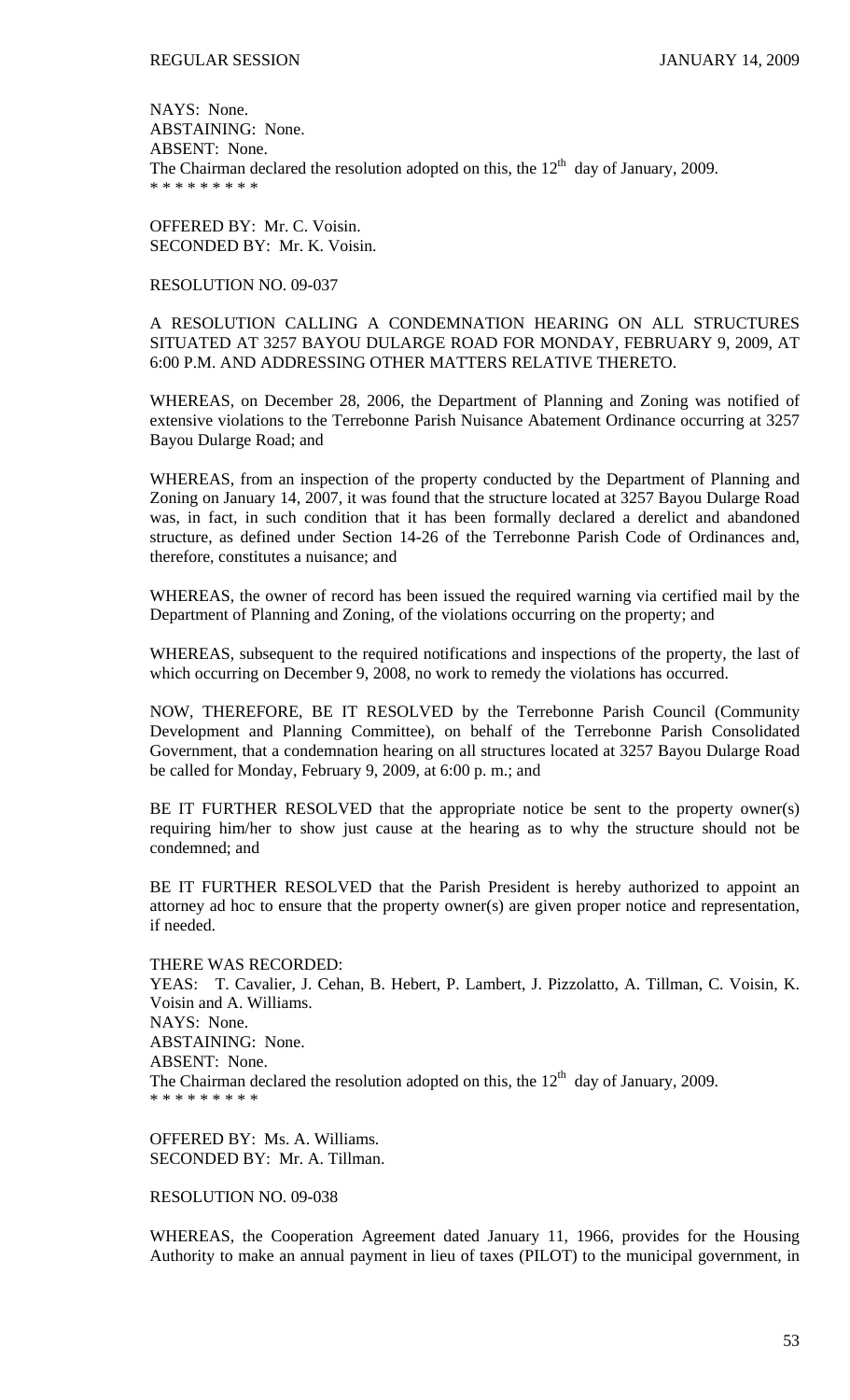return for services and facilities to be furnished by said municipal government (Terrebonne Parish Consolidated Government), and

WHEREAS, the Terrebonne Parish Consolidated Government, in accord with the customary practices of other local municipal governing bodies statewide, and recognizing the numerous services and facilities being provided by the Housing Authority to the residents of the City of Houma, Terrebonne Parish, which should have otherwise been provided by the said government, has previously waived said annual payment in lieu of taxes to assist the Housing Authority in maintaining financial stability and for continuing to provide services and facilities to its residents, and

WHEREAS, the Housing Authority has requested a waiver of the payment in lieu of taxes for their fiscal year ending October 1, 2007 through September 30, 2008.

NOW THEREFORE BE IT RESOLVED that the Terrebonne Parish Council (Community Development and Planning Committee), on behalf of the Terrebonne Parish Consolidated Government, grant a waiver of the payment in lieu of taxes for the fiscal year ending October 1, 2007 through September 30, 2008, to the Housing Authority of the City of Houma.

THERE WAS RECORDED: YEAS: T. Cavalier, J. Cehan, B. Hebert, P. Lambert, J. Pizzolatto, A. Tillman, C. Voisin, K. Voisin and A. Williams. NAYS: None. ABSTAINING: None. ABSENT: None. The Chairman declared the resolution adopted on this, the  $12<sup>th</sup>$  day of January, 2009. \* \* \* \* \* \* \* \* \*

OFFERED BY: Mr. K. Voisin. SECONDED BY: Mr. C. Voisin.

### RESOLUTION NO. 09-039

A RESOLUTION GIVING NOTICE OF INTENT TO ADOPT AN ORDINANCE TO AMEND THE ZONING MAP OF THE PARISH OF TERREBONNE SO AS TO REZONE FROM I-2 (HEAVY INDUSTRIAL DISTRICT) AND R-1 (SINGLE-FAMILY RESIDENTIAL DISTRICT) TO R-1 (SINGLE-FAMILY RESIDENTIAL DISTRICT), 43.749 ACRES OF TRACT "B" OF EDWARD E. WRIGHT, SECTION 104, T17S-R17E, TERREBONNE PARISH, LOUISIANA; MARFO, INC., APPLICANT; AND CALLING A PUBLIC HEARING ON SAID MATTER FOR WEDNESDAY, FEBRUARY 11, 2009 AT 6:30 P.M.

BE IT RESOLVED by the Terrebonne Parish Council (Community Development and Planning Committee), that notice be hereby given to adopt an ordinance to amend the Zoning Map of the Parish of Terrebonne so as to rezone from I-2 (Heavy Industrial District) and R-1 (Single-Family Residential District) to R-1 (Single-Family Residential District), 43.749 acres of Tract "B" of Edward E. Wright, Section 104, T17S-R17E, Terrebonne Parish, Louisiana; and

BE IT FURTHER RESOLVED that a public hearing be called on said matter for Wednesday, February 11, 2009 at 6:30 p.m.

THERE WAS RECORDED: YEAS: T. Cavalier, J. Cehan, B. Hebert, P. Lambert, J. Pizzolatto, A. Tillman, C. Voisin, K. Voisin and A. Williams. NAYS: None. ABSTAINING: None. ABSENT: None. The Chairman declared the resolution adopted on this, the  $12<sup>th</sup>$  day of January, 2009. \* \* \* \* \* \* \* \* \*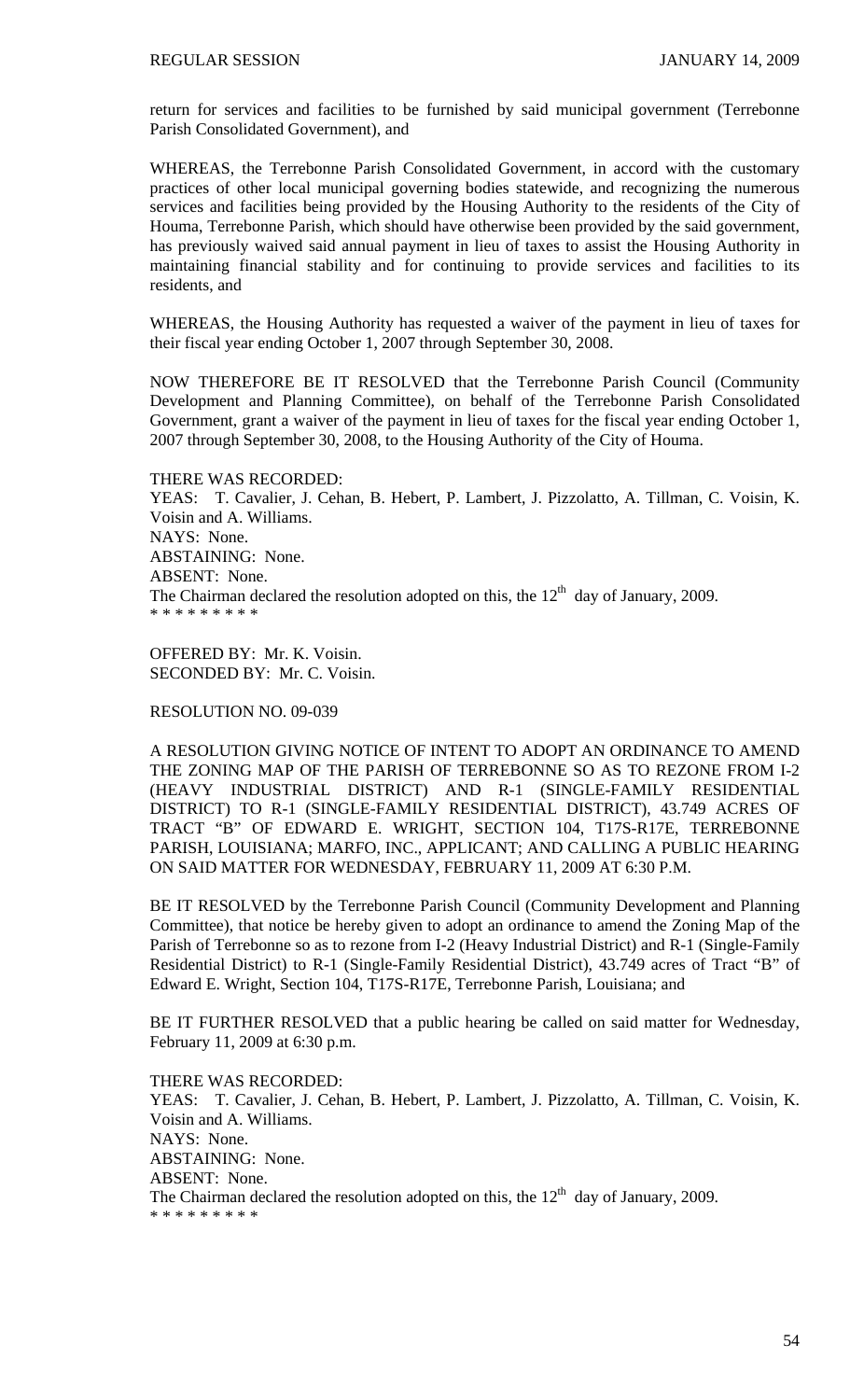OFFERED BY: Mr. K. Voisin. SECONDED BY: Mr. C. Voisin.

RESOLUTION NO. 09-040

A RESOLUTION GIVING NOTICE OF INTENT TO ADOPT AN ORDINANCE TO AMEND THE ZONING MAP OF THE PARISH OF TERREBONNE SO AS TO REZONE FROM I-2 (HEAVY INDUSTRIAL DISTRICT) AND R-1 (SINGLE-FAMILY RESIDENTIAL DISTRICT) TO R-1 (SINGLE-FAMILY RESIDENTIAL DISTRICT), 5.500 ACRES OF TRACT "B" OF EDWARD E. WRIGHT, SECTION 104, T17S-R17E, TERREBONNE PARISH, LOUISIANA; MARFO, INC., APPLICANT; AND CALLING A PUBLIC HEARING ON SAID MATTER FOR WEDNESDAY, FEBRUARY 11, 2009 AT 6:30 P.M.

BE IT RESOLVED by the Terrebonne Parish Council (Community Development and Planning Committee), that notice be hereby given to adopt an ordinance to amend the Zoning Map of the Parish of Terrebonne so as to rezone from I-2 (Heavy Industrial District) and R-1 (Single-Family Residential District) to R-1 (Single-Family Residential District), 5.500 acres of Tract "B" of Edward E. Wright, Section 104, T17S-R17E, Terrebonne Parish, Louisiana; and

BE IT FURTHER RESOLVED that a public hearing be called on said matter for Wednesday, February 11, 2009 at 6:30 p.m.

THERE WAS RECORDED:

YEAS: T. Cavalier, J. Cehan, B. Hebert, P. Lambert, J. Pizzolatto, A. Tillman, C. Voisin, K. Voisin and A. Williams. NAYS: None. ABSTAINING: None. ABSENT: None. The Chairman declared the resolution adopted on this, the  $12<sup>th</sup>$  day of January, 2009. \* \* \* \* \* \* \* \* \*

OFFERED BY: Mr. K. Voisin. SECONDED BY: Mr. C. Voisin.

RESOLUTION NO. 09-041

A RESOLUTION GIVING NOTICE OF INTENT TO ADOPT AN ORDINANCE TO AMEND THE ZONING MAP OF THE PARISH OF TERREBONNE SO AS TO REZONE FROM R-1 (SINGLE-FAMILY RESIDENTIAL DISTRICT) TO C-3 (NEIGHBORHOOD COMMERCIAL DISTRICT), 14.5 ACRES OF LAND BELONGING TO E.E. WRIGHT, SECTION 104, T17S-R17E, TERREBONNE PARISH, LOUISIANA; MARFO, INC., APPLICANT; AND CALLING A PUBLIC HEARING ON SAID MATTER FOR WEDNESDAY, FEBRUARY 11, 2009 AT 6:30 P.M.

BE IT RESOLVED by the Terrebonne Parish Council (Community Development and Planning Committee), that notice be hereby given to adopt an ordinance to amend the Zoning Map of the Parish of Terrebonne so as to rezone from R-1 (Single-Family Residential District) to C-3 (Neighborhood Commercial District), 14.5 acres of land belonging to E.E. Wright, Section 104, T17S-R17E, Terrebonne Parish, Louisiana; and

BE IT FURTHER RESOLVED that a public hearing be called on said matter for Wednesday, February 11, 2009 at 6:30 p.m.

THERE WAS RECORDED:

YEAS: T. Cavalier, J. Cehan, B. Hebert, P. Lambert, J. Pizzolatto, A. Tillman, C. Voisin, K. Voisin and A. Williams. NAYS: None. ABSTAINING: None.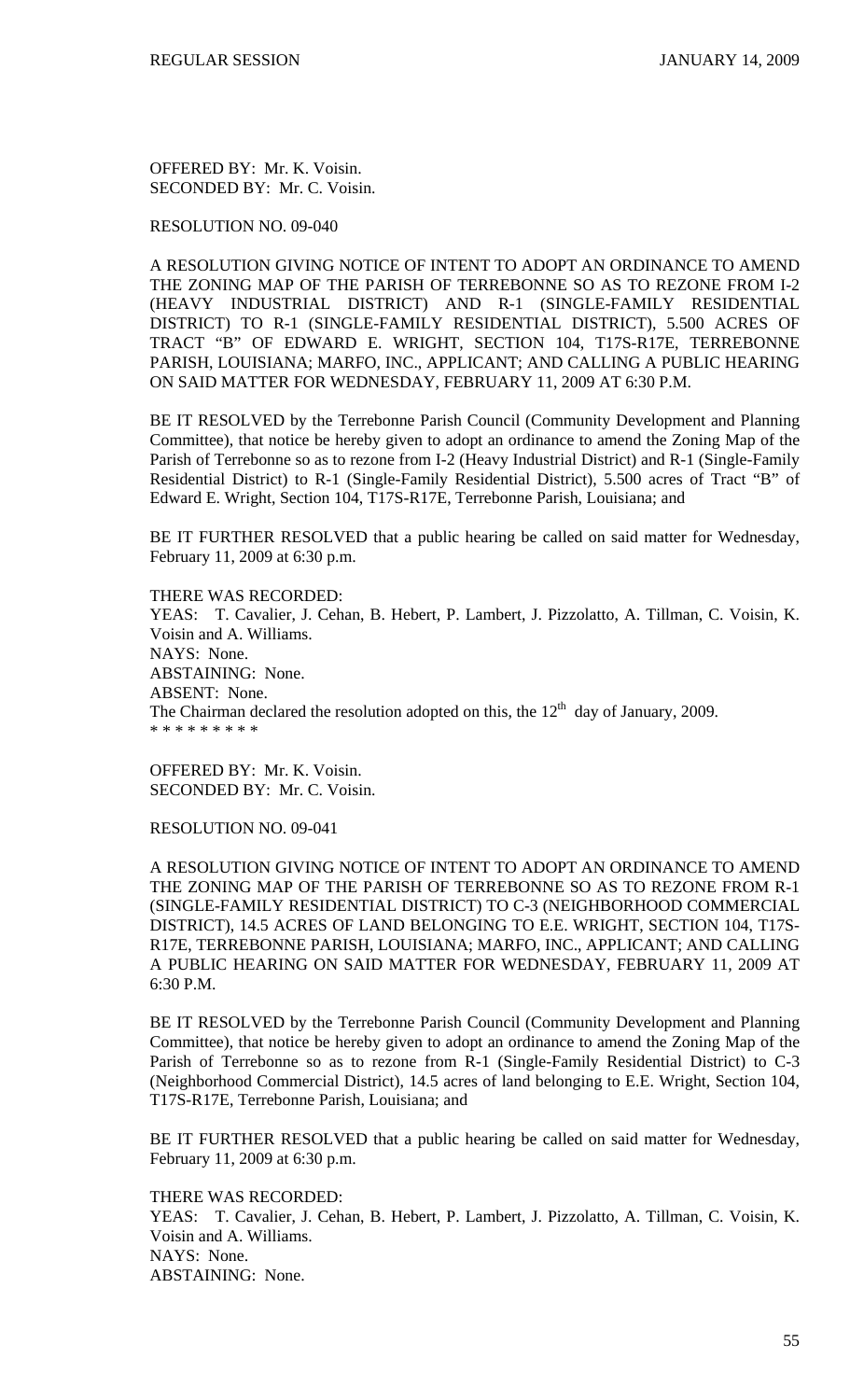ABSENT: None.

The Chairman declared the resolution adopted on this, the  $12<sup>th</sup>$  day of January, 2009. \* \* \* \* \* \* \* \* \*

OFFERED BY: Ms. T. Cavalier. SECONDED BY: Ms. A. Williams.

RESOLUTION NO. 09-042

A Resolution giving Notice of Intent to adopt an Ordinance to dedicate and accept the maintenance/operation of the street(s), drainage servitudes, and rights-of-way for "WALLACE J. THIBODAUX ESTATES, ADDENDUM NO. 3" and to incorporate "SCHOOLHOUSE DRIVE," "LOUIS EMILE DRIVE," "JAMES EDISON DRIVE," and the extension of "LILLIAN MARIE DRIVE" and "MATHILDE MARIE DRIVE" into the Enhanced 911 Emergency Response System for the purpose of providing a better means of locating addresses.

THEREFORE, BE IT RESOLVED by the Terrebonne Parish Council (Community Development and Planning Committee), on behalf of the Terrebonne Parish Consolidated Government, that Notice of Intent is given for adopting an ordinance to dedicate and accept the maintenance/operation of the street(s), drainage servitudes, and rights-of-way for "WALLACE J. THIBODAUX ESTATES, ADDENDUM NO. 3", and to incorporate "SCHOOLHOUSE DRIVE," "LOUIS EMILE DRIVE," "JAMES EDISON DRIVE," and the extension of "LILLIAN MARIE DRIVE" and "MATHILDE MARIE DRIVE" into the Enhanced 911 Emergency Response System for the purpose of providing a better means of locating addresses; and,

 BE IT FURTHER RESOLVED that a public hearing on said ordinance be called for Wednesday, January 28, 2009 at 6:30 p.m.

THERE WAS RECORDED:

YEAS: T. Cavalier, J. Cehan, B. Hebert, P. Lambert, J. Pizzolatto, A. Tillman, C. Voisin, K. Voisin and A. Williams. NAYS: None. ABSTAINING: None. ABSENT: None. The Chairman declared the resolution adopted on this, the  $12<sup>th</sup>$  day of January, 2009. \* \* \* \* \* \* \* \* \*

 Committee Member T. Cavalier invited residents of Wallace J. Thibodaux Estates Subdivision to attend the aforementioned public hearing to discuss drainage issues in the subdivision and to hear a report from the project engineer.

 In response to comments by Committee Member K. Voisin, Interim Parish Manager Patrick Gordon stated that there is a four-stage approval process through the Houma-Terrebonne Regional Planning Commission for all subdivisions developed in Terrebonne Parish. He noted that during the engineering phase, grading of the property is depicted and that the developer builds the subdivision to the specifications and engineering design. Mr. Gordon continued that during the final approval phase, inspectors verify that subdivisions are built in accordance with the engineering specifications; however, individual contractors and homeowners who bring in additional fill change the lot grade and drainage of a subdivision. He added that the Planning Commission is investigating methods of resolving issues with respect to placing additional fill on property.

 Mr. J. Pizzolatto moved, seconded by Mr. A. Tillman, "THAT, the Community Development & Planning Committee call a public hearing, on January 28, 2009 at 6:30 p.m., to hear an appeal of Mr. Mark Guidry, local developer, with respect to a decision of the Houma-Terrebonne Regional Planning Commission regarding his plans to re-divide 115 Central Avenue."

The Chairman called for the vote on the motion offered by Mr. J. Pizzolatto. UPON ROLL CALL THERE WAS RECORDED: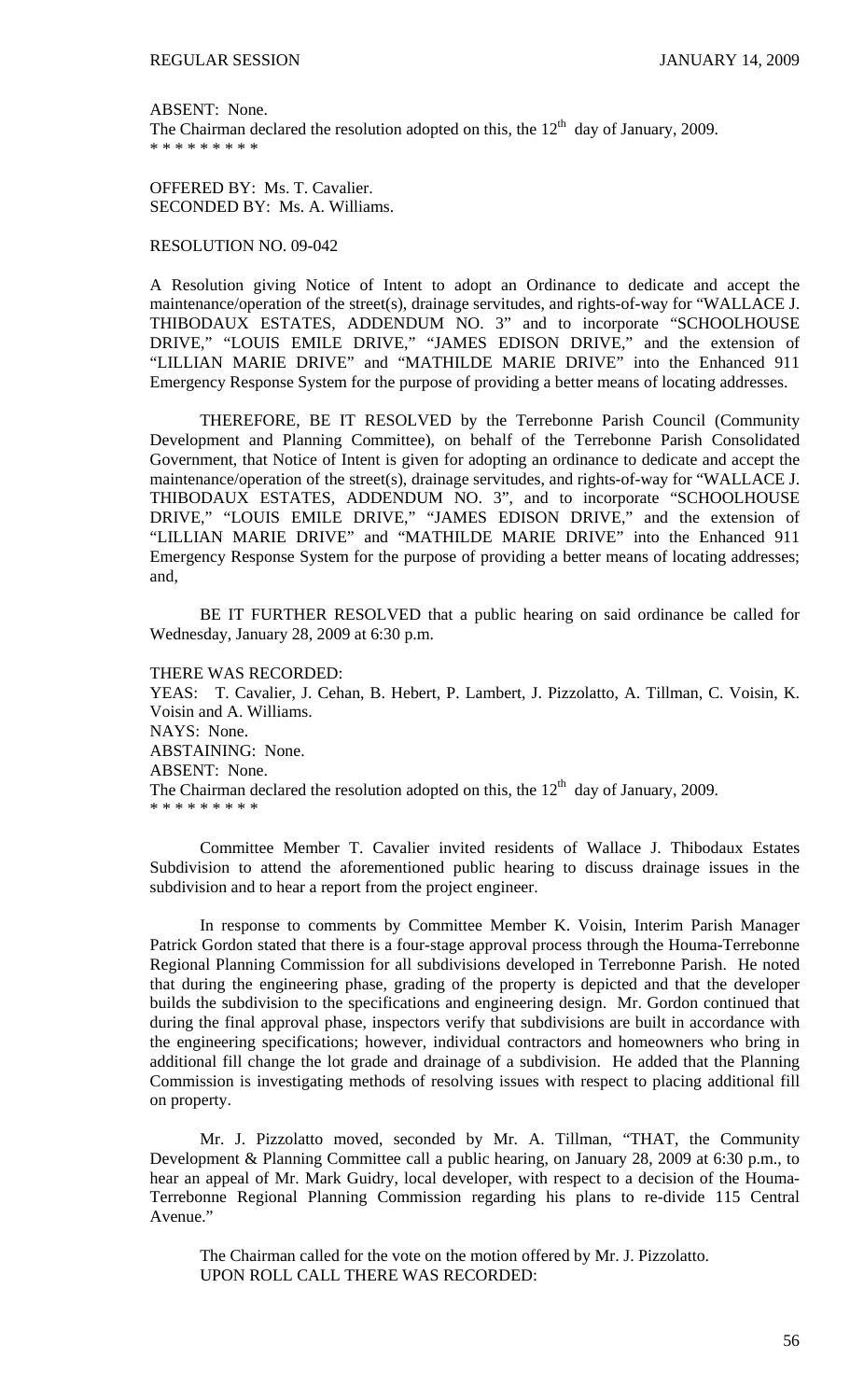YEAS: T. Cavalier, J. Cehan, B. Hebert, P. Lambert, J. Pizzolatto, A. Tillman, C. Voisin, K. Voisin, and A. Williams. NAYS: None. ABSENT: None. The Chairman declared the motion adopted.

 Ms. A. Williams moved, seconded by Mr. A. Tillman, "THAT, there being no further business to come before the Community Development & Planning Committee, the meeting be adjourned."

 The Chairman called for the vote on the motion offered by Ms. A. Williams. UPON ROLL CALL THERE WAS RECORDED: YEAS: T. Cavalier, J. Cehan, B. Hebert, P. Lambert, J. Pizzolatto, A. Tillman, C. Voisin, K. Voisin, and A. Williams. NAYS: None. ABSENT: None.

The Chairman declared the motion adopted and the meeting was adjourned at 8:30 p.m.

Joey Cehan, Chairman

Suzette Thomas Minute Clerk

Mr. J. Cehan moved, seconded by Mr. C. Voisin, "THAT, the Council accept and ratify the minutes of the Community Development & Planning Committee meeting held on 1/12/09."

 The Chairwoman called for a vote on the motion offered by Mr. J. Cehan. UPON ROLL CALL THERE WAS RECORDED: YEAS: A. Williams, B. Hebert, J. Pizzolatto, K. Voisin, J. Cehan, and P. Lambert NAYS: None ABSENT: A. Tillman, T. Cavalier, and C. Voisin The Chairwoman declared the motion adopted.

 Mr. P. Lambert moved, seconded by Mr. J. Cehan, "THAT, the Council approve the following street light list:

INSTALL ONE (1) 250 HPS STREET LIGHT ON EXISTING POLE AT THE INTERSECTION OF SAN ANTONIO BLVD. AND ST. CHARLES ST. (TOM BOURG – 873- 6755); ROAD LIGHT DISTRICT NO. 9; SLECA; (HAROLD LAPEYRE); KEVIN VOISIN

INSTALL LIGHT AND POLE AT 801 LINDA ANN STREET; ROAD LIGHTING DISTRICT NO. 8; SLECA; ARLANDA WILLIAMS (RATIFICATION OF ACTION)

INSTALL ONE (1) 100- WATT HPS STREET LIGHT AND POLE NEAR 1221 MUSEUM DRIVE (STATE FARM; CONTACT PERSON: RENE CARREKER – 985-851-2554); ROAD LIGHTING DISTRICT NO. 2; SLECA.; KEVIN VOISIN.

INSTALL SEVEN (7) 150-WATT HPS STREET LIGHTS ON TECHNOLOGY DR. IN ENTERGY CENTER DEVELOPMENT; RLD #1; SLECA; TERI CAVALIER

INSTALL ONE (1) 400-WATT LOW SODIUM STREET LIGHT AT 1930 COTEAU RD (IN FRONT OF COTEAU FIRE STATION – FIRE CHIEF RUSSELL DISALVO – 637-1348); RLD # 1; SLECA; JOHNNY PIZZOLATTO

INSTALL STREET LIGHT IN PARKING LOT ACROSS FROM TERREBONNE HIGH SCHOOL (WEST HOUMA LIONS CLUB CONCESSIONS DURING MARDI GRAS); TPCG UTILITIES; USD ROAD LIGHTING; ARLANDA WILLIAMS

INSTALL STREET LIGHT AT THE INTERSECTION OF VALHI EXTENSION AND VENTURE BOULEVARD; SLECA; RLD# 9; KEVIN VOISIN."

The Chairwoman called for a vote on the motion offered by Mr. P. Lambert.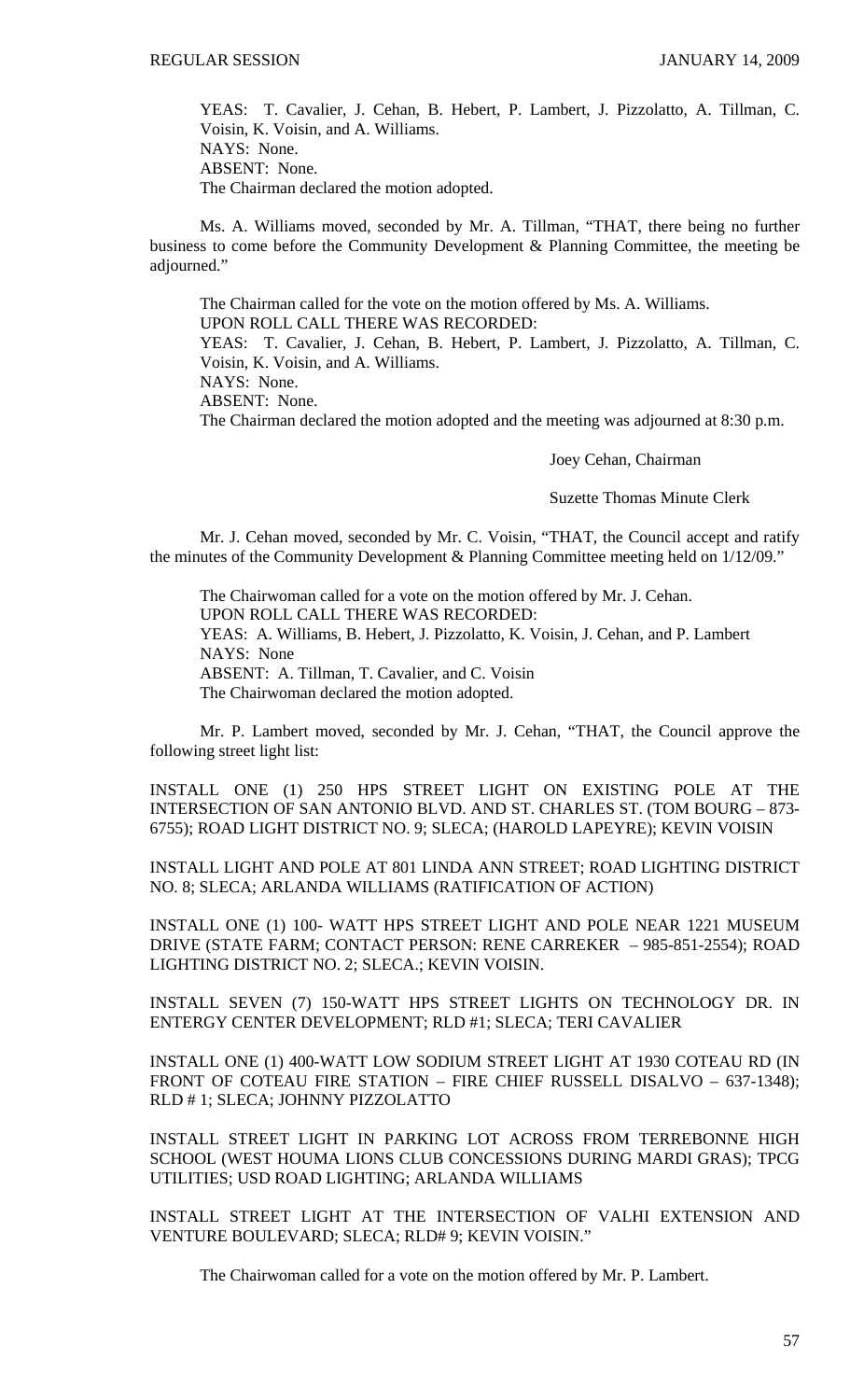UPON ROLL CALL THERE WAS RECORDED: YEAS: A. Williams, B. Hebert, J. Pizzolatto, K. Voisin, J. Cehan, and P. Lambert NAYS: None ABSENT: A. Tillman, T. Cavalier, and C. Voisin The Chairwoman declared the motion adopted.

 Mr. P. Lambert moved, seconded by Mr. J. Cehan, moved, seconded by Mr. J. Cehan, "THAT, the Council approve attendance at the following meeting as per the current Council Travel Policy:

A) Document Retention and Destruction in Louisiana; Metairie; 3/3/09."

The Chairwoman called for a vote on the motion offered by Mr. P. Lambert.

UPON ROLL CALL THERE WAS RECORDED: YEAS: A. Williams, B. Hebert, J. Pizzolatto, K. Voisin, J. Cehan, and P. Lambert NAYS: None ABSENT: A. Tillman, T. Cavalier, and C. Voisin The Chairwoman declared the motion adopted.

 Mr. J. Pizzolatto moved, seconded by Mr. J. Cehan and Ms. T. Cavalier, "THAT, the Council reappoint Mr. Thomas Dardar, Jr. to another term on the Bayou Blue Fire Protection District Board effective 1/31/09 and that nominations remain open for the expiring term of Mr. Robert LeBouef."

 The Chairwoman called for a vote on the motion offered by Mr. J. Pizzolatto. UPON ROLL CALL THERE WAS RECORDED: YEAS: A. Williams, B. Hebert, T. Cavalier, J. Pizzolatto, K. Voisin, C. Voisin, J. Cehan, and P. Lambert NAYS: None ABSENT: A. Tillman The Chairwoman declared the motion adopted.

 Mr. B. Hebert moved, seconded by Mr. K. Voisin, "THAT, the Council nominate Mr. Lionel Falgout, Mr. Roy Breaux, Mr. Richard Elfert, and Mr. Robert Chauvin, Jr. for the two expired terms on the Bayou Cane Fire Protection District Board, that nominations be closed and that a voice vote of the Council be taken to determine who will fill the positions."

 The Chairwoman called for a vote on the motion offered by Mr. B. Hebert. UPON ROLL CALL THERE WAS RECORDED: YEAS: A. Williams, B. Hebert, T. Cavalier, J. Pizzolatto, K. Voisin, C. Voisin, J. Cehan, and P. Lambert NAYS: None ABSENT: A. Tillman The Chairwoman declared the motion adopted. The Chairwoman called for a voice vote of the Council for two expired terms on the Bayou Cane Fire Protection District Board, whereupon the following was recorded:

### LIONEL FALGOUT ROY BREAUX

| A. Williams | A. Williams   |
|-------------|---------------|
| P. Lambert  | B. Hebert     |
|             | J. Pizzolatto |
|             | J. Cehan      |

# RICHARD ELFERT ROBERT CHAUVIN, JR.

| B. Hebert     | T. Cavalier |
|---------------|-------------|
| T. Cavalier   | K. Voisin   |
| J. Pizzolatto | C. Voisin   |
| K. Voisin     |             |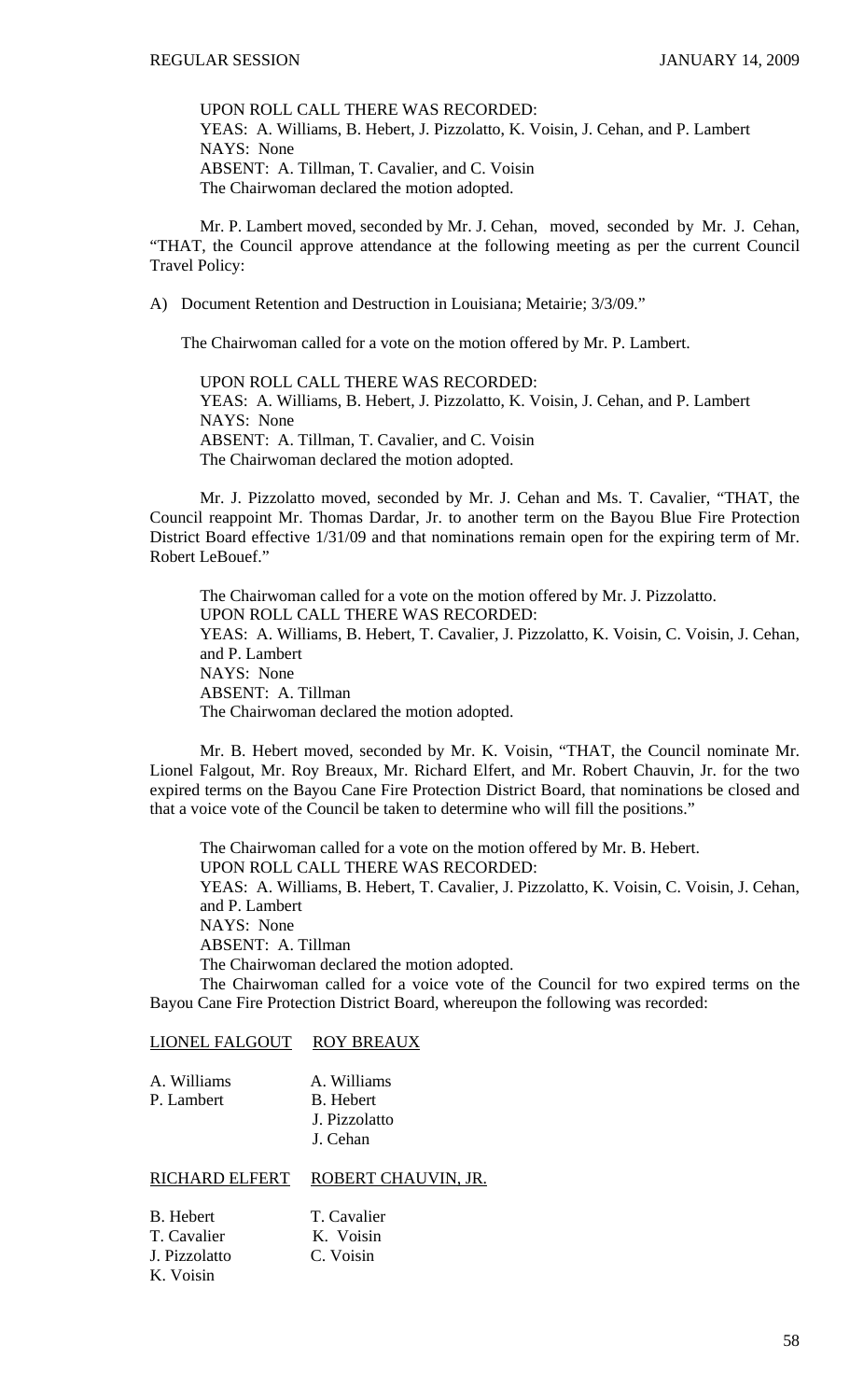C. Voisin J. Cehan P. Lambert

A. Tillman was absent.

 The Chairwoman stated as per the aforementioned results, Mr. Richard Elfert was appointed to one of the expired position on the Bayou Cane Fire Protection District Board, effective 1/31/09, and another voice vote would be taken to determine whom the second appointee would be.

 The Chairwoman called for another voice vote of the Council, whereupon the following was recorded:

LIONEL FALGOUT ROY BREAUX

P. Lambert B. Hebert J. Pizzolatto J. Cehan

## ROBERT CHAUVIN, JR.

A. Williams T. Cavalier K. Voisin C. Voisin

A. Tillman was recorded as absent.

 The Chairwoman stated as per the aforementioned results that another voice would be taken between the top two vote getters, whereupon the following was recorded:

### ROY BREAUX ROBERT CHAUVIN, JR.

| B. Hebert     | A. Williams |
|---------------|-------------|
| J. Pizzolatto | T. Cavalier |
| J. Cehan      | K. Voisin   |
| P. Lambert    | C. Voisin   |

A. Tillman was recorded as absent.

The Chairwoman declared the aforementioned results as a tie.

Council Clerk P. Labat suggested that the second appointment be held over to the next Council meeting.

Mr. K. Voisin moved, seconded by Mr. B. Hebert, "THAT, the Council hold the second expired term on the Bayou Cane Fire Protection District Board open until the 1/28/09 Council meeting."

The Chairwoman called for a vote on the motion offered by Mr. K. Voisin. UPON ROLL CALL THERE WAS RECORDED: YEAS: A. Williams, B. Hebert, T. Cavalier, J. Pizzolatto, K. Voisin, C. Voisin, J. Cehan, and P. Lambert NAYS: None ABSENT: A. Tillman The Chairwoman declared the motion adopted.

Mr. J. Pizzolatto moved, seconded by Mr. C. Voisin, "THAT, the Council reappoint Ms. Barbara Cenac to another term on the Houma Area Convention and Visitors Bureau."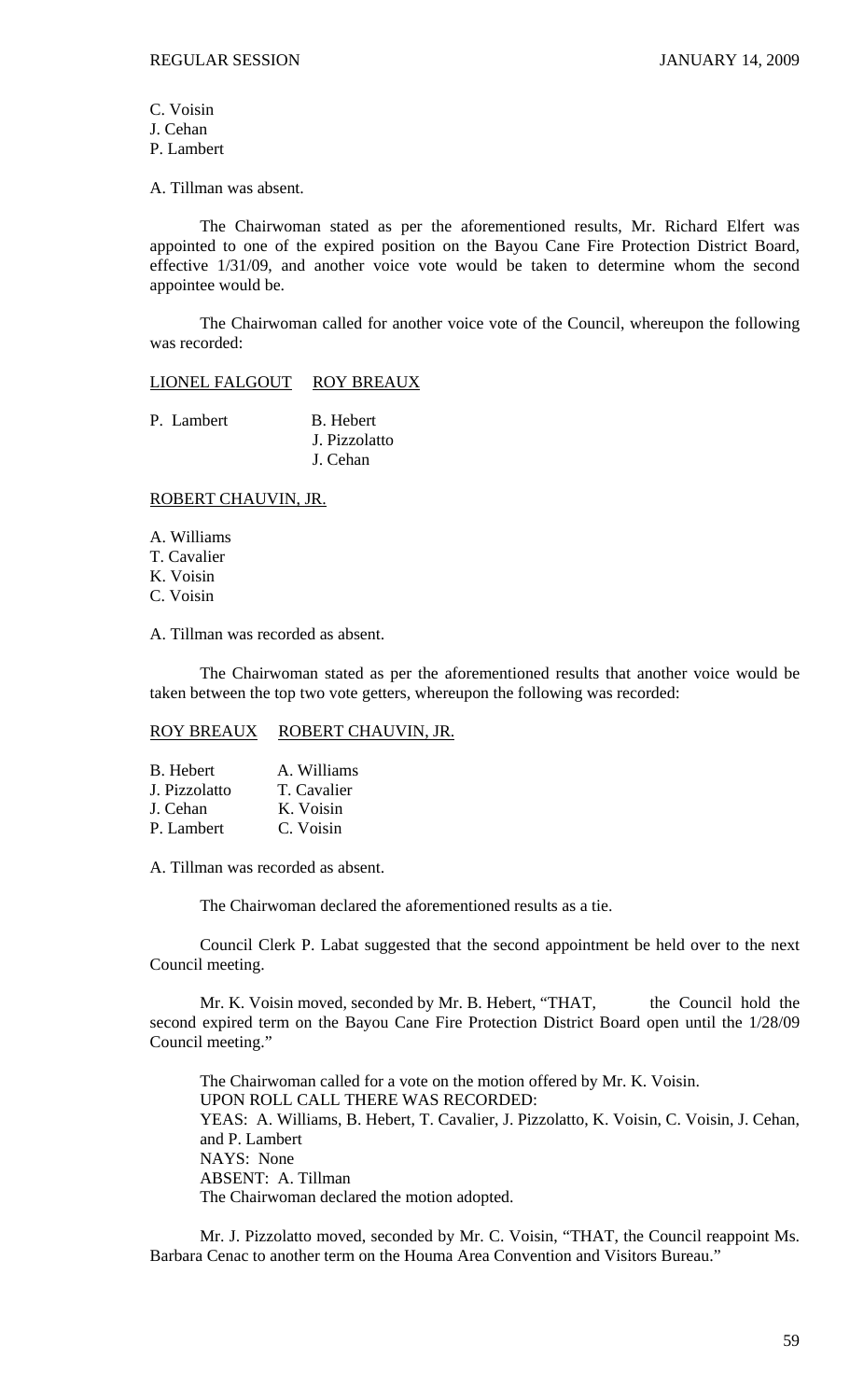The Chairwoman called for a vote on the motion offered by Mr. J. Pizzolatto. UPON ROLL CALL THERE WAS RECORDED: YEAS: A. Williams, B. Hebert, T. Cavalier, J. Pizzolatto, K. Voisin, C. Voisin, J. Cehan, and P. Lambert NAYS: None ABSENT: A. Tillman The Chairwoman declared the motion adopted.

Mr. J. Pizzolatto moved, seconded by Mr. P. Lambert and Mr. J. Cehan, "THAT, the Council reappoint Mr. Willis Henry and Mr. Ivy Deroche, Jr. to another term on the Coteau Fire Protection District Board, effective 1/31/09."

The Chairwoman called for a vote on the motion offered by Mr. J. Pizzolatto. UPON ROLL CALL THERE WAS RECORDED: YEAS: A. Williams, B. Hebert, T. Cavalier, J. Pizzolatto, K. Voisin, C. Voisin, J. Cehan, and P. Lambert NAYS: None ABSENT: A. Tillman The Chairwoman declared the motion adopted.

Mr. K. Voisin moved, seconded by Ms. T. Cavalier, "THAT, the Council hold nominations open for two weeks for the expiring term of Mr. Chris Authement and the expired terms of Mr. Thomas Thibodaux and Ms. Tina Thibodaux on the Fire Protection District No. 8 Board."

The Chairwoman called for a vote on the motion offered by Mr. K. Voisin. UPON ROLL CALL THERE WAS RECORDED: YEAS: A. Williams, B. Hebert, T. Cavalier, J. Pizzolatto, K. Voisin, C. Voisin, J. Cehan, and P. Lambert NAYS: None ABSENT: A. Tillman The Chairwoman declared the motion adopted.

Mr. C. Voisin moved, seconded by Mr. J. Cehan, "THAT, the Council hold nominations open for two weeks for the two expired terms of the late Mr. Willie Bonvillain and Mr. Roland P. Aucoin on the Fire Protection District No. 4 Board."

The Chairwoman called for a vote on the motion offered by Mr. C. Voisin. UPON ROLL CALL THERE WAS RECORDED: YEAS: A. Williams, B. Hebert, T. Cavalier, J. Pizzolatto, K. Voisin, C. Voisin, J. Cehan, and P. Lambert NAYS: None ABSENT: A. Tillman The Chairwoman declared the motion adopted.

 Mr. K. Voisin Voisin moved, seconded by Mr. J. Cehan and Mr. P. Lambert, "THAT, the Council hold nominations open for two weeks for the expired terms of Mr. Floyd Trahan and Mr. Brad Blanchard on the Fire Protection District No. 9 Board."

 The Chairwoman called for a vote on the motion offered by Mr. K. Voisin. UPON ROLL CALL THERE WAS RECORDED: YEAS: A. Tillman, A. Williams, B. Hebert, T. Cavalier, J. Pizzolatto, K. Voisin, C. Voisin, J. Cehan, and P. Lambert NAYS: None ABSENT: None The Chairwoman declared the motion adopted.

Mr. J. Pizzolatto moved, seconded by Mr. C. Voisin, "THAT, the Council hold nominations open for two weeks for the expired term of Ms. Trudy Franks on the South Central Human Service Authority."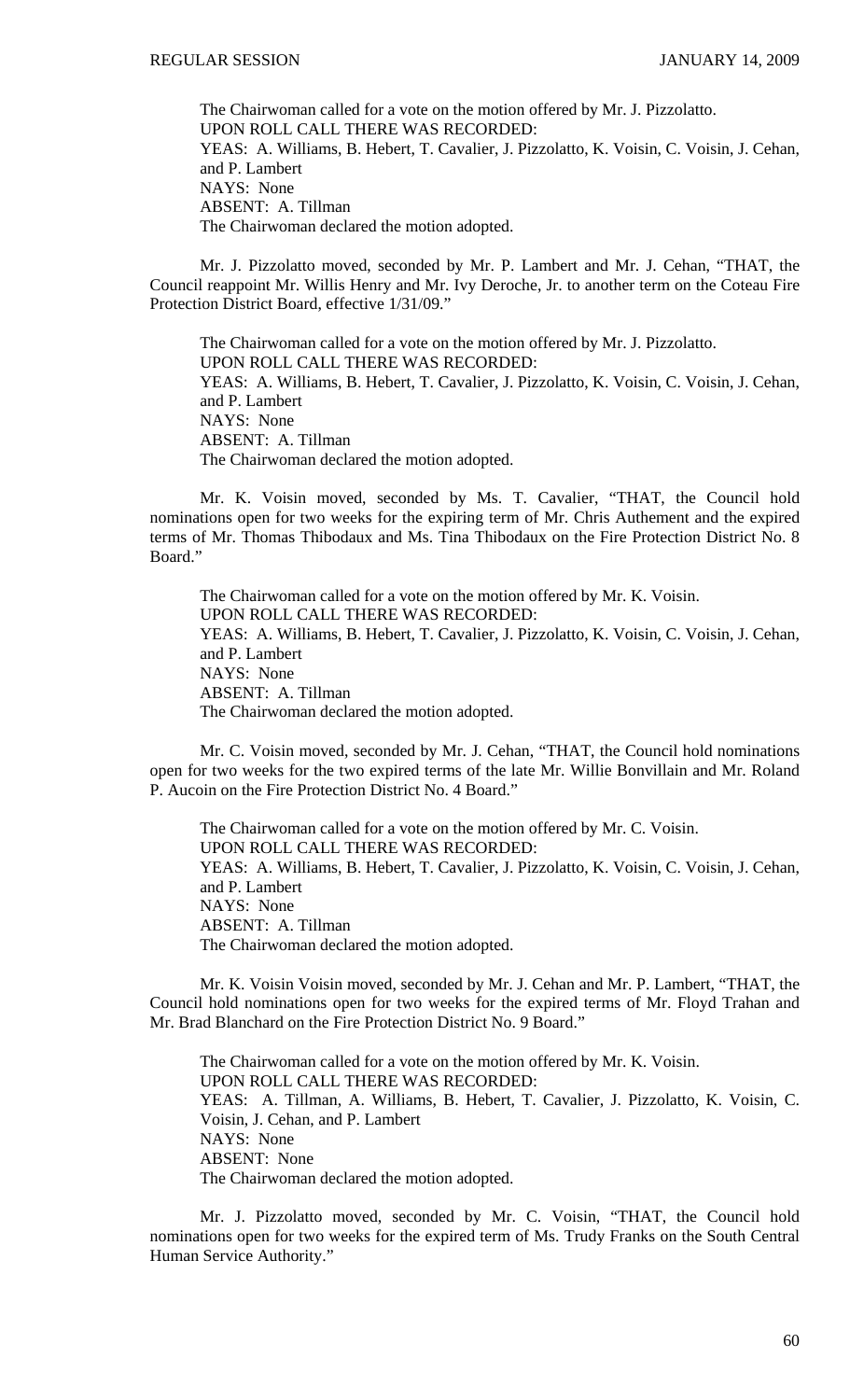The Chairwoman called for a vote on the motion offered by Mr. J. Pizzolatto. UPON ROLL CALL THERE WAS RECORDED: YEAS: A. Tillman, A. Williams, B. Hebert, T. Cavalier, J. Pizzolatto, K. Voisin, C. Voisin, J. Cehan, and P. Lambert NAYS: None ABSENT: None The Chairwoman declared the motion adopted.

Ms. T. Cavalier moved, seconded by Mr. C. Voisin, "THAT, the Council appoint Ms. Sandra Waalk to one of the two vacancies on the Terrebonne Parish Tree Board."

The Chairwoman called for a vote on the motion offered by Ms. T. Cavalier. UPON ROLL CALL THERE WAS RECORDED: YEAS: A. Tillman, A. Williams, B. Hebert, T. Cavalier, J. Pizzolatto, K. Voisin, C. Voisin, J. Cehan, and P. Lambert NAYS: None ABSENT: None The Chairwoman declared the motion adopted.

Mr. J. Pizzolatto moved, seconded by Mr. P. Lambert, "THAT, the Council reappoint Mrs. Carla Luke and Mr. Roy Desmore to another term on the Village East Fire Protection District Board, effective 1/31/09."

The Chairwoman called for a vote on the motion offered by Mr. J. Pizzolatto. UPON ROLL CALL THERE WAS RECORDED: YEAS: A. Tillman, A. Williams, B. Hebert, T. Cavalier, J. Pizzolatto, K. Voisin, C. Voisin, J. Cehan, and P. Lambert NAYS: None ABSENT: None The Chairwoman declared the motion adopted.

Mr. C. Voisin moved, seconded by Mr. J. Cehan, "THAT, the Council hold nominations open for two weeks for the vacancy on the Recreation District No. 10 Board formerly held by Ms. Charlene Hebert, who moved from the district."

The Chairwoman called for a vote on the motion offered by Mr. C. Voisin. UPON ROLL CALL THERE WAS RECORDED: YEAS: A. Tillman, A. Williams, B. Hebert, T. Cavalier, J. Pizzolatto, K. Voisin, C. Voisin, J. Cehan, and P. Lambert NAYS: None ABSENT: None The Chairwoman declared the motion adopted.

Mr. K. Voisin moved, seconded by Mr. C. Voisin, "THAT, the Council make a formal written request from the La. Ethics Commission regarding whether there is a conflict with his father, Mike Voisin, serving on the TEDA Board and the TGMC Hospital Board."

The Chairwoman called for a vote on the motion offered by Mr. K. Voisin. UPON ROLL CALL THERE WAS RECORDED: YEAS: A. Tillman, A. Williams, B. Hebert, T. Cavalier, J. Pizzolatto, K. Voisin, C. Voisin, J. Cehan, and P. Lambert NAYS: None ABSENT: None The Chairwoman declared the motion adopted.

Ms. T. Cavalier requested that the Council Clerk place on the appropriate committee agenda the Terrebonne Parish jury duty procedures, the conditions of the room that potential jurors have to wait in and security. She requested that the Judicial Administrator be invited to the meeting as well as the Building Maintenance Supervisor, etc.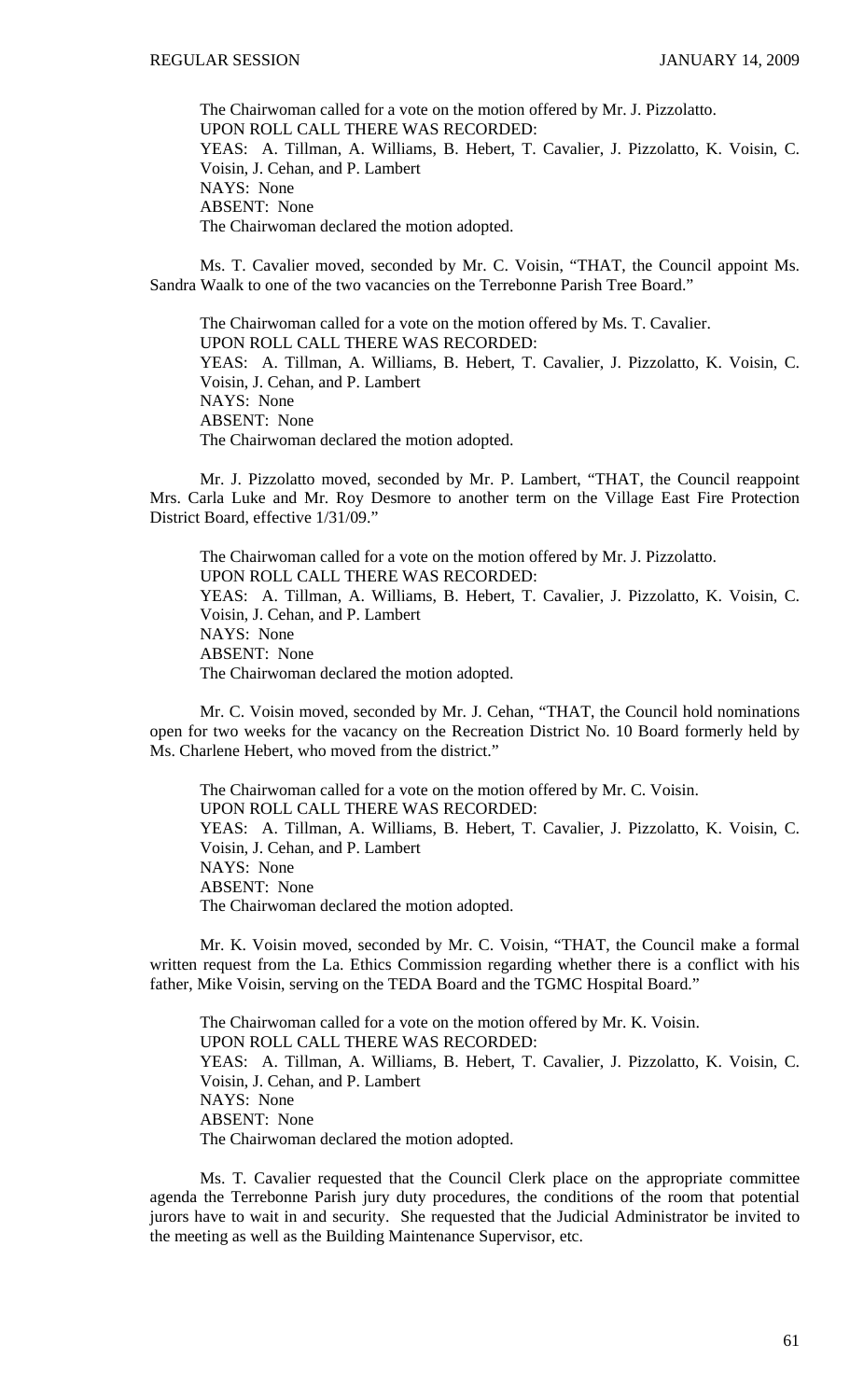Councilman J. Cehan expressed his concerns relative to a lot of the Road Lighting streetlights still being out and Mardi Gras is right around the corner.

Councilman B. Hebert requested Administration to investigate and repair the streetlights that are out on the parade route in west Houma on Park Avenue and Main Street, especially in front of Terrebonne High School at the corner of St. Charles St.

Councilman J. Pizzolatto suggested that when the Houma Police Department and Sheriff's Department officers are patrolling they make a note of streetlights that are out.

Chairwoman A. Williams stated that the Houma Police Department has started a new service in conjunction with TPCG Utilities Department to report streetlights that are out.

Councilman K. Voisin informed the public that the Parish's website has a form to report street lights out and encouraged residents to help with reporting the lights out.

Councilman B. Hebert requested Administration to check into the street sign status for the TPCG Roads & Bridges Division.

Councilman C. Voisin announced the FEMA New Release for the preliminary digital flood insurance rate maps to debut at open house in Terrebonne Parish on Monday, 2/2/09 at the Houma-Terrebonne Civic Center from 2 p.m. to 8 p.m. and the public is invited. He also announced the Houma-Thibodaux Metropolitan Planning Organization is soliciting input from any interest persons concerning the Houma-Thibodaux Metropolitan Plan on Monday, 1/26/09 at 6:00 p.m. at Thibodaux High, Wednesday, 1/28/09 at 6:00 p.m. at the Larose Civic Center, and Thursday, 1/29/09 at 6:00 p.m. at the Terrebonne Parish Government Tower.

Councilwoman T. Cavalier announced that Saturday, 1/17/08, "Arbor Day Louisiana" will be celebrated and the Terrebonne Parish Tree Board, in partnership with Apache Corporation will hold a tree give away from 10:00 a.m. to 12:00 noon at the Parish Main Library.

Parish President M. Claudet expressed appreciation to the Terrebonne Parish Information System Department for the new Parish website. He stated that Purchasing has put on line the bidding process. He reported that HPD is has been turning burnt street lights out to the Utilities Department and 363 lights were reported out and 216 have been repaired to this date. He stated that approximately 63 of the lights are ENTERGY overhead lights and are turned into ENTERGY. He stated that in regards to street signs, the machine was damaged by the hurricane, the new machine has been received and have been authorized to work overtime. He stated that they ran out of materials, but have just received additional. He announced that Reach H-2 for the Morganza Footprint groundbreaking was today, at which Governor Jindal was present, and the Levee Board is aggressively pursuing the Morganza tract. He stated that that particular reach came in two million dollars under bid. He stated that people who were out of their homes due to the hurricanes, transitional sheltering has been extended for eligible items, depending on which hurricane, to 3/2/09 or 3/13/09.

No action was necessary on agenda item 8A – Information List.

 Council Clerk P. Labat stated that a few weeks ago the Council received a request from U.S. Oil and Gas regarding a saltwater injection well and the Council called a public hearing. He stated that since that time U. S. Oil and Gas would like the public hearing postponed. He stated that he would put a notice in the paper indicating the public hearing will be postponed. There were no objections from the Council.

 Mr. J. Cehan moved, seconded by Mr. K. Voisin, "THAT, the Council accept Parish President's Claudet's recommendation to reappoint Ms. Courtney Alcock as Parish Attorney for 2009 and that it be held over until 1/28/09 as required by the Parish Code."

 The Chairwoman called for a vote on the motion offered by Mr. J. Cehan. UPON ROLL CALL THERE WAS RECORDED: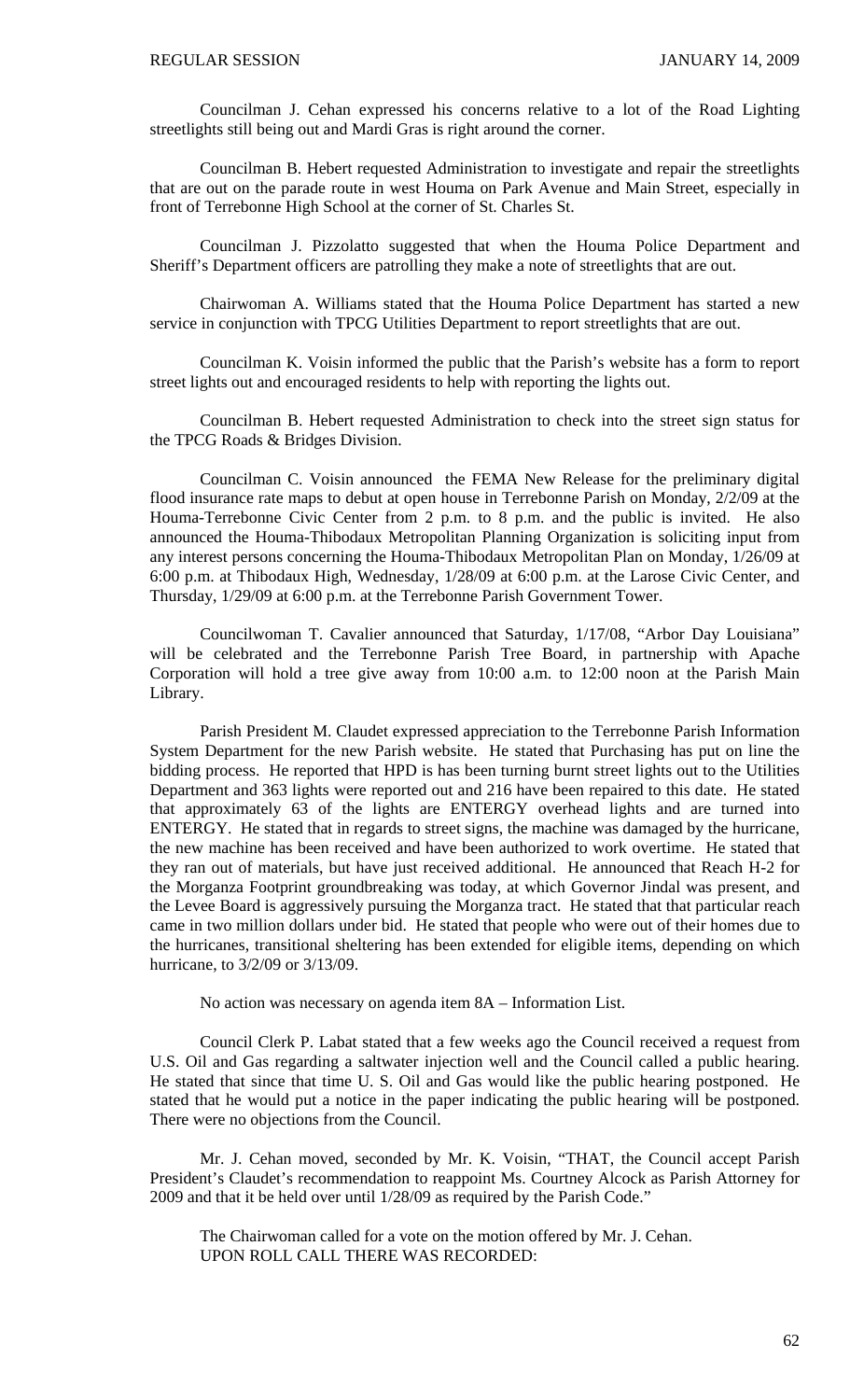YEAS: A. Tillman, A. Williams, B. Hebert, T. Cavalier, J. Pizzolatto, K. Voisin, C. Voisin, J. Cehan, and P. Lambert NAYS: None ABSENT: None The Chairwoman declared the motion adopted.

 Parish President M. Claudet gave a status report on the following matters his Administration is currently addressing:

- The Parish Jail anticipated to be reopened for occupancy within 45 days
- Sheriff's Office notifying owners of signs on utility poles and if they don't remove them, the trustees will remove within the next couple of weeks
- Placement of park model homes in Terrebonne Parish
- Drainage arteries that lead to pump stations NRCS gave approval for the assessment of the CCC Ditch and the St. Louis Bayou clearing and those bids should go out shortly
- Installation has begun on the impervious liner in the sewer line on Rosewood St., Geist St., Winnfield Ave., July Dr., Beauregard St., June Dr., and Central Ave.
- There has been a drastic reduction in quarterly state royalties
- The next meeting he will present a report on accomplishments for TPCG for 2008
- Many homes that were flooded as a result of Hurricane Rita and there are still approximately 608 are still vacant and this will be addressed in 2009

Councilman K. Voisin expressed appreciation for Administration addressing the signs on utility poles and stated that if citizens see illegal signs they can remove them from the utility poles and throw them away.

 Mr. A. Tillman, seconded by Mr. B. Hebert, "THAT, the Council accept the following Monthly Engineering Reports:

- A) GSE Associates, Inc.
- B) T. Baker Smith, Inc."

 The Chairwoman called for a vote on the motion offered by Mr. A. Tillman. UPON ROLL CALL THERE WAS RECORDED: YEAS: A. Tillman, A. Williams, B. Hebert, T. Cavalier, J. Pizzolatto, K. Voisin, C. Voisin, J. Cehan, and P. Lambert NAYS: None ABSENT: None The Chairwoman declared the motion adopted.

 Mr. J. Cehan moved, seconded by Mr. A. Tillman, "THAT, there being no further business to come before the Council, the meeting be adjourned."

 The Chairwoman called for a vote on the motion offered by Mr. J. Cehan. UPON ROLL CALL THERE WAS RECORDED: YEAS: A. Tillman, A. Williams, B. Hebert, T. Cavalier, J. Pizzolatto, K. Voisin, C. Voisin, J. Cehan, and P. Lambert NAYS: None ABSENT: None The Chairwoman declared the motion adopted and the meeting adjourned at 8:44 p.m.

# VENITA H. CHAUVIN, MINUTE CLERK

ATTEST:

/S/ARLANDA WILLIAMS\_\_\_\_\_\_\_\_\_\_\_\_\_ ARLANDA WILLIAMS, CHAIRWOMAN TERREBONNE PARISH COUNCIL